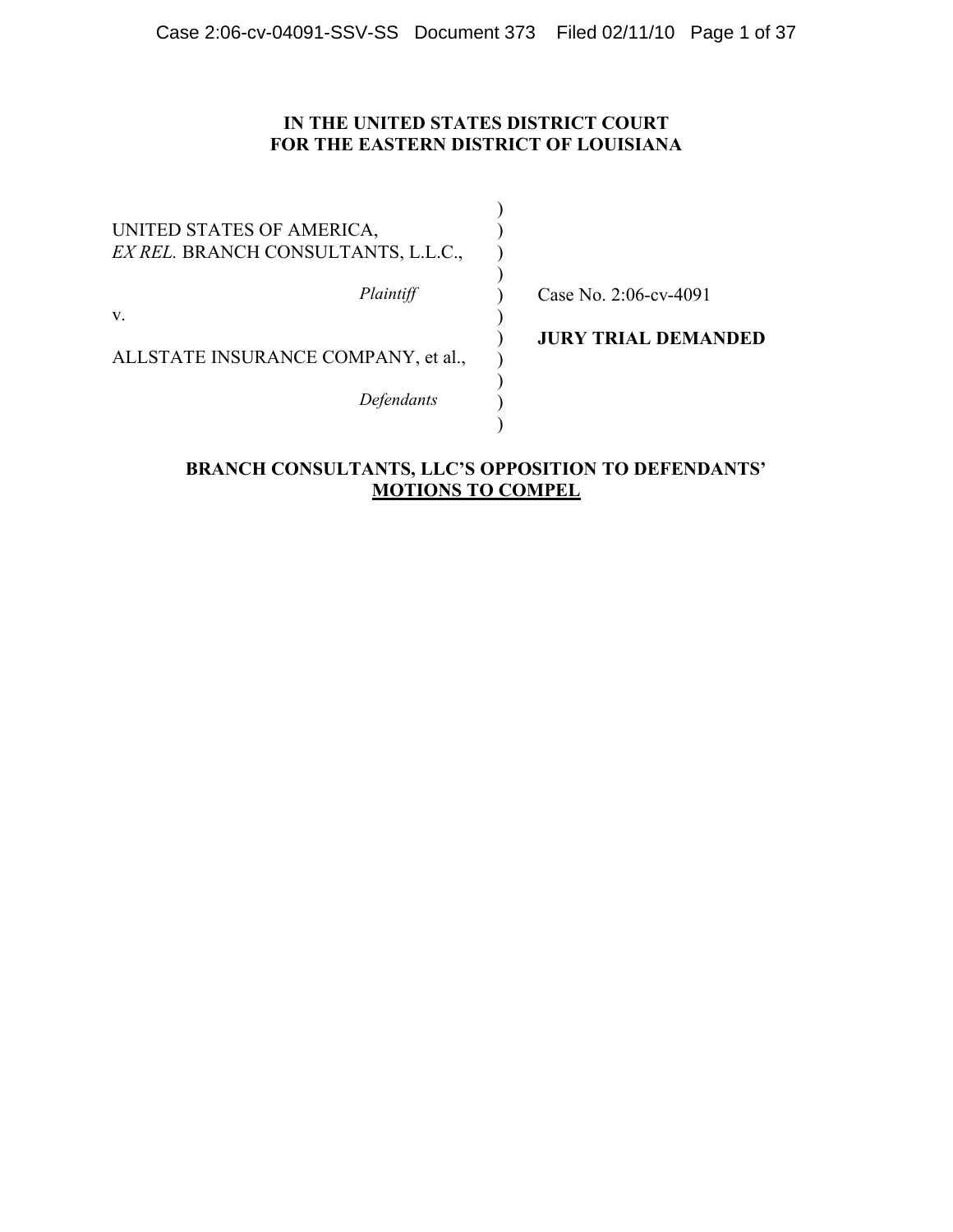## **TABLE OF CONTENTS**

| I.  |           |                                                                                                                                      |  |
|-----|-----------|--------------------------------------------------------------------------------------------------------------------------------------|--|
| П.  |           |                                                                                                                                      |  |
| Ш.  |           | <b>BRANCH'S WRITTEN DISCLOSURE STATEMENTS ARE PRIVILEGED 5</b>                                                                       |  |
|     | A.        | <b>Branch's Written Disclosure Statements</b>                                                                                        |  |
|     | <b>B.</b> | Branch's Disclosures Statements Constitute                                                                                           |  |
|     | $C$ .     | Even if Branch's Disclosures Statements Were<br>"Fact" Work Product, Defendants Have Not                                             |  |
|     |           | $\mathbf{i}$ .                                                                                                                       |  |
|     |           | ii.<br>Defendants Have Not Demonstrated Undue Hardship  10                                                                           |  |
|     |           | 111.                                                                                                                                 |  |
|     | D.        | The Joint Prosecution Privilege Permits Branch to                                                                                    |  |
|     |           | $i$ .<br>The Joint Prosecution Privilege Applies Even Where                                                                          |  |
|     |           | $\dddot{\mathbf{u}}$ .                                                                                                               |  |
|     |           | iii.<br>Defendants' Attempt to Limit the Joint Defense Privilege to Cases<br>Where the Government Has Intervened Is Not Workable  18 |  |
|     |           | The Eastern District of Louisiana Has Cited<br>iv.                                                                                   |  |
| IV. |           | <b>COMMUNICATIONS WITH RIGSBYS' COUNSEL ARE PRIVILEGED 20</b>                                                                        |  |
| V.  |           | REMAINING ISSUES RAISED IN FIDELITY'S MOTION LACK MERIT 20                                                                           |  |
|     | A.        |                                                                                                                                      |  |
|     | <b>B.</b> |                                                                                                                                      |  |
|     | $C$ .     |                                                                                                                                      |  |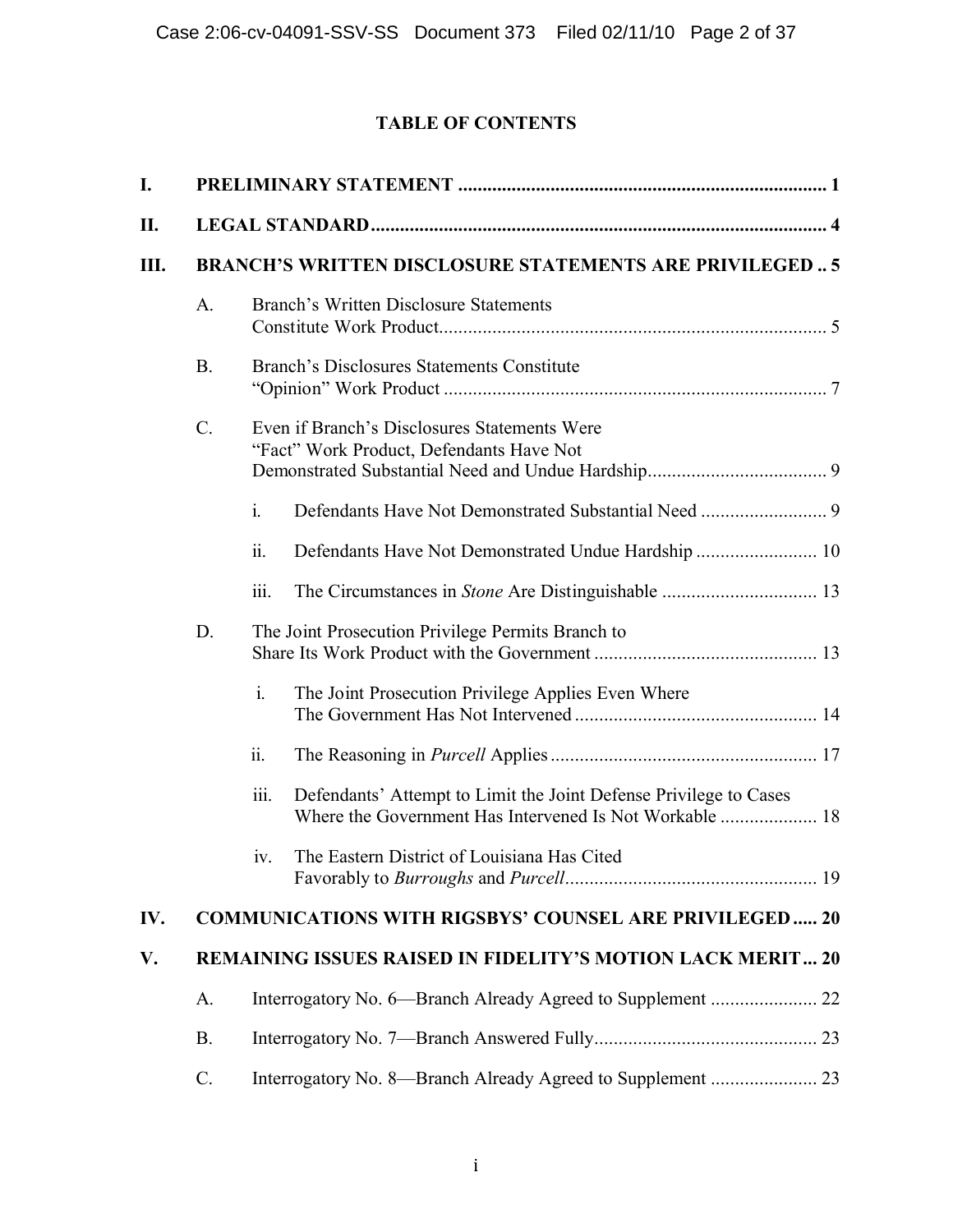|     | D.          |                                                                     |  |
|-----|-------------|---------------------------------------------------------------------|--|
|     | Ε.          | Interrogatory No. 15—Calls For Information that                     |  |
|     | F.          |                                                                     |  |
|     | G.          |                                                                     |  |
|     | H.          | Document Request No. 2—Branch Agreed to Produce                     |  |
|     | $I_{\cdot}$ | Document Request No. 10—The Joint Prosecution Privilege Applies  25 |  |
|     | J.          | Document Request No. 11-Branch Agreed to Produce                    |  |
|     | K.          | Document Request Nos. 12, 14, 15, and 19—Resolved                   |  |
|     | L.          | Document Request No. 16-Resolved at Rule 37.1 Conference 26         |  |
|     | M.          | Document Request No. 17-Branch Agreed to Produce All                |  |
|     | N.          | Document Request No. 34—Branch Agreed to Produce All                |  |
|     | O.          |                                                                     |  |
|     | P.          |                                                                     |  |
|     | Q.          | Request for Admission No. 14—Beyond Scope of                        |  |
|     | R.          |                                                                     |  |
|     | S.          | Fidelity's Arguments Concerning Branch's Document                   |  |
| VI. |             |                                                                     |  |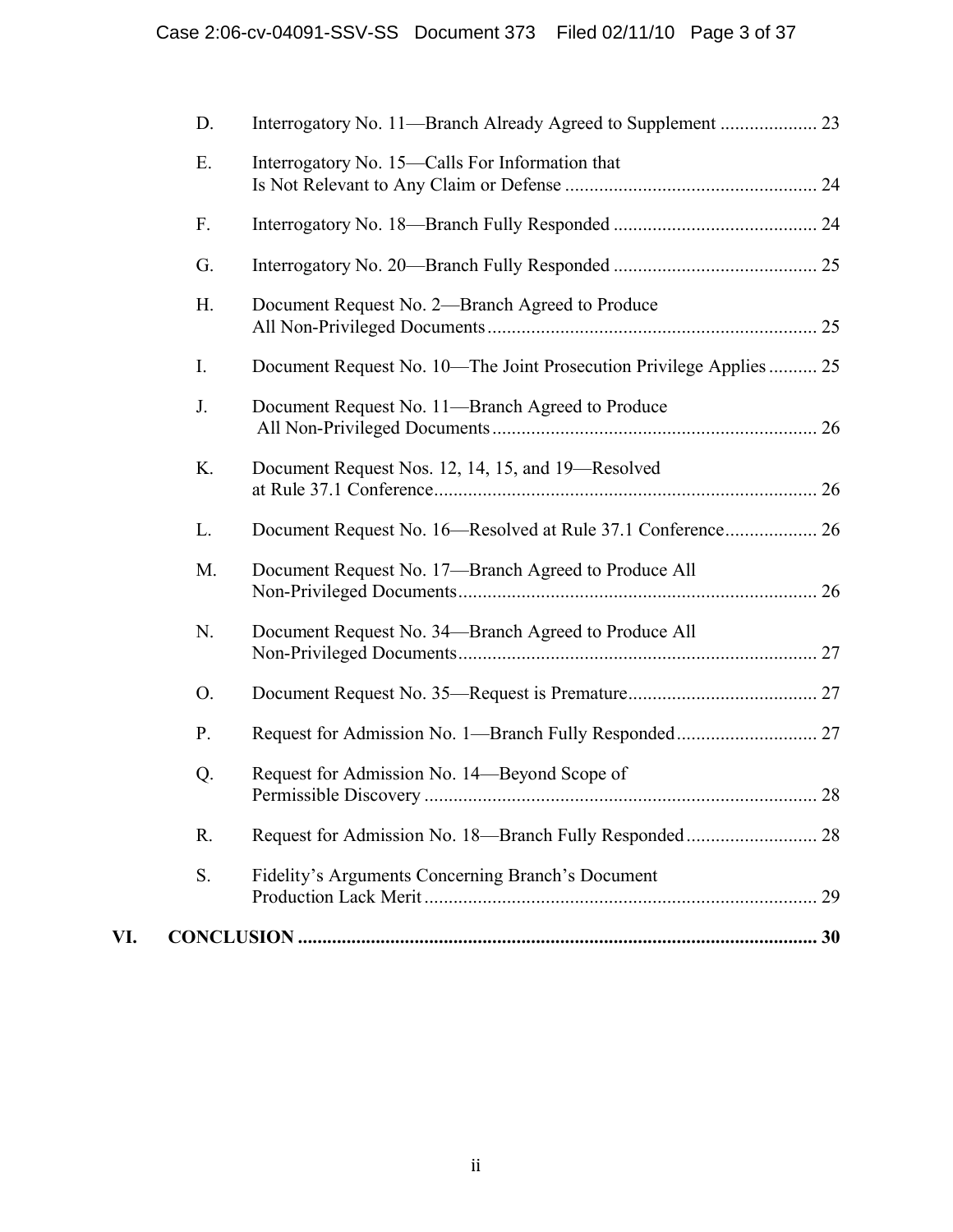## **TABLE OF AUTHORITIES**

## **FEDERAL CASES**

| Hays v. Hoffman                                              |
|--------------------------------------------------------------|
| Lee v. Flagstaff Industries Corp.                            |
| Old Republic Insurance Co. v. Federal Crop Insurance Corp.   |
| Sporck v. Peil                                               |
| United States ex rel. Burns v. A.D. Roe Co.                  |
| United States ex rel. Bagley v. TRW, Inc.                    |
| United States ex rel. Burroughs v. DeNardi Corp. et al.      |
| United States ex rel. Hunt v. Merck-Medco Managed Care, LLC  |
| United States v. Medica-Rents Co.                            |
| United States ex rel. Merena v. SmithKline Beecham Corp.     |
| United States ex rel. O'Keefe v. McDonnell Douglas Corp.     |
| United States v. Nardone                                     |
| United States ex rel. Purcell v. MWI Corp.                   |
| United States ex rel. Singh v. Bradford Regional Med. Center |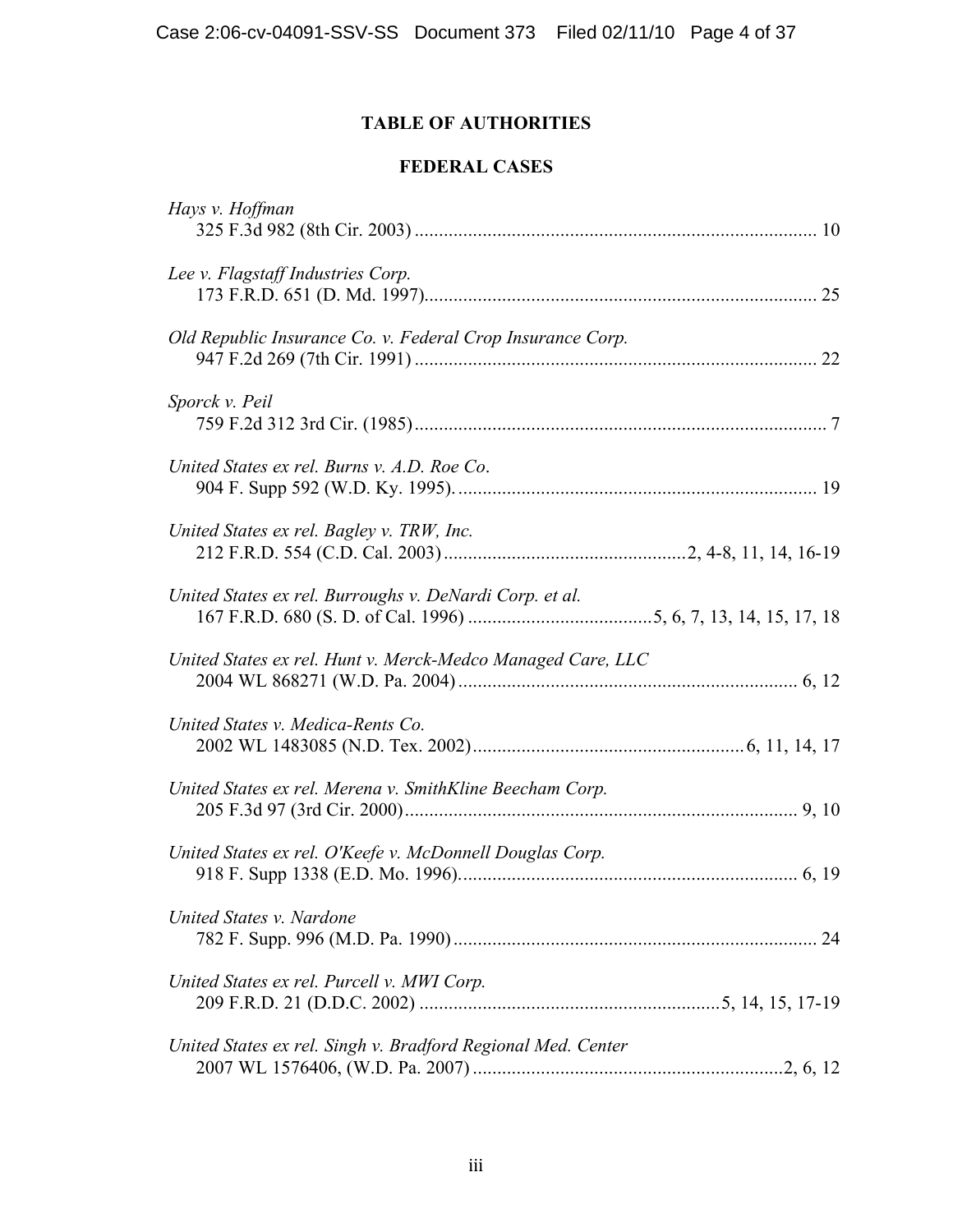| United States ex rel. Stewart v. The Louisiana Clinic, et al. |  |
|---------------------------------------------------------------|--|
| United States ex rel. v. Rockwell Int'l Corp.                 |  |
| United States ex rel. Robinson v. Northrop Corp.              |  |
| Wang ex rel. United States v. FMC Corp.                       |  |

## **FEDERAL STATUTES AND RULES**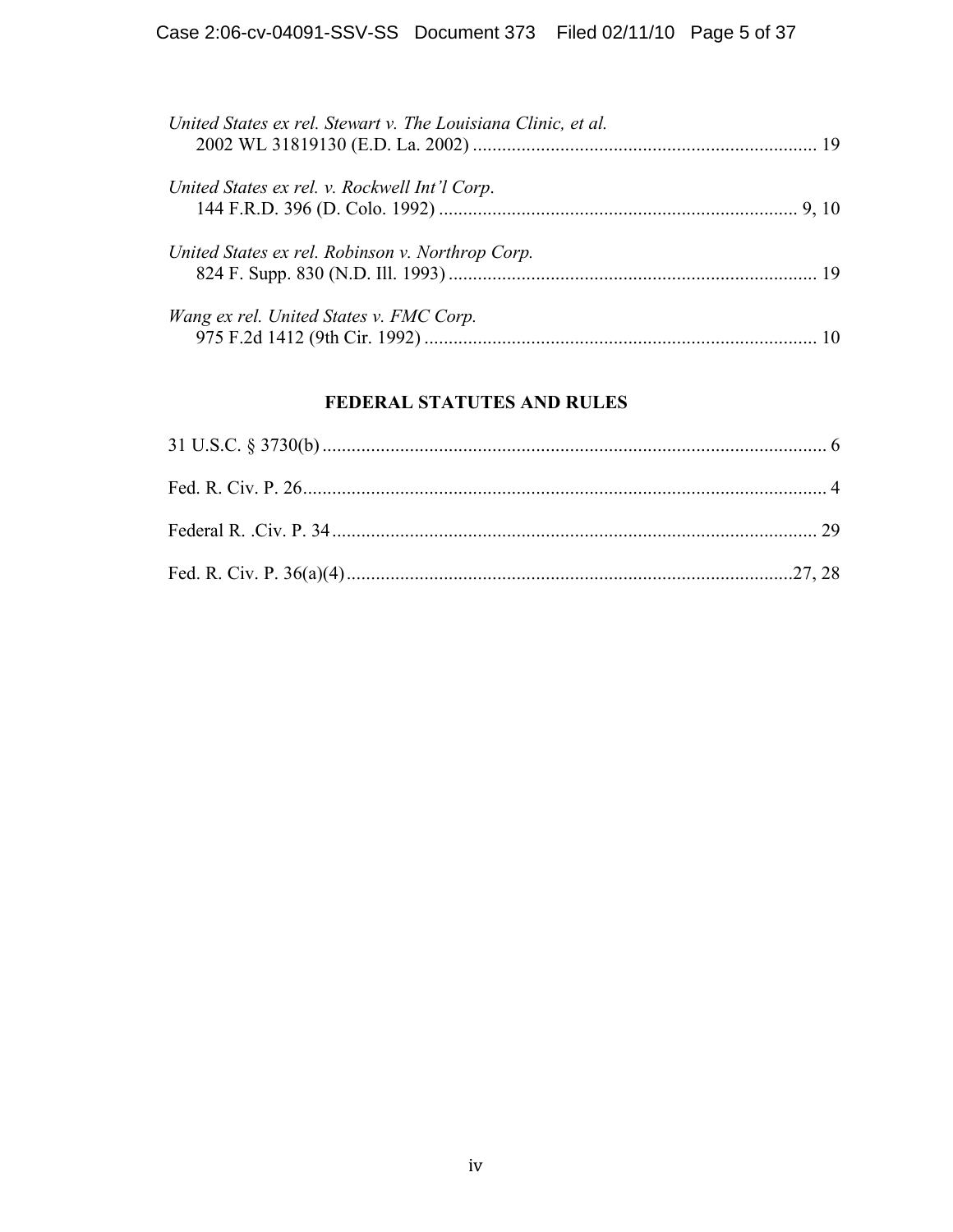Pursuant to the Court's February 1, 2010 order (Dkt. # 333), Plaintiff-Relator Branch Consultants, LLC ("Branch") files this Opposition to Defendants Fidelity National Insurance Company, Fidelity National Property and Casualty Insurance Company (Dkt. #323), American Reliable Insurance Company (Dkt. #325), and Standard Fire Insurance Company (Dkt. #328) (collectively "Defendants") Motions to Compel. Branch has already produced all non-privileged documents that relate to the properties specifically identified in the First Amended Complaint. Defendants now seek to invade Branch's joint prosecution privilege with the government to obtain Branch's confidential work product. The Court should reject Defendants' attempt to subvert the adversarial process and obtain access to Branch's counsel's mental impressions, conclusions, opinions, and legal theories. Fidelity also moves to compel on eighteen different discovery requests. The vast majority of those issues are moot because the parties reached agreement at the Rule 37.1 conference *before* Fidelity filed its motion, and the remaining issues lack merit. Defendants' Motions should be denied.

## **I. PRELIMINARY STATEMENT**

Defendants' principal complaint is Branch's assertion of the joint prosecution privilege and work product protection over the written disclosure statement that was written by Branch's counsel in preparation for this litigation and shared with the government. The Court should not be misled as to the nature of Branch's privilege claim. Branch has withheld as privileged only those documents that were privileged before sharing them with the government. Branch is not contending that the act of sharing a document with the government makes it privileged. The dispute is principally over three documents: (1) the written disclosure statement; (2) the supplemental written disclosure statement; and (3) a PowerPoint presentation that Branch's counsel made to the government attorneys.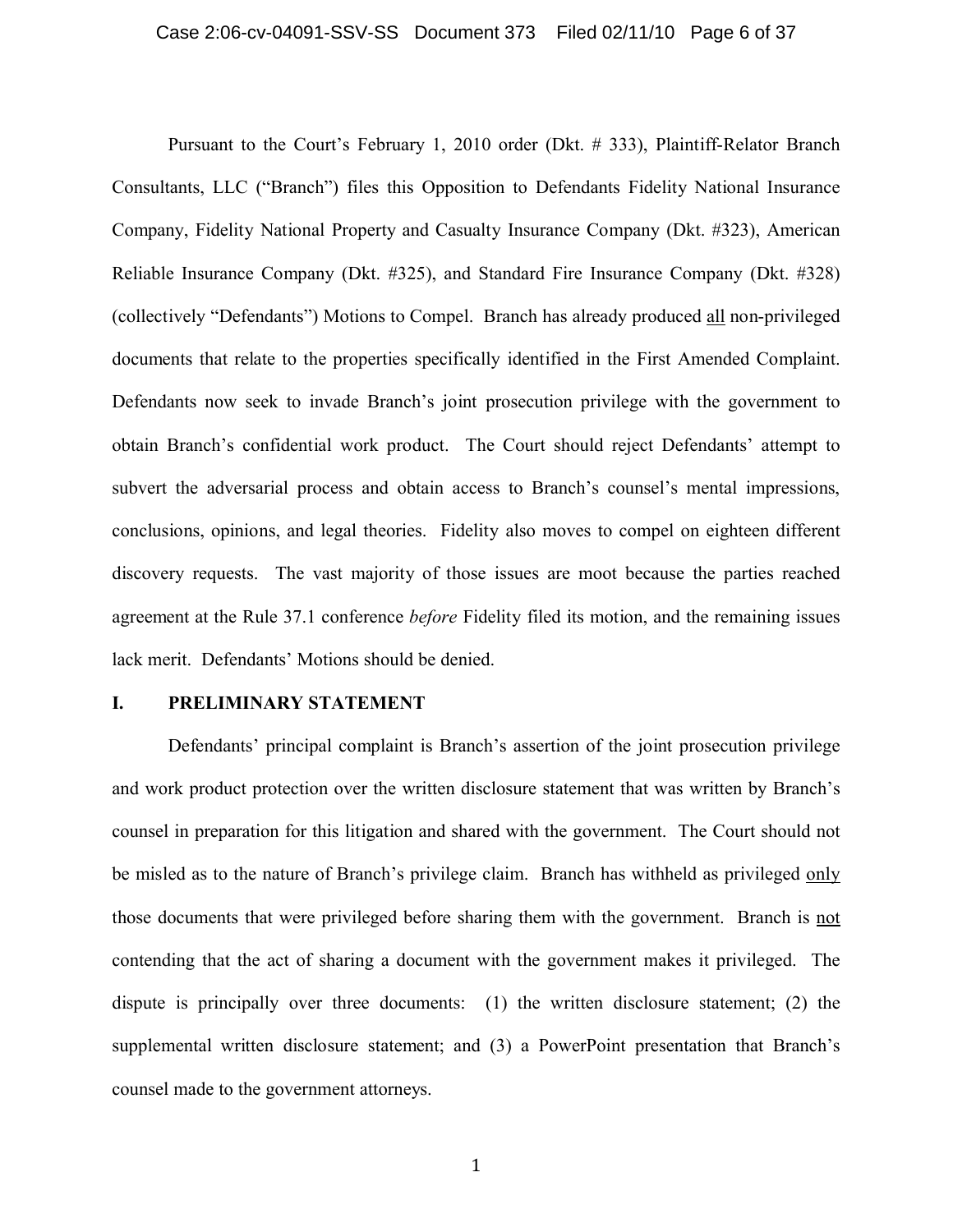Branch's written disclosure statements were prepared by Branch's counsel in preparation of litigation and are therefore protected work product. *See*, *e.g.*, *United States ex rel. Singh v. Bradford Regional Med. Center*, 2007 WL 1576406, \*2 (W.D. Pa. May 31, 2007) ("As an initial matter, there is no question that the Disclosure Statements were prepared 'in anticipation of litigation.'") Because they contain Branch's counsel's opinions and strategies, the written disclosure statements are opinion work product, and are absolutely protected from disclosure. *See*, *e.g.*, *United States ex rel. Bagley v. TRW, Inc.*, 212 F.R.D. 554, 554 (C.D. Cal. 2003) ("the court concludes that the disclosure statements prepared by relator and his counsel in this case . . . constitute opinion work product."). But even if the written disclosure statements constituted "fact" work product, they are not subject to discovery because Defendants have failed to demonstrate a substantial need for the work product *and* that they would incur an undue hardship if they did not obtain the work product. *See*, *e.g.*, *Singh*, 2007 WL 1575606, at \*3 ("Until the depositions are taken and other factual discovery is completed [defendant] cannot show that they cannot obtain the substantial equivalent of the Disclosure Statements without undue hardship."). Finally, Branch did not waive the work product protection by sharing the written disclosure statement with the government's counsel pursuant to the joint prosecution privilege. *Bagley*, 212 F.R.D. at 562 ("T]he 'common interest' or 'joint prosecution' doctrine applies to prevent the relator's disclosure of work product (including the written disclosure statement) to the government from operating as a waiver."). Just like Standard Fire and Fidelity can share work product, a relator in a *qui tam* action may share its work product with the government's counsel. Defendants have multiple venues for obtaining *facts* concerning Branch's status as an original source. There is no reason for this Court to take the drastic measure of compelling the production of Branch's work product.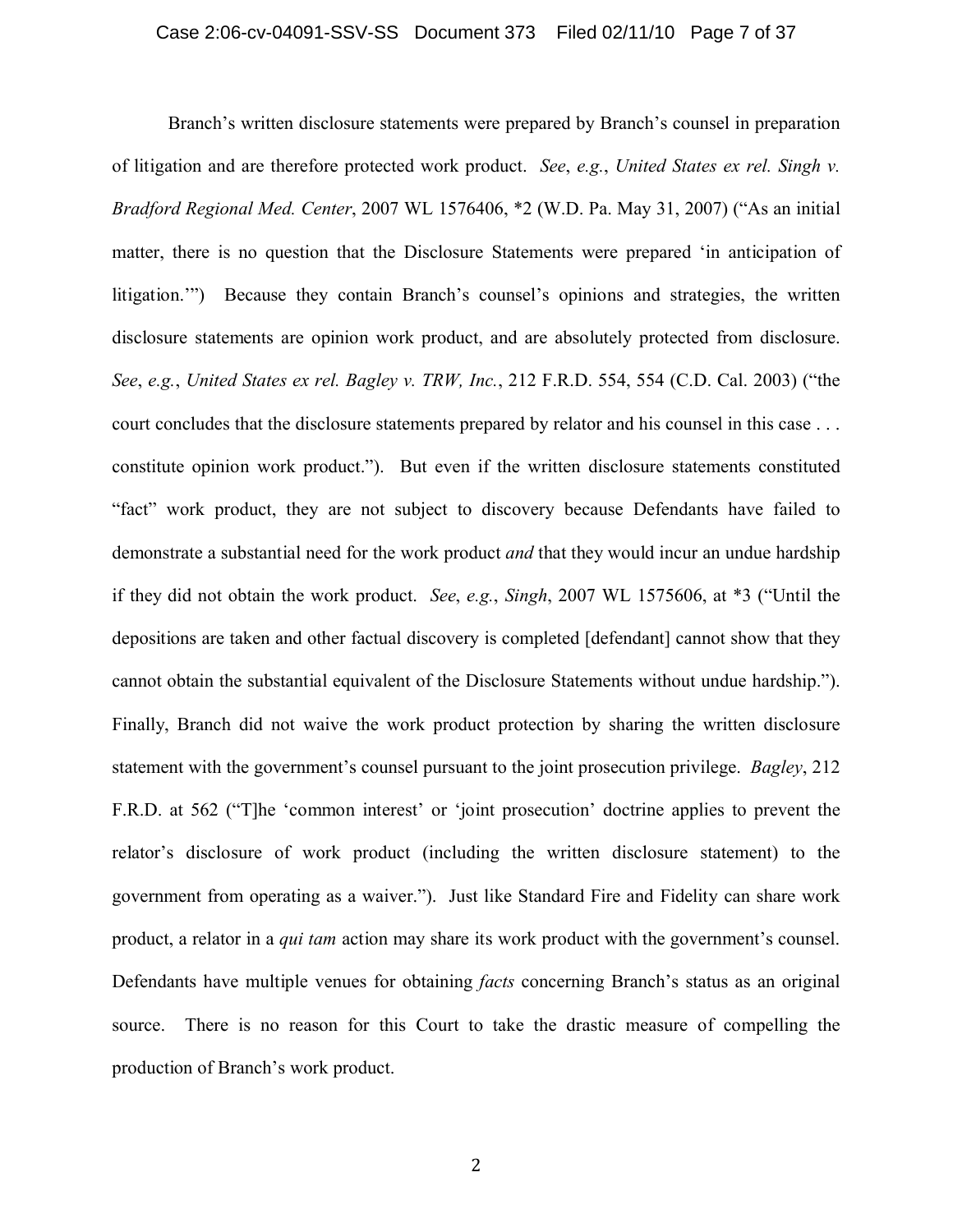#### Case 2:06-cv-04091-SSV-SS Document 373 Filed 02/11/10 Page 8 of 37

Standard Fire improperly attempts to discover privileged communications between Branch's counsel and Rigsbys' counsel. Standard Fire contends that the communications are discoverable because they might show that Branch obtained some of their information from the Rigsbys. There is no basis for that argument. First, the communication is a privileged communication from Branch's counsel to the Rigsbys counsel, and is therefore protected from discovery. Second, Branch represented to Standard Fire's counsel at the Rule 37.1 conference that Branch obtained none of its information from the Rigsbys. Finally, the communication is dated *after* Branch had already filed its complaint, and therefore could not have provided information that Branch relied on in its complaint and/or its written disclosure statement.

Finally, Fidelity raises a host of other issues in its Motion and again attempts to malign Branch's counsel by arguing that they are attempting to mislead this Court and shirk their discovery obligations. Nothing could be further from the truth. Branch has not attempted to, nor has it misled the Court. Branch has consistently alleged that "[t]he defendants have defrauded the Government through a practice of grossly overstating flood damages to insured properties damaged by Hurricane Katrina and then, based on those overstated damages, submitting claims for payment on Government-backed flood insurance policies to the National Flood Insurance Program." FAC ¶3. Fidelity's arguments concerning specific responses to its discovery requests lack merit. The vast majority of those issues are moot because they were *already* resolved at the parties' Rule 37.1 conference. The Court should deny Fidelity's Motion to Compel.

If anything, discovery to date wholly vindicates Branch's contention that false claims were filed by Defendants. For example, Standard Fire issued the flood policy on the property at 7732 Edwards Street. Standard Fire paid policy limits of \$148,000 on this claim even though flood related losses totaled less than \$32,000. Standard Fire's adjuster said that the building had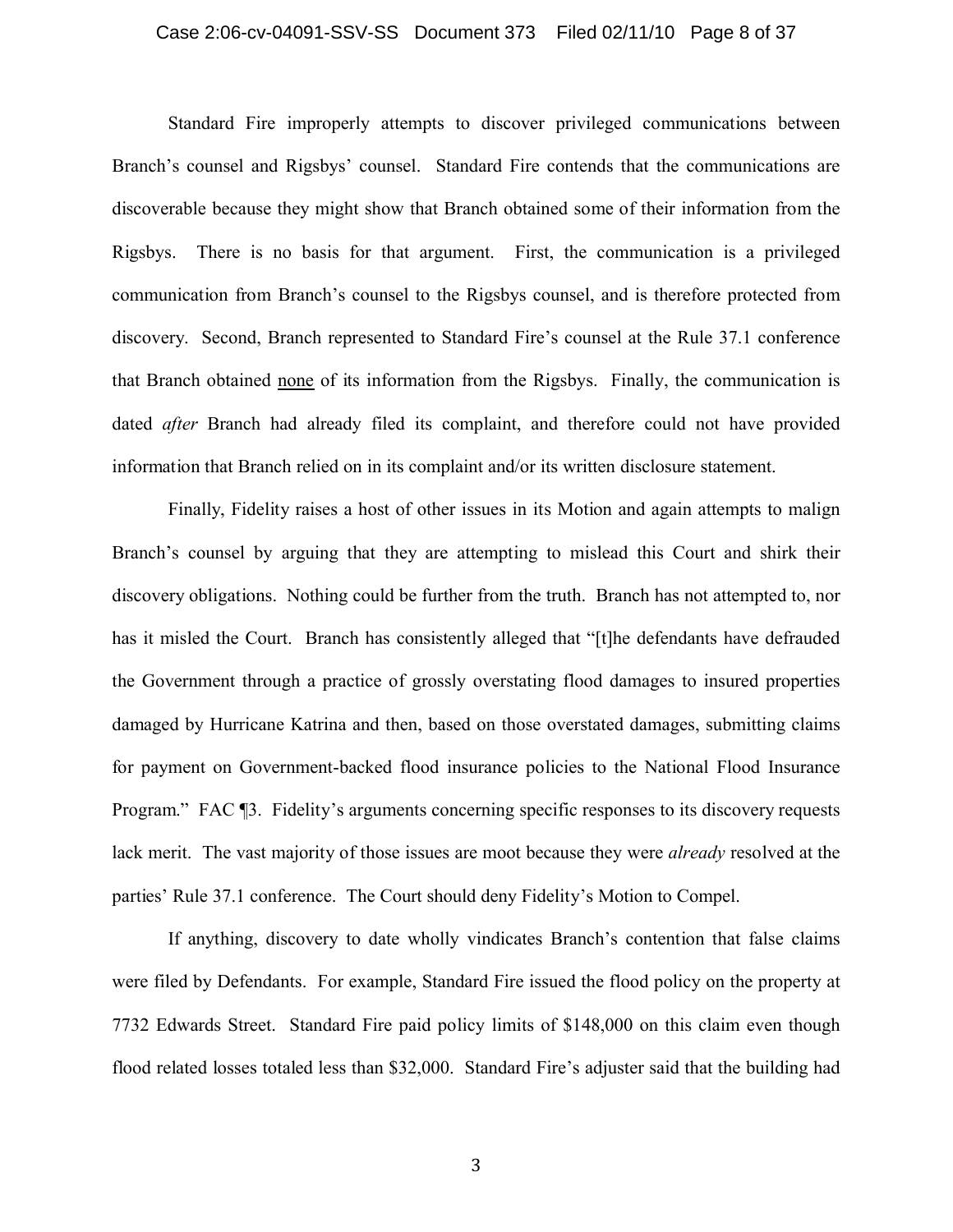an 8' exterior and 7' interior flood lines. However, Branch found, and its photos and Standard Fire's photos show a one foot interior flood line, which is consistent with the NOAA flood maps. Standard Fire then ran up its false charges in a number of ways, including: 14 windows above the flood line, (or 9  $\omega$  \$839.66 and 5  $\omega$  \$617.32) for a \$9,047.01 false claim; a new HVAC system (in the attic above the flood line) for \$11,443.32; and the replacement of the ceiling drywall and insulation for \$9,959.04 despite a one foot flood line. *See* Ex. 3.

## **II. LEGAL STANDARD**

Parties cannot obtain discovery regarding privileged matters. Fed. R. Civ. P. 26(b). "Work product protection is designed to preserve the privacy of attorneys' thought processes, and to prevent parties from borrowing the wit of their adversaries." *United States ex rel. Bagley v. TRW, Inc.*, 212 F.R.D. 554, 558 (C.D. Cal. 2003) (quotation omitted). Rule 26(b)(3)(A) instructs that a document is protected work product if it was "prepared in anticipation of litigation or for trial." The Rule distinguishes between "ordinary" work product and "opinion" work product. Ordinary or "fact" work product consists of factual material whereas opinion work product comprises the mental impressions, conclusions, opinions, or legal theories of an attorney or a party's representative. *Bagley*, 212 F.R.D. at 559. Both fact work product and opinion work product are protected from discovery and can be discovered only in limited circumstances. *Id.* Ordinary work product is not discoverable unless the party seeking it proves both a substantial need for the materials and that it would suffer undue hardship in obtaining the requested information some other way. *Id.* "Absent a waiver, opinion work product enjoys nearly absolute protection and is discoverable only in 'rare and extraordinary circumstances.'" *Bagley*, 212 F.R.D. at 559.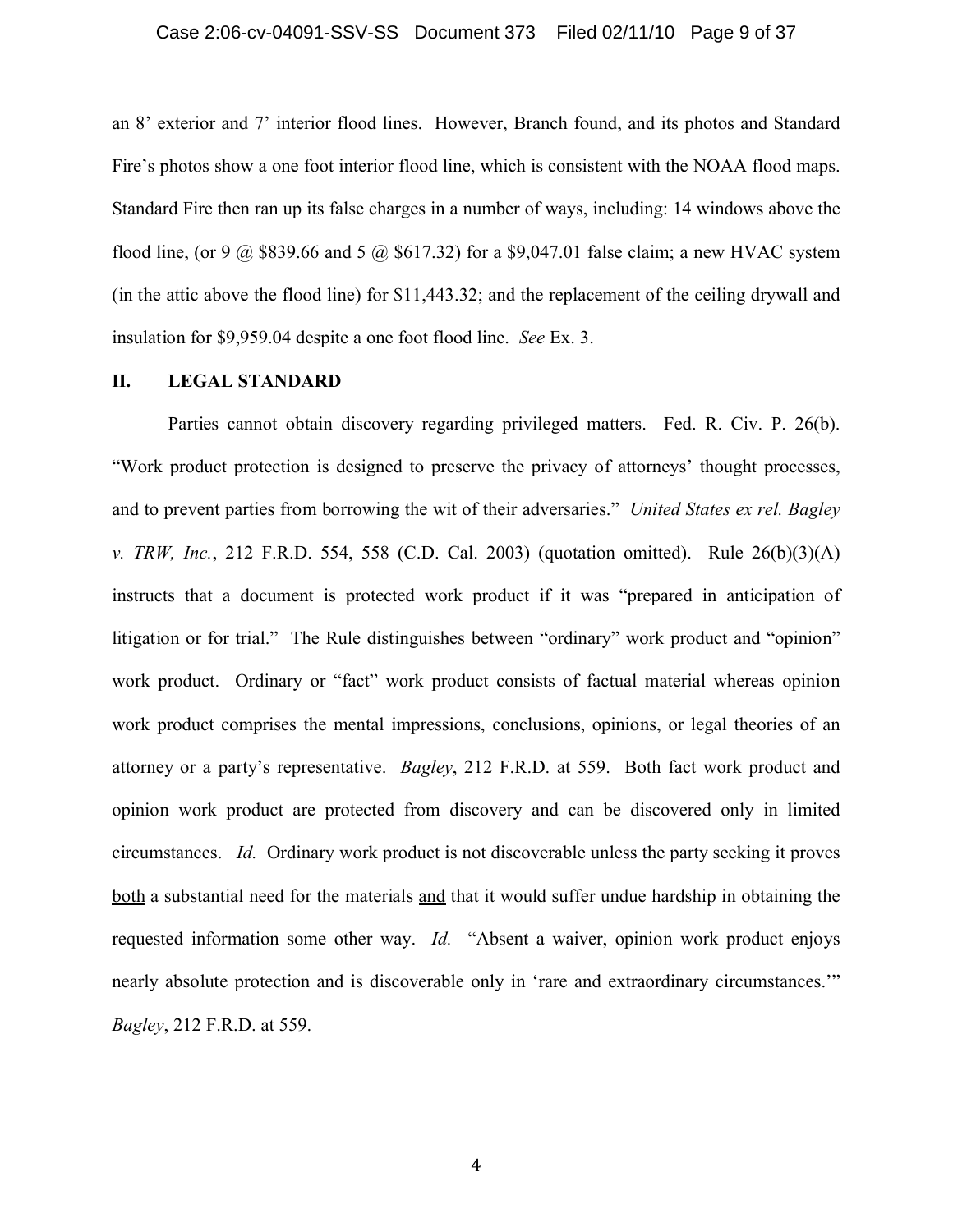"Sharing of information between the Government and the relator does not waive either the attorney-client privilege or the work product protections." FALSE CLAIMS ACT: WHISTLEBLOWER LITIGATION,  $\S 9-4(a)(5)$ , attached as Ex. 1. "Courts have long recognized that communication between two parties with a common interest or communications between counsel . . . does not waive the attorney client privilege or the work product doctrine." *Id.*; *see also Burroughs*, 167 F.R.D. at 685 ("Courts have also held that the [joint defense] privilege does not solely apply to cooperating defendants" but "[i]t also applies to cooperating plaintiffs."). "[W]hether the jointly interested persons are defendants or plaintiffs, . . . the rationale for the privilege is clear: Persons who share a common interest in litigation should be able to communicate confidentially with their respective attorneys, and with each other, to more effectively prosecute or defend their claims." *Burroughs*, 167 F.R.D*.* at 686. The False Claims Act "makes clear that plaintiff and the government essentially stand in the same shoes as against the defendants." *Burroughs*, 167 F.R.D. 686. Indeed, "for all practical purposes, plaintiff and the government are essentially the same party." *Id.* Accordingly, "[a] joint-prosecutorial privilege does exist between the government and the relator in *qui tam* cases." *United States ex rel. Purcell v. MWI Corp.*, 209 F.R.D. 21, 24 (D.D.C. 2002).

## **III. BRANCH'S WRITTEN DISCLOSURE STATEMENTS ARE PRIVILEGED<sup>1</sup>**

#### **A. Branch's Written Disclosure Statements Constitute Work Product**

Branch's written disclosure statements are work product. That they were made to the Government as required by law cannot reasonably be disputed. They were prepared by Branch's counsel in anticipation of litigation. Almost every court that has considered the issue has held that the written disclosure statement constitutes work product. *See*, *e.g.*, *United States v.* 

<sup>&</sup>lt;sup>1</sup> Fidelity, Standard Fire, and American Reliable all challenge the privileged status of Branch's written disclosure statement. Standard Fire Mot. at 5-13; American Reliable Mot. at 1-5; Fidelity Mot. at 18-20. This is the only issue raised in American Reliable's Motion.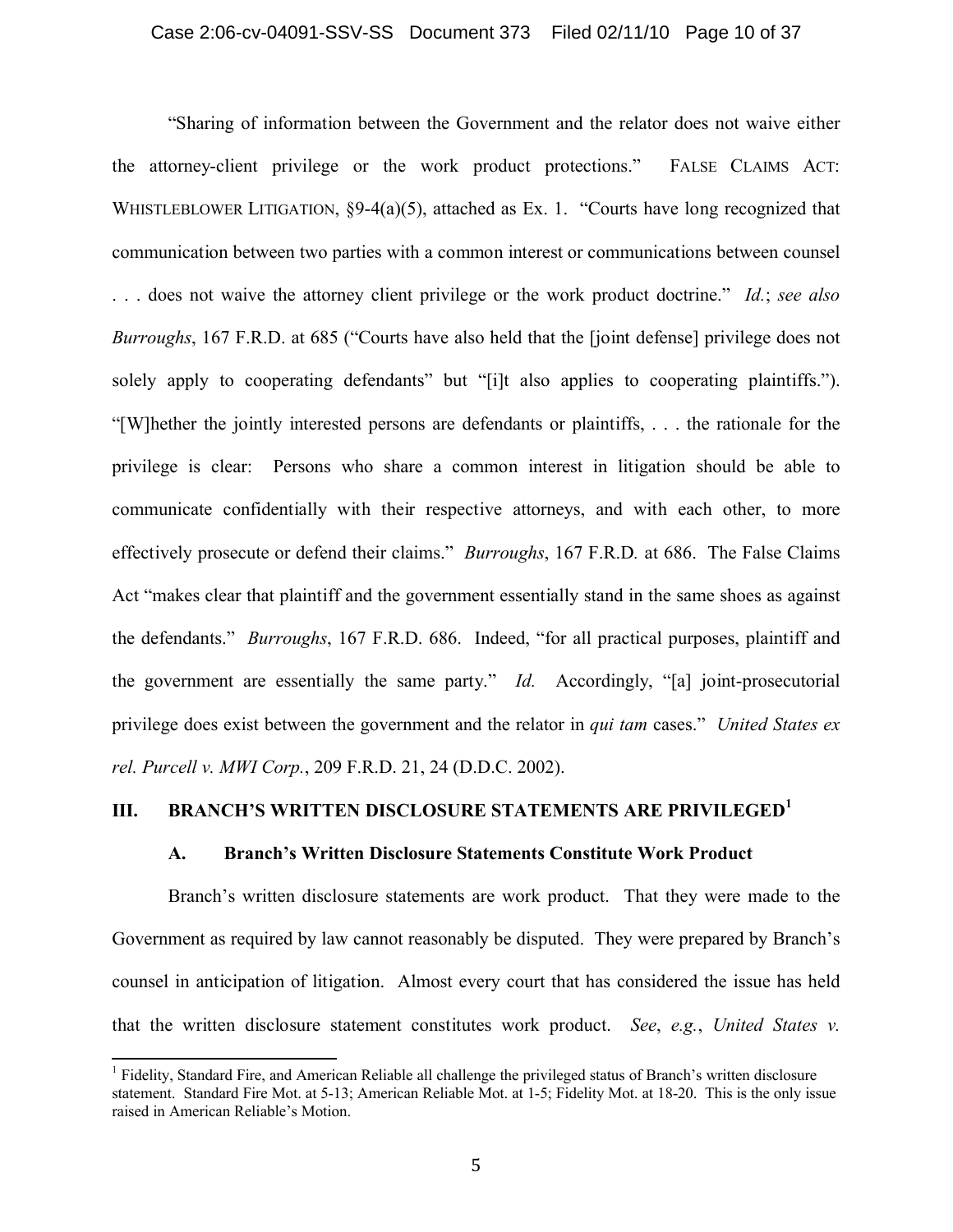*Medica-Rents Co.*, 2002 WL 1483085, \*2 (N.D. Tex. June 21, 2002) (holding that "the workproduct doctrine clearly applies" to the written disclosure statement); *Burroughs*, 167 F.R.D. at 683-85 (holding that written disclosure statement was work product because it was prepared in anticipation of litigation); *Bagley*, 212 F.R.D. at 559-60 ("Most courts considering the application of the attorney work product doctrine have held that disclosure statements prepared pursuant to section 3730(b)(2) were work product because they were prepared 'in anticipation of litigation.""); *United States ex rel. Singh v. Bradford Regional Med. Center*, 2007 WL 1576406, \*2 (W.D. Pa. May 31, 2007) ("As an initial matter, there is no question that the Disclosure Statements were prepared 'in anticipation of litigation.'") ("Because the Disclosure Statements here 'were prepared in anticipation of litigation, they fall within the general protection of the Work Product Doctrine.") (citation omitted); *United States ex rel. Hunt v. Merck-Medco Managed Care, LLC*, 2004 WL 868271, \*2 (W.D. Pa. April 21, 2004) (same). Even the cases cited by Defendants hold that written disclosure statements constitute work product. *See*, *e.g.*, *O'Keefe*, 918 F. Supp. at 1346 (holding that a disclosure statement is work product because "[t]he plain language of the [statute] requires the relator to prepare the document 'in anticipation of litigation.'") (citing 31 U.S.C. § 3730(b)(2)); *Stone*, 144 F.R.D. at 401 (describing the disclosure statement as work product). Therefore, there should be no question that Branch's written disclosure statements were prepared in anticipation of litigation by Branch's counsel and therefore constitute work product.

Defendants argue that the written disclosure statements are not work product because relators are required by statute to prepare the written disclosure statements. Standard Fire Mot. at 9-10; Fidelity Mot. at 20. That is not the law. "[T]he fact that they are required by statute does not rob disclosure statements of their work product status." *Bagley*, 212 F.R.D. at 560.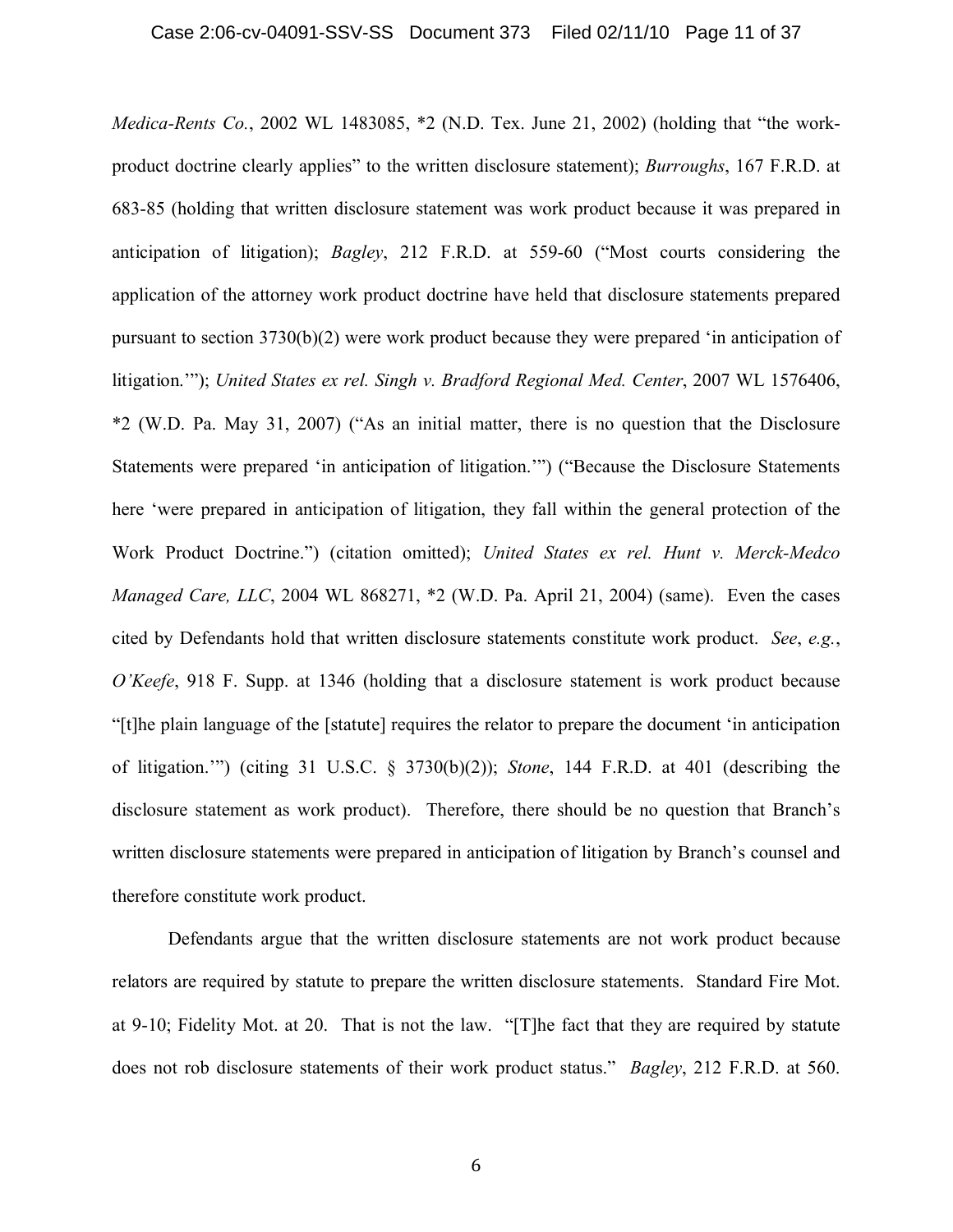Despite the fact that written disclosures statements are required by statute, nearly every court to consider the issue has concluded that written disclosure statements are work product.

## **B. Branch's Disclosures Statements Constitute "Opinion" Work Product**

Because the written disclosure statements comprise Branch's counsel's mental impressions, conclusions, opinions, and legal theories, they constitute opinion work product and are not discoverable. *See*, *e.g.*, *Bagley*, 212 F.R.D. at 554 ("the court concludes that the disclosure statements prepared by relator and his counsel in this case . . . constitute opinion work product."). Inextricably intertwined with discussion of what Branch found is discussion about how the government could prove its case, which constitutes opinion work product. Opinion work product "includes such items as an attorney's legal strategy, his intended lines of proof, his evaluation of the strengths and weaknesses of his case, and the inferences he draws from interviews of witnesses." *Sporck v. Peil*, 759 F.2d 312, 316 (3d Cir. 1985). The "selection and compilation of documents by counsel" also constitutes opinion work product. *Id.* "Where the selection, organization, and characterization of facts reveals the theories, opinions, or mental impressions of a party or the party's representative, that material qualifies as opinion work product." *Bagley*, 212 F.R.D. 563; *see also Burroughs*, 167 F.R.D. at 684-85 (stating that the court had not yet reviewed *in camera* the disclosure statement but "it would be difficult for the court to see how the documents could be characterized as anything other than 'opinion-work product'").

Defendants argue that the disclosure statement cannot constitute opinion work product because the statute merely calls for a factual statement. Standard Fire Mot. at 9-10; Fidelity Mot. at 21. Courts have rejected that exact argument:

> Contrary to defendant's assertion, the statutory requirement that relators disclose "substantially all material evidence and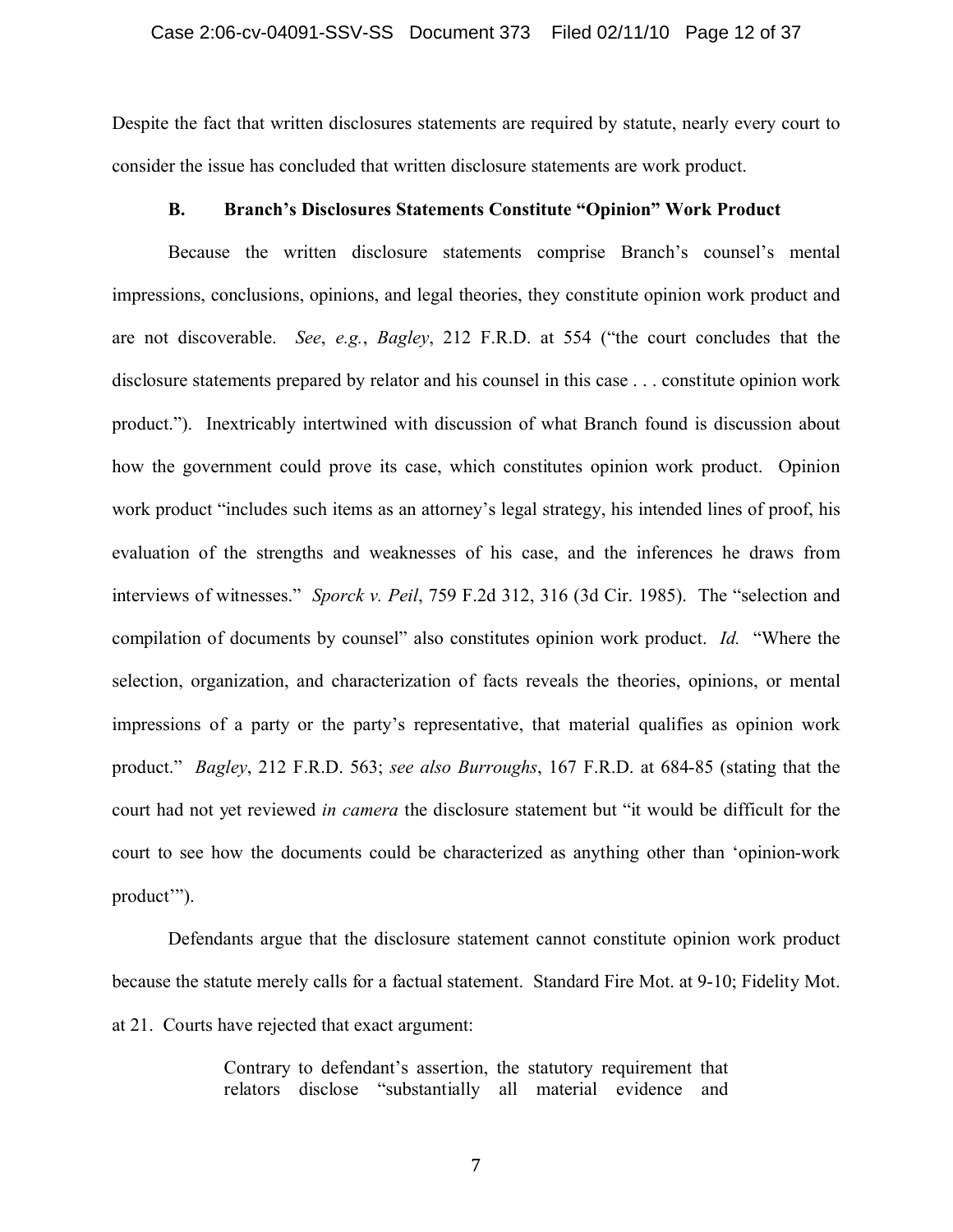information" does not mean that disclosure statements are "kitchen sink" documents that indiscriminately catalogue the universe of facts known to the relator (and which therefore could not possibly reveal opinions, theories, or mental impressions). The statute calls for disclosure of "substantially all" of the "material" facts and evidence in the relator's possession. To meet that obligation, the relator and his or her counsel must engage in a process of selecting and winnowing from the totality of information known to the relator only those facts and evidence that are material to the relator's legal claims. Therefore, the factual narratives in the disclosure statements reveal "the mental impressions, conclusions, opinions, or legal theories of" the relator and his or her counsel.

*Bagley*, 212 F.R.D. at 564 (citing Fed. R. Civ. P. 26(b)(3)) (emphasis added). Accordingly, Branch's written disclosure statements are opinion work product and are afforded near absolute protection from discovery. *See Bagley*, 212 F.R.D. at 559 ("Absent a waiver, opinion work product enjoys nearly absolute protection and is discoverable only in 'rare and extraordinary circumstances.'").

Classifying written disclosure statements as opinion work product is consistent with the purposes of the False Claims Act. "[T]he statutory purpose of the disclosure requirement is best promoted by a bright-line rule precluding discovery of all portions of disclosure statements or drafts thereof." *Bagley*, 212 F.R.D. at 558 (emphasis added). This is true because it "encourages the relator and his or her counsel to make [the disclosure statements] as complete, detailed, and thoughtful as possible." *Id.* at 557. As the *Bagley* court explained, the relator should have the freedom to engage in full and frank communications with the government concerning the merits of the case in the disclosure statement without having to worry that the disclosure statement will later be produced to opposing counsel. *Id.* at 565.

8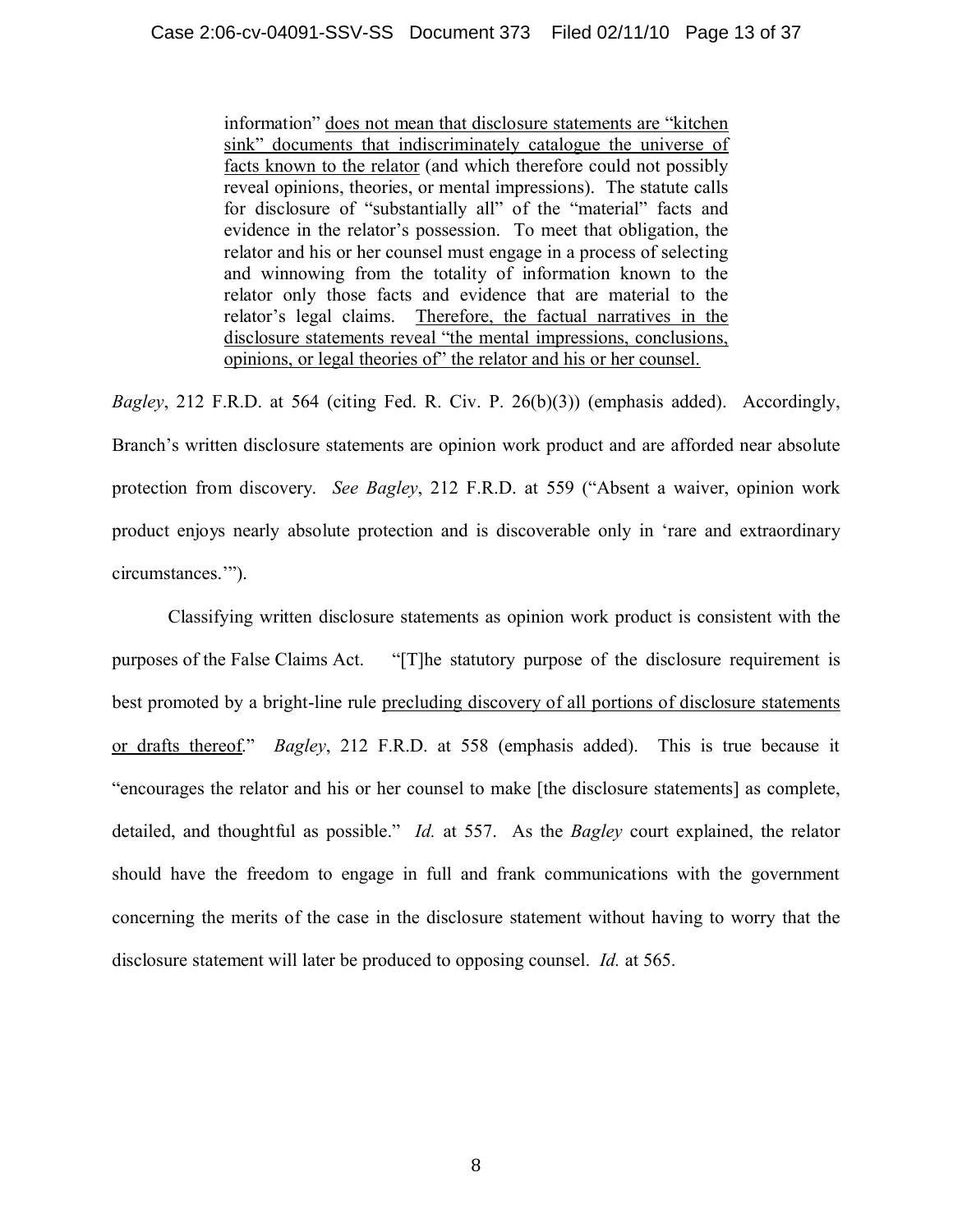## **C. Even if Branch's Disclosures Statements Were "Fact" Work Product, Defendants Have Not Demonstrated Substantial Need and Undue Hardship**

Even if the Court were to conclude that the written disclosure statements constituted only "fact work product" rather than "opinion work product," Defendants have not shown that they have a substantial need for the disclosure statements *and* that they would suffer undue hardship in procuring the requested information in some other way.

## **i. Defendants Have Not Demonstrated Substantial Need**

Defendants cite *Rockwell* and contend that they need Branch's written disclosure statement so that they can engage in a "claim by claim" analysis as to what was presented to the government. *See* Fidelity Mot. at 20; Standard Fire Mot. at 10-11; ARIC Mot. at 2-4. Unlike *Rockwell* and the other cases cited by Defendants, this is a single claim case—Branch filed a single count complaint alleging a single *type* of false claim. *Rockwell*'s reasoning concerning original source is applicable to cases where the complaint alleges different *types* of false claims. *Rockwell* involved three different *types* of alleged FCA violations—violations associated with "pondcrete," "saltcrete," and "spray irrigation"— that occurred at different *times*.<sup>2</sup> The passage Defendants rely on from *Rockwell* refers to those different claims, not to different examples of the same claim:

Stone counters that his original-source status with respect to his *spray-irrigation* claim (which related to a time period different from that for his pondcrete claim, App. 492) provided jurisdiction with respect to *all* of his claims. We disagree. Section  $3730(e)(4)$  does not permit jurisdiction in gross just because a relator is an original source with respect to some claim. We, along with every court to have addressed the question, conclude that  $\S 3730(e)(4)$  does not permit such claim smuggling. *See United States ex rel. Merena v. SmithKline Beecham Corp.,* 205 F.3d 97, 102 (3d Cir. 2000); *Hays v. Hoffman*, 325 F.3d 982, 990 (8<sup>th</sup> Cir. 2003);

<sup>2</sup> *Rockwell*, 549 U.S. at 465, 476.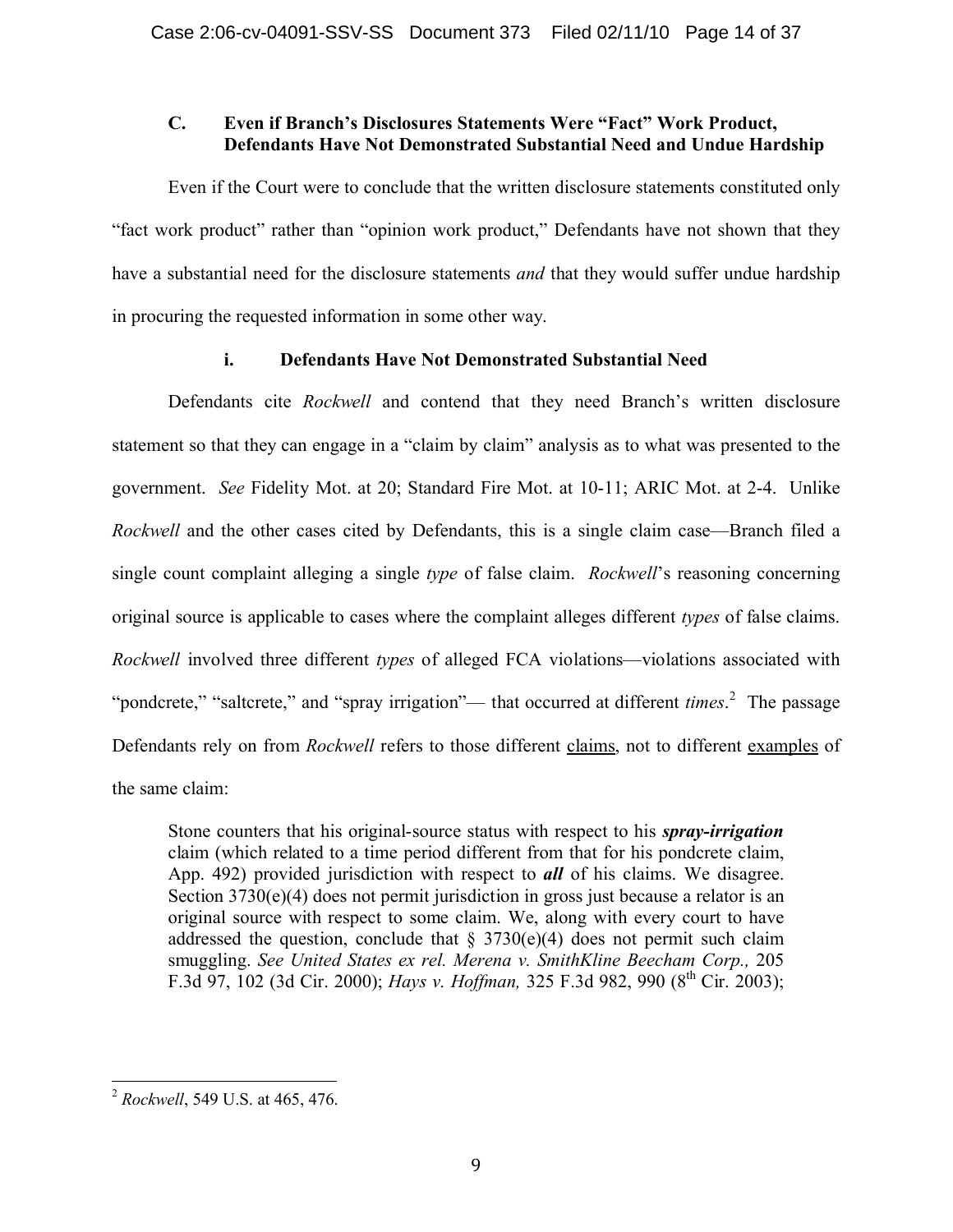*Wang ex rel. United States v. FMC Corp.*, 975 F.2d 1412, 1415-1416, 1420 (9<sup>th</sup>) Cir. 1992).<sup>3</sup>

Like *Rockwell*, the *Merena*, *Hays* and *Wang* cases each also involved different *claims* and not different *instances* of the same claim. *See United States ex rel. Merena v. SmithKline Beecham Corp.,* 205 F.3d 97, 98-100, 102 (3d Cir. 2000) (referring to the "automated chemistry claims" and "automated chemistry scheme" as a single claim in an action where the "complaint contained" eight separate claims under the False Claims Act" and the court did not evaluate each *instance* of the "automated chemistry claims" (e.g., each lab test) to determine whether the relator was the original source of that example); *Hays v. Hoffman*, 325 F.3d 982, 990-91, 992 (8<sup>th</sup> Cir. 2003) (using the term "claim-by-claim" to refer to the "eleven *types* of false claims" and not to the 336 *instances* of the eleven types of claims); *Wang ex rel. United States v. FMC Corp.,* 975 F.2d 1412, 1416, 1420-21 ( $9<sup>th</sup>$  Cir. 1992) (referring to different "claims" as "four separate projects" that allegedly defrauded the government).

Branch is not alleging that Defendants defrauded the government via multiple *types* of false claims such as false claims filed for Hurricane Rita or false claims involving the submission of claims on fictional houses. Instead, Branch alleges a single type of false claim and provides several *examples* of that false claim. Accordingly, Defendants do not have a substantial need for the disclosure statement to test the Court's jurisdiction because it is clear that Branch disclosed the false claim to the government. That much is apparent from the complaint, which was provided to the government along with the written disclosure statement.

### **ii. Defendants Have Not Demonstrated Undue Hardship**

Defendants' failure to show a substantial need for the written disclosure statement is itself dispositive under Rule 26(b). But Defendants also cannot demonstrate that they would

<sup>&</sup>lt;sup>3</sup> Id. at 476 (emphasis added).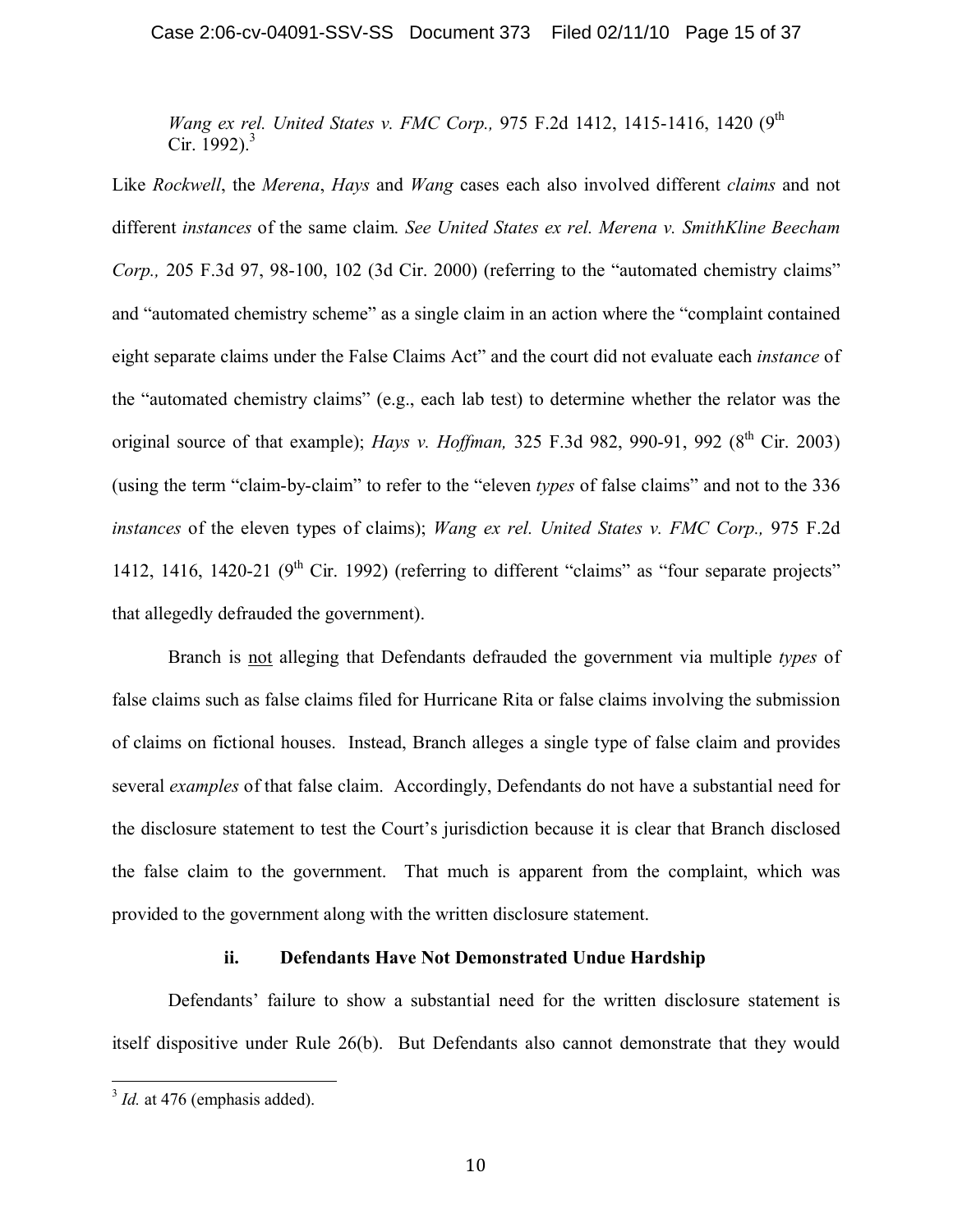#### Case 2:06-cv-04091-SSV-SS Document 373 Filed 02/11/10 Page 16 of 37

suffer undue hardship in obtaining the requested information some other way. Courts routinely reject Defendants' claim of substantial need and undue hardship for obtaining written disclosure statements because defendants can obtain the same *facts* through the discovery process. For example, the Central District of California concluded, "there is no basis for concluding that defendants in qui tam actions are entitled, or need, to discover the disclosure statement in order to mount a jurisdictional challenge." *Bagley*, 212 F.R.D. at 558, n.1. "Like other civil litigants, a qui tam defendant can look to the complaint, which must be pleaded with particularity in compliance with Rule 9(b) of the Federal Rules of Civil Procedure" and "the defendant has recourse to ordinary disclosure and discovery procedures to ascertain the facts relating to subject matter jurisdiction." *Id.* "Thus, there is no reason to assume that a defendant would be unable to challenge the relator's standing without access to the disclosure statement." *Id.*

Similarly, the Eastern District of Texas has rejected defendants' attempt to obtain the written disclosure statement. *United States v. Medica-Rents Co.*, 2002 WL 1483085, \*2 (N.D. Tex. June 21, 2002). The court held that defendants had failed to demonstrate undue hardship because the "information in the [written disclosure statements] could have been readily obtained through other means" and "any discoverable information should have been easily obtained (and probably was obtained) through other means of discovery." *Id.*

Here, Defendants have the opportunity to obtain the relevant *facts* through discovery. Each defendant has already notified Branch that they would like to depose the four Branch principals *and* take a Rule 30(b)(6) corporate representative deposition of Branch. The Western District of Pennsylvania addressed this exact situation where a defendant claimed substantial need and undue hardship in an effort to obtain the written disclosure statement, but had not yet even taken a deposition: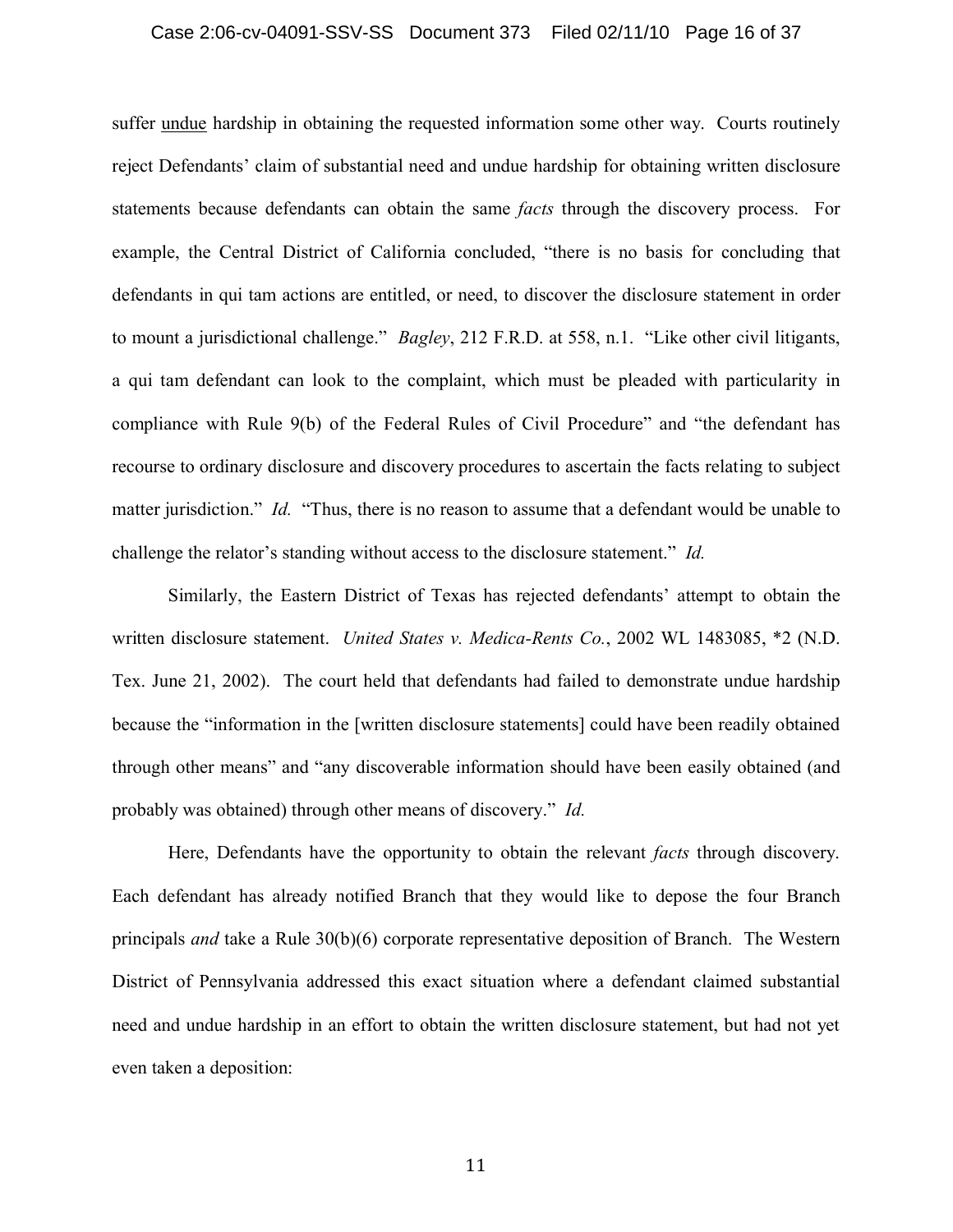The Court concludes that [defendant] has not met its burden. Most significantly, [defendant] has not taken any of the Relators' depositions. As Relators explain, [defendant] 'will certainly have an opportunity to ask the Relators directly about the factual information that was the subject of the disclosure to the United States.'" . . . **Until the depositions are taken and other factual discovery is completed [defendant] cannot show that they cannot obtain the substantial equivalent of the Disclosure Statements without undue hardship.** Thus, we deny [defendant's] motion to compel in this regard.

*Singh*, 2007 WL 1575606, at \*3 (emphasis added). The court in *Hunt* arrived at the same conclusion in denying defendants' motion to compel the production of a written disclosure statement:

> Therefore the factual bases of the Relators' claims are already known, or should certainly become known as discovery proceeds; and to the extent that Plaintiffs' answers to Medco Defendants' discovery requests have proven unsatisfactory, Medco Defendants have ample opportunity over the course of the next several months to discover, with specificity, the facts and individuals most important to their case. . . . **Medco Defendants argue that they need the Disclosure Statements in order to determine whether the Relators were the original sources of the allegations contained in the complaint**. See Pl.'s Br. at 6. **However, this information can be easily explored by Medco Defendants during their upcoming depositions of the Relators**.

*Hunt*, 2004 WL 868271 at \*2 (emphasis added). Likewise, Defendants cannot demonstrate that they cannot obtain the substantial equivalent of Branch's disclosure statements without undue hardship until after depositions are taken and other factual discovery is completed. Defendants have propounded well over 300 separate written discovery requests on Branch. In response to Defendants' discovery requests, Branch has provided detailed responses. For example, attached as Exhibit 3 is Branch's supplemental response to Standard Fire's interrogatories in which Branch describes in detail the adjusting deficiencies that it identified and the rules, regulations, and guidelines that Standard Fire violated. As discussed above, Branch's interrogatory responses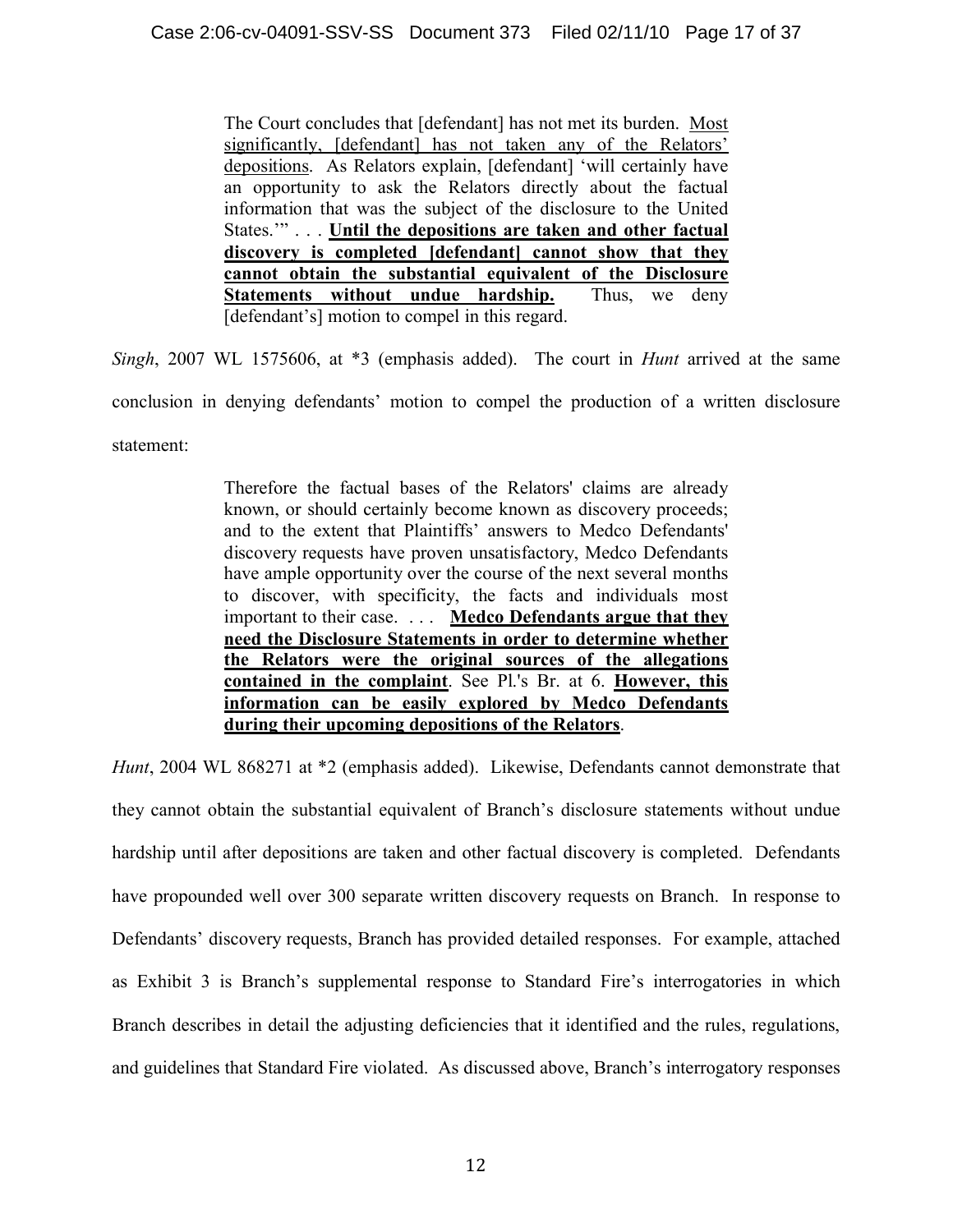## Case 2:06-cv-04091-SSV-SS Document 373 Filed 02/11/10 Page 18 of 37

demonstrate that Standard Fire improperly inflated the flood claim 7732 Edwards Street. *See* Exh. 3. The responses also demonstrate that Standard Fire improperly inflated the flood claim on the 7568 Horizon Drive property by, for example, replacing the ceiling and upper cabinetry even though the property had an interior flood line of only four feet. *Id.*

#### **iii. The Circumstances in** *Stone* **Are Distinguishable**

Defendants rely heavily on *Stone*, but the defendants in *Stone* were in an entirely different position.<sup>4</sup> The court held that the written disclosure statements were work product but concluded that the defendants had shown a substantial need and undue hardship because the relator "ha[d] provided little in the way of discovery which would reveal the factual basis for the allegations in the complaint" and the trial was only three months away. *See Stone*, 144 F.R.D. at 401. Neither of those circumstances is present here. As shown in Exhibit 3, Branch has provided significant details and the relators have yet to be deposed. And trial is over a year away—not three months. Therefore, Defendants have not carried their burden of showing substantial need *and* undue hardship.<sup>5</sup>

## **D. The Joint Prosecution Privilege Permits Branch to Share Its Work Product with the Government**

Branch did not waive its work product protection by sharing the confidential written disclosure statements with the government. Each court that has considered the issue has concluded that the joint prosecution privilege applies to protect work product exchanged between the relator and the government. *See*, *e.g.*, *Burroughs*, 167 F.R.D. at 686 (holding that the "plaintiff and the government have sufficient commonality of interests such that they can

<sup>4</sup> Standard Fire Mot. at 10-12; American Reliable Mot. at 4; Fidelity Mot. at 19-20.

<sup>&</sup>lt;sup>5</sup> If the Court disagrees and concludes that Defendants have demonstrated substantial need *and* undue hardship, then Branch respectfully requests that it be permitted to redact its opinion work product from the written disclosure statements before they are produced. Such an approach is consistent even with the cases Defendants cite that ordered production. *See*, *e.g.*, *Stone*, 144 F.R.D. at 401 ("I will permit redaction of those portions that counsel considers to be within the 'mental impressions' restriction of Fed. R. Civ. P. 26(b)(3).").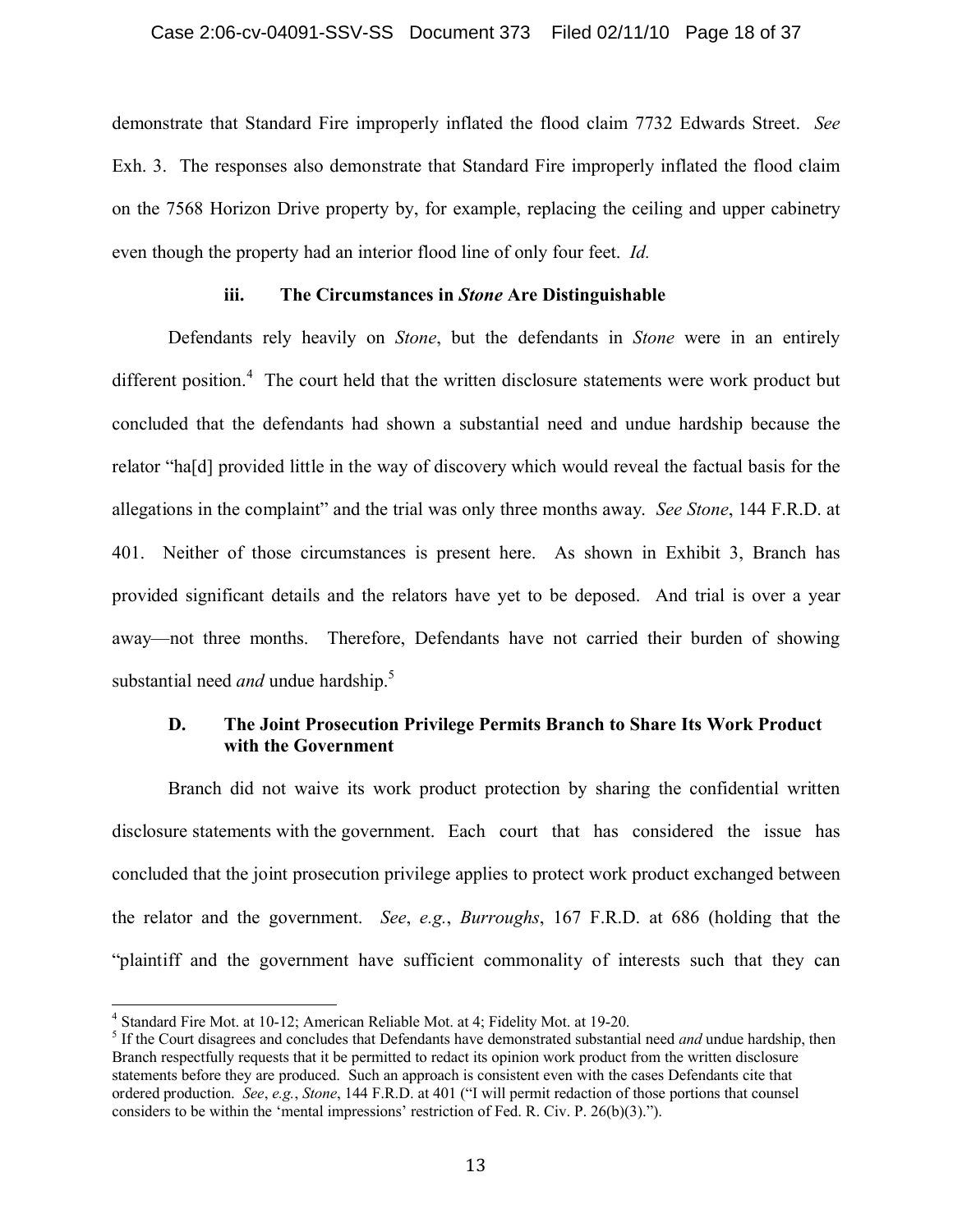#### Case 2:06-cv-04091-SSV-SS Document 373 Filed 02/11/10 Page 19 of 37

successfully assert the joint prosecution privilege"); *Bagley*, 212 F.R.D. at 562 (applying the joint prosecution privilege to conclude that "the relator's written disclosure to the government pursuant to section 3730(b)(2) does not operate as a waiver of work product protection"); *Purcell*, 209 F.R.D. at 24 (holding that "a joint-prosecutorial privilege does exist between the government and the relator in *qui tam* cases"); *Medica-Rents Co.*, 2002 WL 1483085, at \*2 (holding that no waiver occurred because joint prosecution privilege shield the relators' disclosures to the government).

The joint prosecution privilege recognizes that a plaintiff may share a privileged document with a person or entity with a common interest without waiving the privilege. *Bagley*, 212 F.R.D. at 562. It does not turn a non-privileged document into a privileged document. Rather, it acts to prevent the waiver of the privilege on a document that was already privileged. It is identical to the joint defense privilege, but applies to plaintiffs instead of defendants. *See Purcell*, 209 F.R.D. at 25. Defendants no doubt are withholding hundreds or thousands of privileged documents based on the joint defense privilege, yet they fail to justify why Branch and the government are not entitled to the same type of protection. In fact, Branch and the government have a greater need to share work product because "for all practical purposes, plaintiff and the government are essentially the same party." *See Burroughs*, 167 F.R.D. at 686.

## **i. The Joint Prosecution Privilege Applies Even Where The Government Has Not Intervened**

Defendants argue that the joint prosecution privilege does not apply here because the government has not yet intervened. Courts have rejected that same argument. For example, *United States ex rel. Burroughs v. DeNardi Corp. et al*., 167 F.R.D. 680 (S.D. Cal. 1996) is directly on point, holding that the joint prosecution privilege applies to protect a written disclosure statement shared with the government even though the government had not

14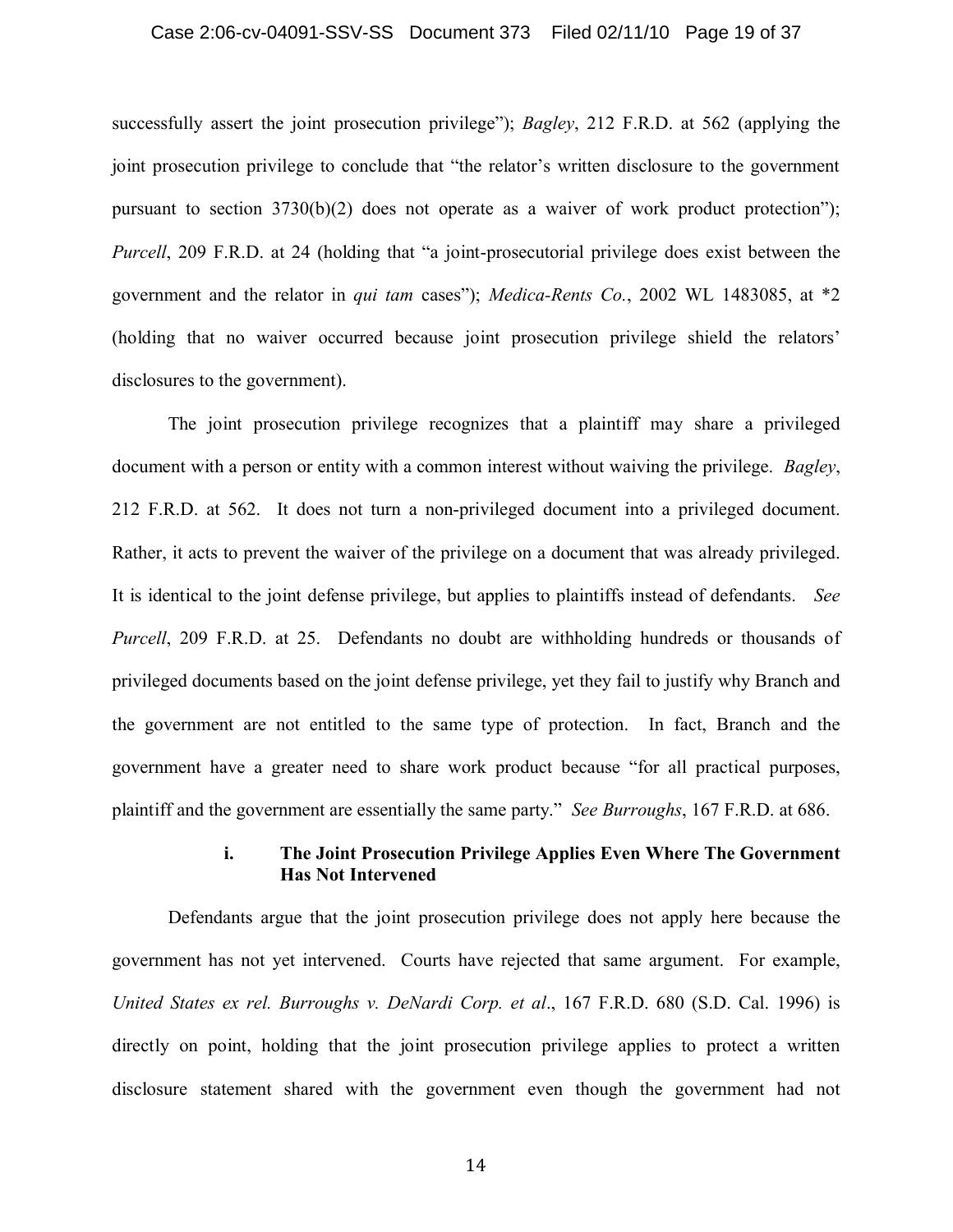#### Case 2:06-cv-04091-SSV-SS Document 373 Filed 02/11/10 Page 20 of 37

intervened. The court rejected the exact argument that Defendants are making here: "[D]efendants' arguments that the joint prosecution privilege applies only when the government chooses to intervene is equally unavailing." As the court properly found, "[T]he government has a substantial interest in seeing that the litigation is successful against the defendants, whether or not it elects to intervene in the action." *Id.* at 686, n.3. Despite being directly on point, neither American Reliable nor Fidelity even mention *Burroughs* and Standard Fire's only response is to say that it was "wrongly decided." Standard Fire Mot. at 8.

The *Burroughs* court did not get it wrong. It recognized that "the [joint defense] privilege does not solely apply to cooperating defendants" but "[i]t also applies to cooperating plaintiffs." *Id.* at 685 (citations omitted). Also, "the privilege is not limited to co-parties." *Id.* The court explained that *all* persons who share a common interest in litigation should be able to communicate confidentially with their respective attorneys:

> Therefore, whether the jointly interested persons are defendants or plaintiffs, and whether the litigation or potential litigation is civil or criminal, the rationale for the privilege is clear: Persons who share a common interest in litigation should be able to communicate confidentially with their respective attorneys, and with each other, to more effectively prosecute or defend their claims.

*Id.* at 686 (emphasis added); *see also Purcell*, 209 F.R.D. at 25 ("[W]hether the jointly interested persons are defendants or plaintiffs . . . the rationale for the joint defense rule remains unchanged: persons who share a common interest in litigation should be able to communicate with their respective attorneys and with each other to more effectively prosecute or defend their claims.") (citation omitted)).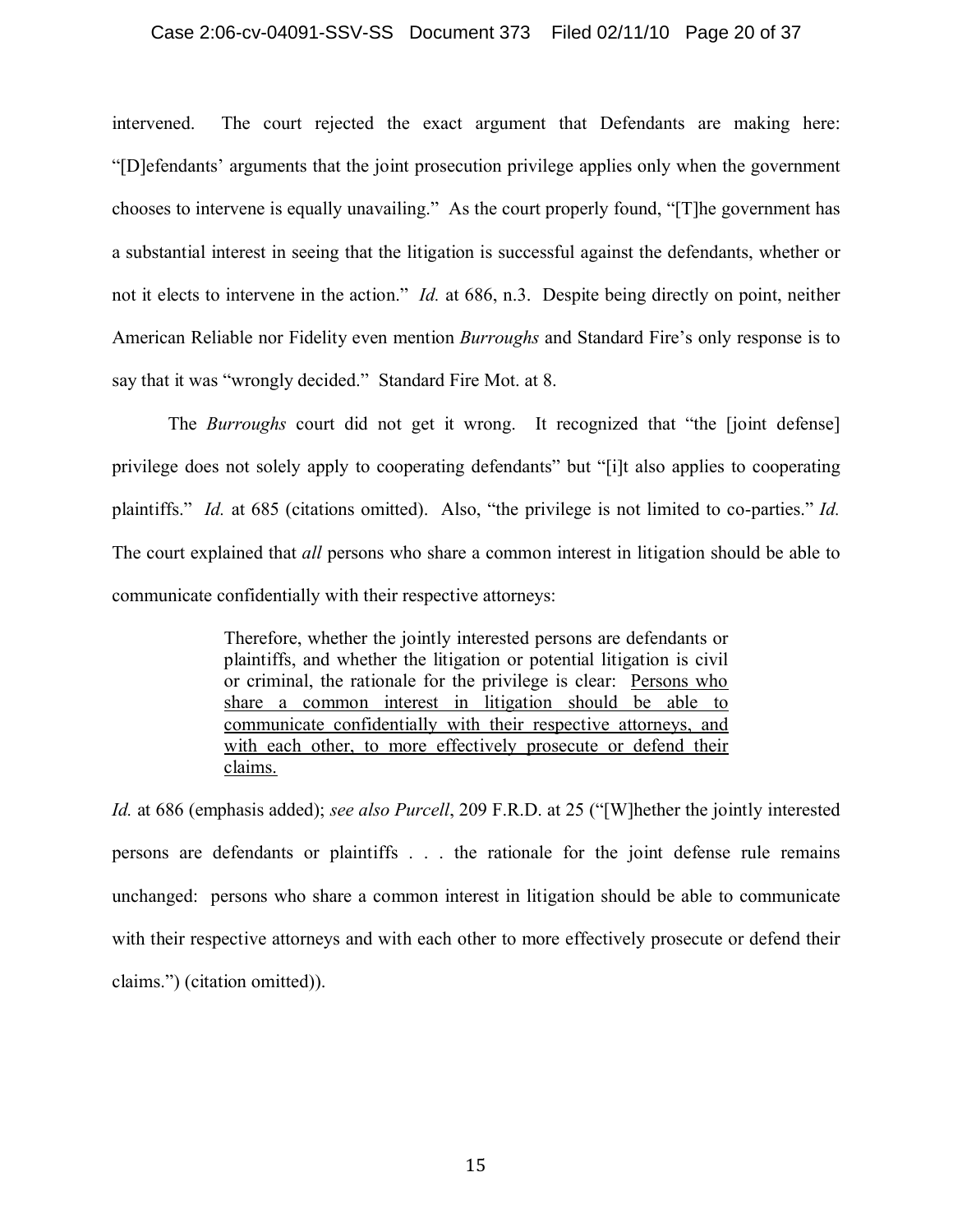## Case 2:06-cv-04091-SSV-SS Document 373 Filed 02/11/10 Page 21 of 37

The court found that "the False Claims Act . . . itself provides ample support that plaintiff

and the government share sufficient common interests, as against the defendants" even where the

government does not intervene. *Id.* Specifically, the court found,

- That the FCA "makes clear that plaintiff and the government essentially stand in the same shoes as against the defendants." *Id.*
- The FCA "sets forth a scheme whereby plaintiff and the government act together to prosecute the action." *Id.*
- · "The action cannot be dismissed unless the government gives written consent to the dismissal." *Id.*
- "The government can request that it be served with all pleadings filed in the action and all deposition transcripts." *Id.*
- "All of plaintiff's claims, litigation strategies, and ultimate goals are all asserted on behalf of the government." *Id.*
- · "Finally, the government may intervene in the action at any time, upon a showing of good cause." *Id.*

"In short," the court concluded, "the government has a substantial interest in seeing that the litigation is successful against the defendants, whether or not it elects to intervene in the action." *Id.*; *see also Bagley*, 212 F.R.D. at 561-62 ("the relator and the government are not adverse when the required disclosure occurs, and one of the purposes of the Act is to ally relators with the government to uncover and remedy fraud against the government."). Therefore, the court held that the "plaintiff and the government have sufficient commonality of interests such that they can successfully assert the joint prosecution privilege." *Id.*

The same is true here. Branch's interests are aligned with the government. Indeed, each of the interests identified in the bullet point list above apply to the government's relationship to this case. Additionally, the government has requested that all pleadings and discovery be served on it and even travelled to New Orleans to make an appearance on behalf of the United States at both the hearing on the Motion to Strike Third Party Complaints and at the Discovery Conference. Therefore, the joint prosecution privilege applies to protect Branch's written disclosure statement.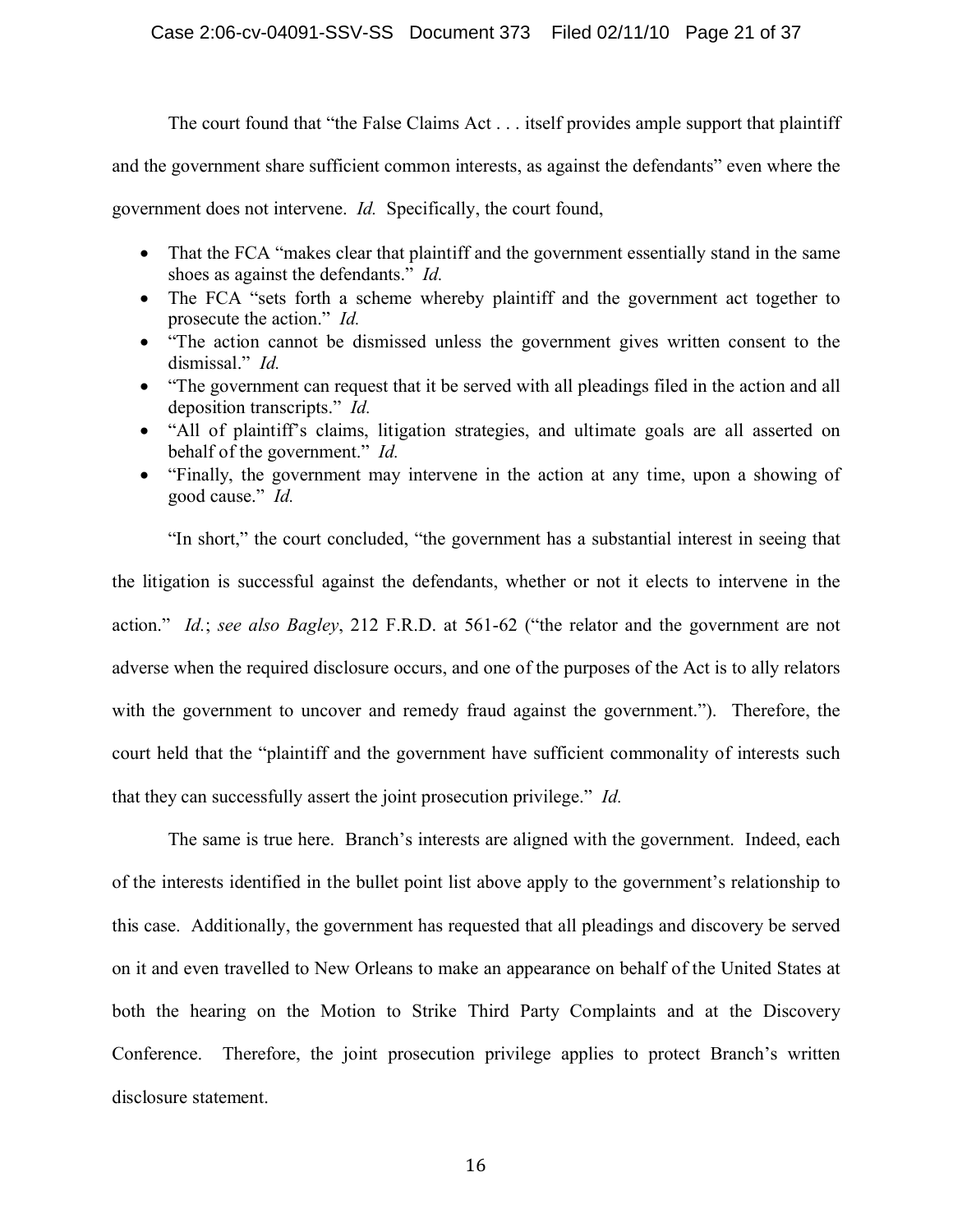#### Case 2:06-cv-04091-SSV-SS Document 373 Filed 02/11/10 Page 22 of 37

*Burroughs* is not alone in holding that the joint prosecution privilege applies. The court in *Bagley* held that "the relator's written disclosure to the government pursuant to section 3730(b)(2) does not operate as a waiver of work product protection." 212 F.R.D. at 562. The court noted that its holding "is consistent with several decisions holding that the 'common interest' or 'joint prosecution' doctrine applies to prevent the relator's disclosure of work product (including the written disclosure statement) to the government from operating as a waiver." *Id.*; *see also Medica-Rents Co.*, 2002 WL 1483085, at \*2 (holding that no waiver occurred because joint prosecution privilege shield the relators' disclosures to the government)). Defendants do not attempt to distinguish these cases.

## **ii. The Reasoning in** *Purcell* **Applies**

Defendants quickly dismiss the importance of *United States ex rel. Purcell v. MWI Corp.*, 209 F.R.D. 21, 24 (D.D.C. 2002), by noting that the court's ruling was limited to the facts before the court—a case where the government had intervened. Although the court in *Purcell* did not address the situation where the government had not intervened, its reasoning applies equally to that situation. In fact, the court quoted extensively from *Burroughs*, where the government did not intervene. In *Purcell*, the court held that "a joint-prosecutorial privilege does exist between the government and the relator in *qui tam* cases." *Id.* at 24. The court reviewed the common interest privilege and the joint defense privilege and reasoned that "[t]he overarching principle that governs these privileges remains the same—protecting attorney-client correspondence on matters of common interest and protecting attorneys' preparations for trial and encouraging the fullest preparation without fear of access by adversaries." *Id.* at 25 (quotations omitted).

The *Purcell* court found that the relator and the government had a common legal interest, because: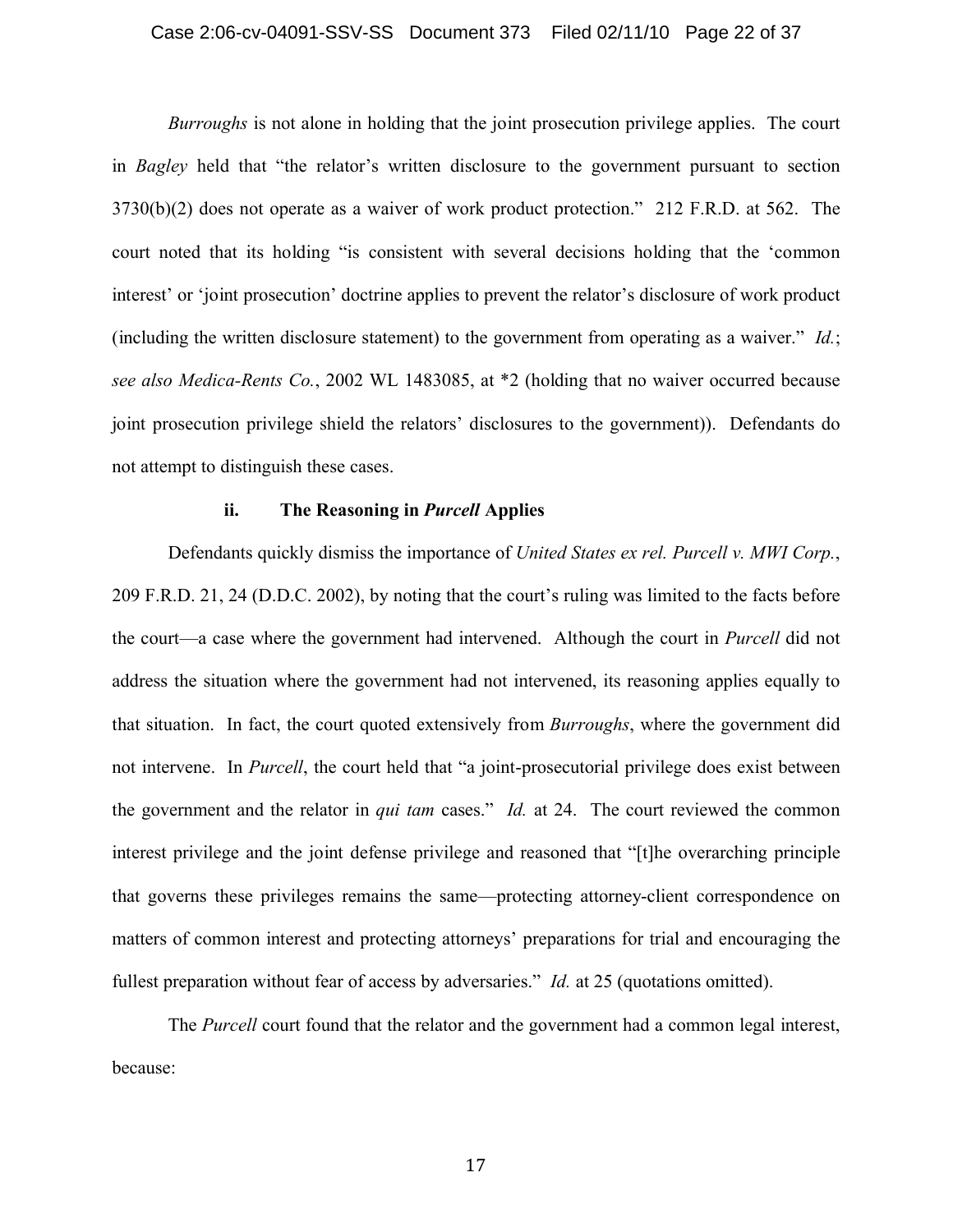- · "Congress has made it clear that it intended to align the interests of the relator with the interests of the government in these cases." *Id.*
- · The relator is allowed to bring the action in the name of the government. *Id.*
- The relator receives a percentage of the proceeds that the government recovers. *Id.*
- "[F]or all practical purposes, plaintiff and the government are essentially the same party." *Id.* (quoting *United States ex rel. Burroughs v. DeNardi Corp.*, 167 F.R.D. 680, 686 (S.D. Cal. 1996)).

Each of the four bullet points above is true with respect to Branch's relationship with the government: (a) Congress aligned Branch's interests with the government; (b) Branch brought this action on behalf of the United States, (c) Branch will receive a percentage of the proceeds that the government recovers; and (d) for all practical purposes, Branch and the government are essentially the same party. Therefore, Purcell supports the application of the joint prosecution privilege to Branch's written disclosure statement.

## **iii. Defendants' Attempt to Limit the Joint Defense Privilege to Cases Where the Government Has Intervened Is Not Workable**

In addition to being contrary to well established law, Defendants' attempt to limit the joint prosecution privilege to cases where the government intervenes is not workable. In determining whether a document is privileged, courts evaluate the relationship between the parties at the time the document was exchanged. *See Bagley*, 212 F.R.D. at 561. When Branch prepared, mailed, and presented its written disclosure statement to the government, it was in the exact same position as the relator in every *qui tam* action, including *Purcell*—the government had not yet intervened. Defendants would have this Court rule that the government's later decision to intervene after receiving the written disclosure is the operative fact for the application of the joint prosecution privilege. But such a test is not workable in FCA cases because the government may intervene at any time, even after judgment. Thus, under Defendants' reasoning, the joint prosecution privilege would not apply today and Branch would have to produce the written disclosure statement, but if the government were to intervene next week, then the joint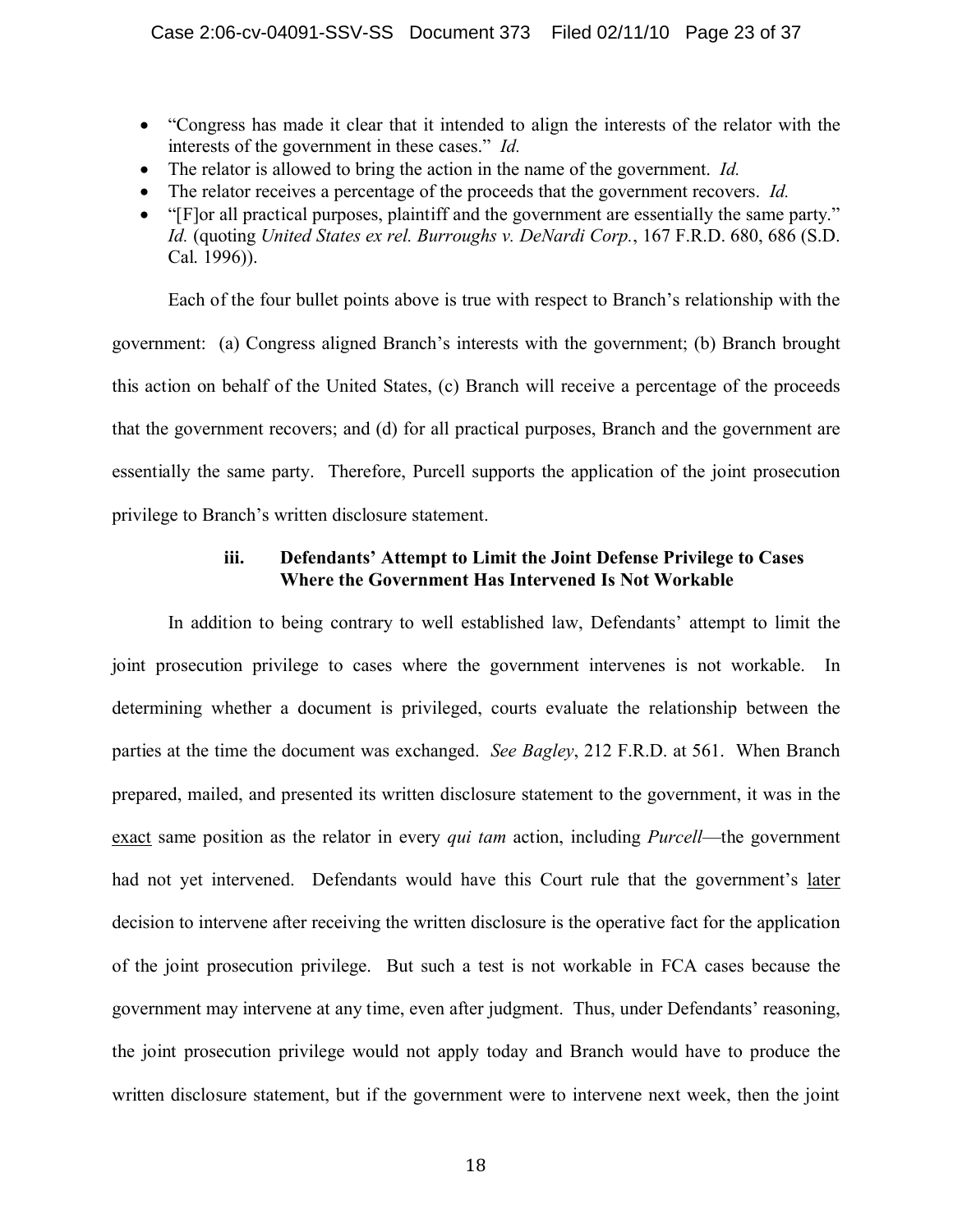#### Case 2:06-cv-04091-SSV-SS Document 373 Filed 02/11/10 Page 24 of 37

prosecution privilege would spring forth and protect the disclosure statement. That is not how privilege law works. Courts look to the parties' position at the time the document was exchanged. *See Bagley*, 212 F.R.D. at 561 (concluding that "the relator and the government are not adverse when the required disclosure occurs"). "[I]t would be antithetical to the language and the purposes of the Act to characterize the government as an adversary or potential adversary of the relator at the time when the required written disclosure occurs." *Id.* (emphasis added).

## **iv. The Eastern District of Louisiana Has Cited Favorably to** *Burroughs* **and** *Purcell*

Finally, the Eastern District of Louisiana has cited favorably to and relied on both *Burroughs* and *Purcell* as establishing the "existence of a joint prosecution or common interest privilege, as to documents protected by the attorney-cleint privilege and work product doctrine, between qui tam relators and the government with respect to documents that are shared between them." *United States ex rel. Stewart v. The Louisiana Clinic, et al.*, 2002 WL 31819130, \*9 (E.D. La. Dec. 12, 2002). The court cited to *Purcell* as "recognizing joint privilege when the government intervened" and cited to *Burroughs* as "recognizing joint privilege when the government did not intervene." *Id.* at \*9. While the Eastern District of Louisiana has cited favorably to both *Burroughs* and *Purcell*, neither the Fifth Circuit nor any district court in the Fifth Circuit has cited the cases on which Defendants rely for *any* issue related to written disclosure statements or privilege, even though each of those opinions have been issued for at least 14 years. *See*, *e.g.*, *O'Keefe*, 918 F. Supp. at 1345-46; *Burns*, 904 F. Supp. at 593-94; *Stone*, 144 F.R.D. at 401-02; *United States ex rel. Robinson v. Northrop Corp.*, 824 F. Supp. 830, 838-39 (N.D. Ill. 1993). Additionally, these cases cited by Defendants do not even mention the joint prosecution privilege. Defendants have not identified a single case holding that the joint prosecution privilege does not apply.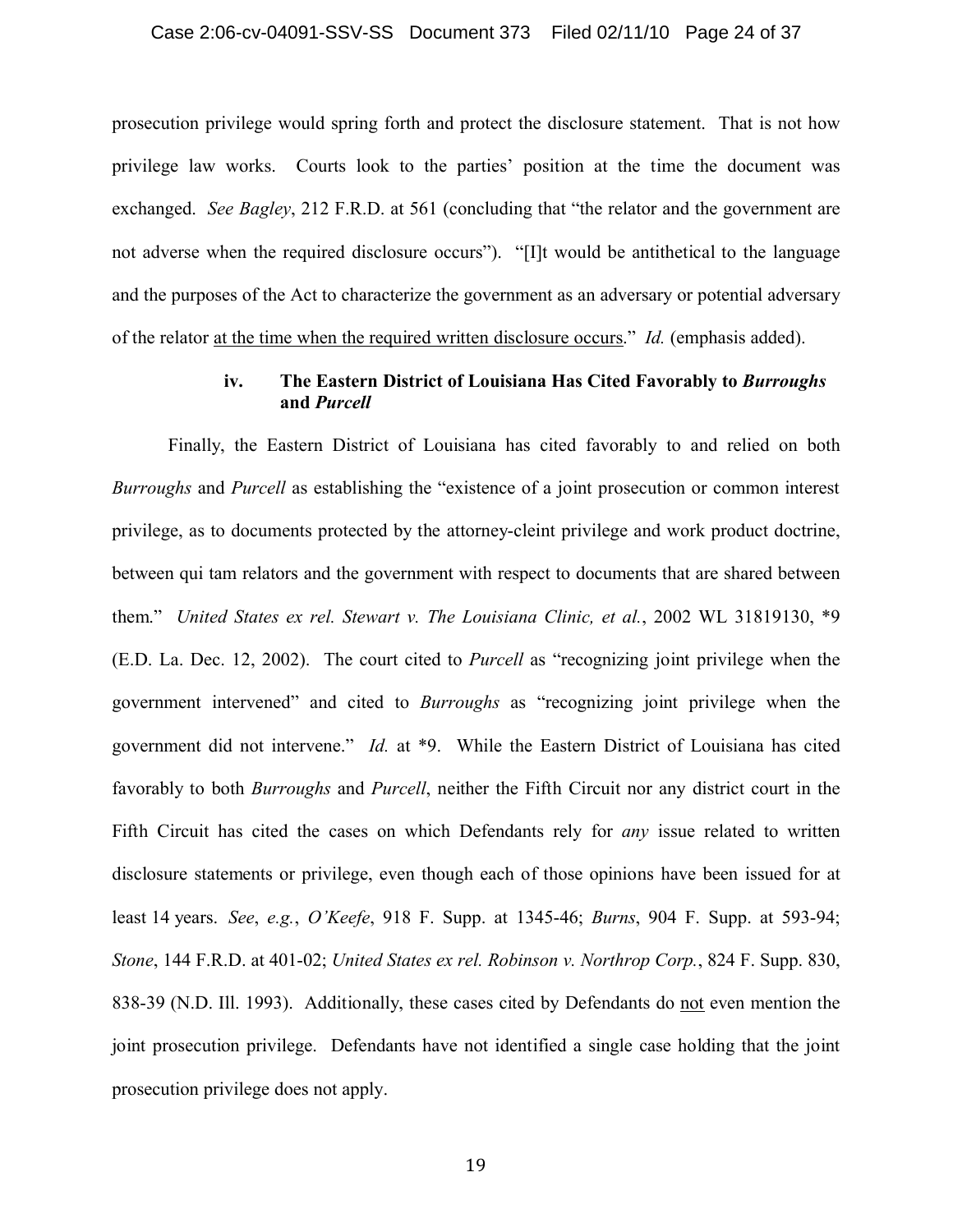In short, Branch's written disclosure statements are protected work product, and Branch did not waive the privilege by sharing them with the government. Accordingly, they are protected from discovery.

#### **IV. COMMUNICATIONS WITH RIGSBYS' COUNSEL ARE PRIVILEGED**

Standard Fire's Document Request No. 20 seeks all communications with the Rigsbys. Standard Fire Mot. at 13. As Branch's counsel unequivocally told Standard Fire at the Rule 37.1 conference, Branch's principals have never communicated with the Rigsbys and did not obtain any information from the Rigsbys. *See* Ex. 2, at ¶ 3-4 (Clarke Decl.). The only documents responsive to this request are communications between Rigsbys' counsel and Branch's counsel that were drafted in the course of this litigation *after* the complaint was unsealed and are therefore protected work product. S*ee* Section III.A, *supra*.

Standard Fire's attempt to obtain communications from Branch's counsel to Rigsbys' counsel is a thinly veiled fishing expedition hoping to link Branch in any way to the disgraced Dickie Scruggs. Standard Fire has not articulated any good faith basis for pursuing these communications, especially given that Branch's counsel represented that the Branch principals did not communicate with the Rigsbys and are not relying on information from the Rigsbys. The Court should put an emphatic end to this attempt to smear Branch and/or Branch's counsel.

Branch does not have any non-privileged documents relating to this document request, and Standard Fire has not challenged the privilege in its Motion to Compel. *See* Ex. 2, ¶ 3-5 (Clarke Decl.). Therefore there is nothing to compel on this document request.

## **V. REMAINING ISSUES RAISED IN FIDELITY'S MOTION LACK MERIT**

Fidelity has moved to compel responses to 18 separate discovery requests. The vast majority of the issues raised in Fidelity's Motion are moot because Branch and Fidelity have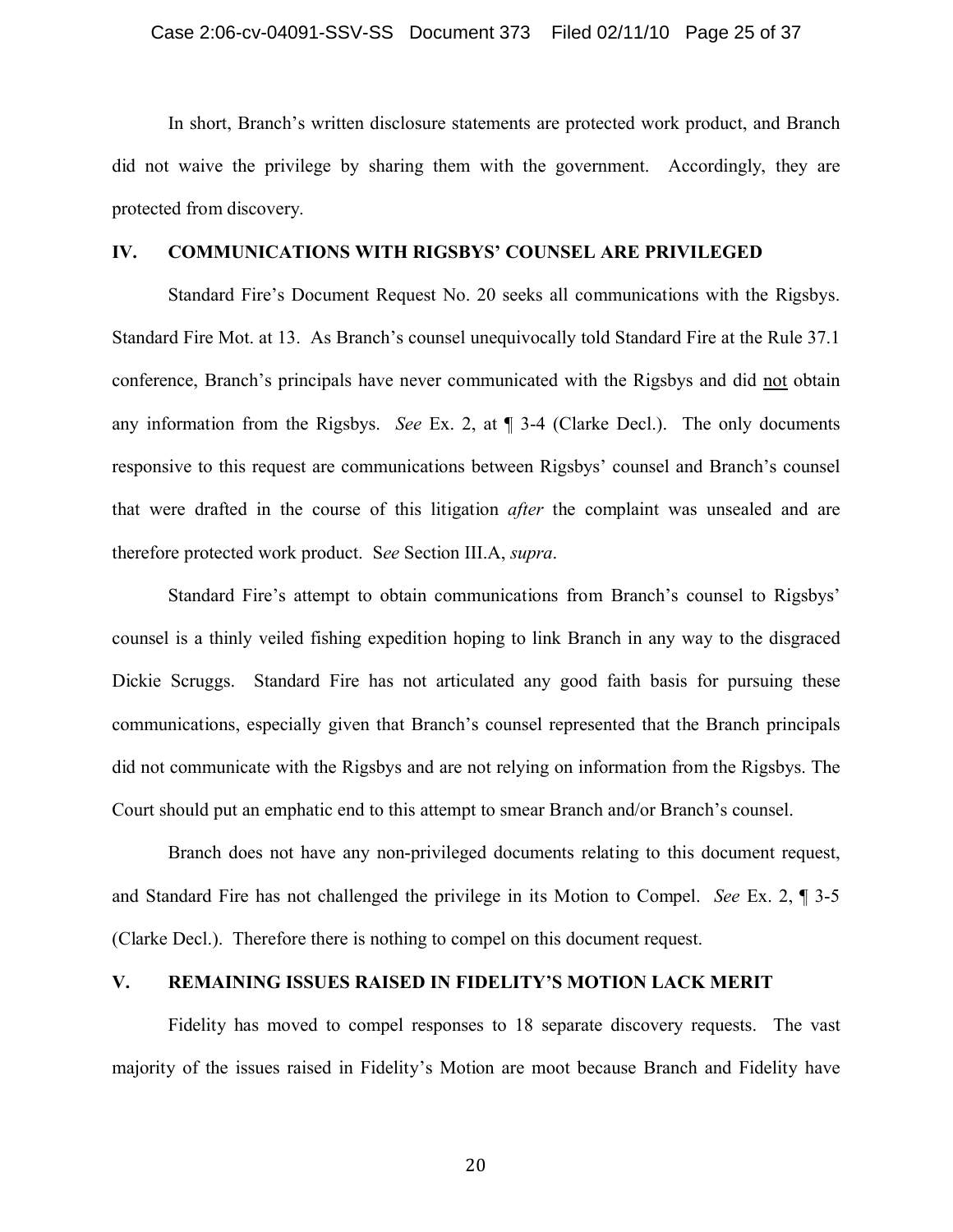#### Case 2:06-cv-04091-SSV-SS Document 373 Filed 02/11/10 Page 26 of 37

already arrived at an agreement or because Branch has agreed to supplement its response to a particular request. For example, Branch has already produced all non-privileged documents that relate to the exemplars in the First Amended Complaint. *See* Ex. 2, ¶ 5 (Clarke Decl.). Nevertheless, Fidelity has moved to compel Branch to do just that—produce the non-privileged documents relating to the exemplars. *See* Fidelity Mot. concerning Document Requests Nos. 2 (p. 18), 11 (p. 21), and 17 (p. 21). There is no need for the Court to compel Branch to do what it has already done.

Before addressing the discovery requests, Fidelity again argues, as it has done with each of its pleadings and during its arguments before the Court, that Branch has intentionally misled the Court as to the nature of this action.<sup>6</sup> Nothing could be further from the truth.<sup>7</sup> As plainly stated in Branch's First Amended Complaint, "The defendants have defrauded the Government through a practice of grossly overstating flood damages to insured properties damaged by Hurricane Katrina and then, based on those overstated damages, submitting claims for payment on Government-backed flood insurance policies to the National Flood Insurance Program ('NFIP')." Dkt.  $\#$  49 ¶ 3. Fidelity is wrong that the FAC limits itself to properties where (1) the expedited claims process was used; or (2) where Defendant issued both the homeowners and the flood policies. In fact, in the subparagraphs of the FAC where Branch provided detailed allegations on the exemplar properties, Branch did not allege that any of the properties were

<sup>&</sup>lt;sup>6</sup> Fidelity Mot. at 3-5. Fidelity's new contention that Susman Godfrey has intentionally attempted to create surprise at the trial by failing to respond fully to Fidelity's document requests is completely without merit and is an argument that none of the other six defendants bothered making. The particular section of Susman Godfrey's website that Fidelity cites is directed at serving discovery on opposing parties—not responding to discovery served by the opposing party, and correctly states that "excessive discovery" is nonproductive. Finally, on the same page, the website states, "Upon receipt of the other side's document request, an experienced attorney, in consultation with the client, determines what should be objected to. We have found that it is better to produce too much than too little." (emphasis added).

 $<sup>7</sup>$  Branch responds to these allegations only briefly here, but incorporates by reference its responses to the same</sup> arguments in its Opposition to Defendants' Motion for a Protective Order, which will be filed February 12, 2010. Specifically, Branch's response to this Court's Questions #11-13 (Dkt. # 320) are relevant. Branch also incorporates its Motion for Leave to File a Second Amended Complaint (Dkt. # 280) and its Reply to its Motion for Leave (Dkt. # 305).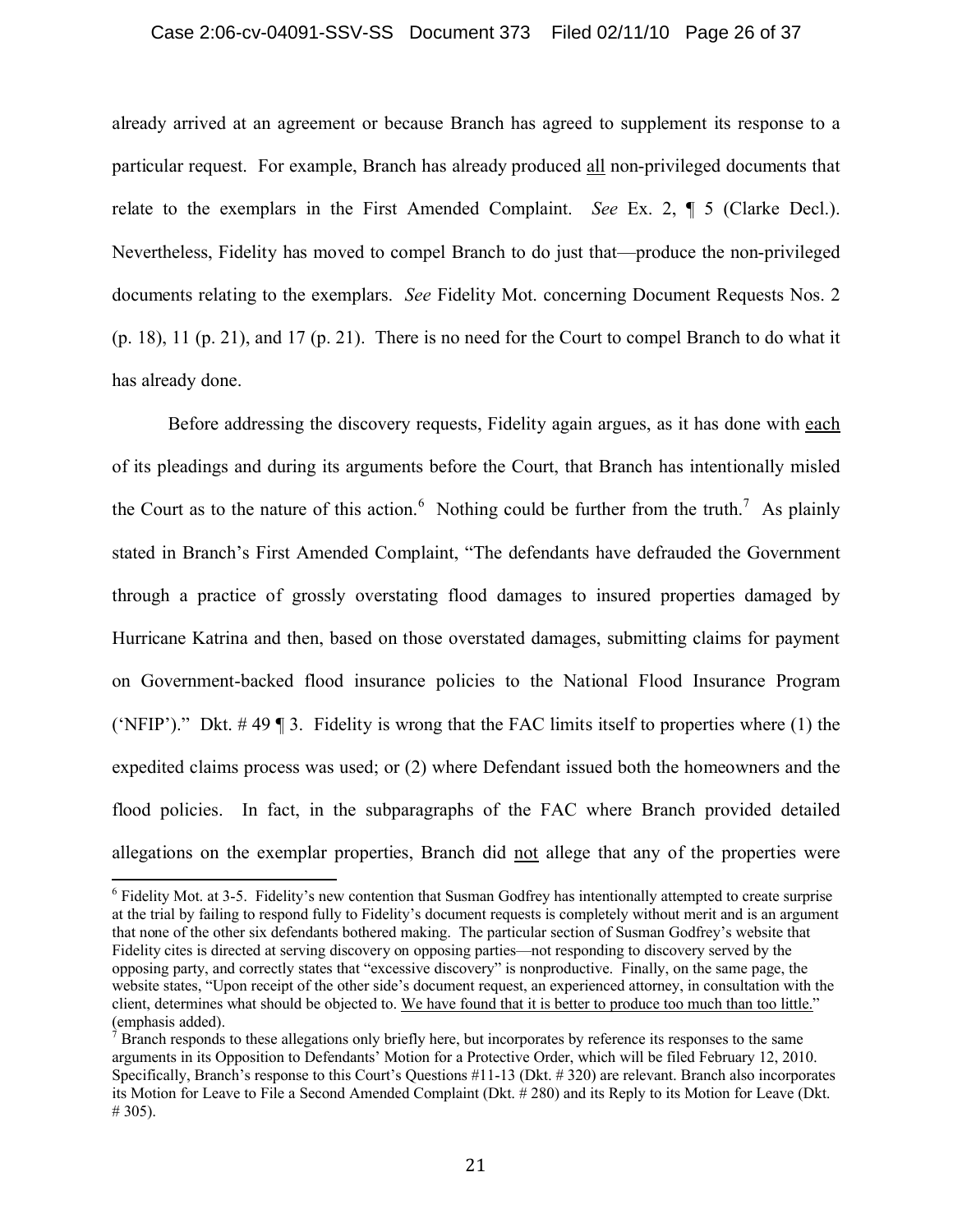#### Case 2:06-cv-04091-SSV-SS Document 373 Filed 02/11/10 Page 27 of 37

adjusted through the expedited claims process and did not allege that Defendants also issued the homeowners policies on those properties. Branch did not plead those allegations because the scheme that it pled was much broader. Indeed, "[t]here is no question that [Branch] *has pleaded the existence of a broad scheme to defraud the government*, as well as provided numerous individual examples that are allegedly part of the scheme."<sup>8</sup>

Finally, Fidelity lectures the Court that it "has taken jurisdiction (a.k.a. 'power') . . . over the future of the NFIP itself." Mot. at 7. Fidelity predicts the apocalypse if Branch succeeds in proving its claims—"the Government would quickly shut down the current operating system, and private industry would just as quickly retreat from it." *Id.* These cries of Chicken Little are nothing more than self-serving prophesies. Requiring defendants who defraud Medicare and Medicaid to repay false claims has not endangered those federal programs. Likewise, a judgment against Defendants would do nothing more than require Defendants to repay to the government funds that were obtained based on fraudulent claims. Holding WYO companies who defrauded the government responsible will ensure the continued vitality of the NFIP—a NFIP free from fraud is in everyone's best interests. *Old Republic Ins. Co. v. Fed. Crop Ins. Corp.*, 947 F.2d 269, 275 (7th Cir. 1991). ("Requiring that [the insurer] refund the moneys paid on the basis of these errors, as the district court found, 'will only serve to discourage such potentially wrongful or negligent adjustment practices by insurance companies participating in the federal program. This is a goal which the FCIC should pursue to efficiently administer its resources.'").

## **A. Interrogatory No. 6—Branch Already Agreed to Supplement**

 $8$  Order dated 10/19/2009 (Dkt.  $\#$  228) at 57-58 (emphasis added).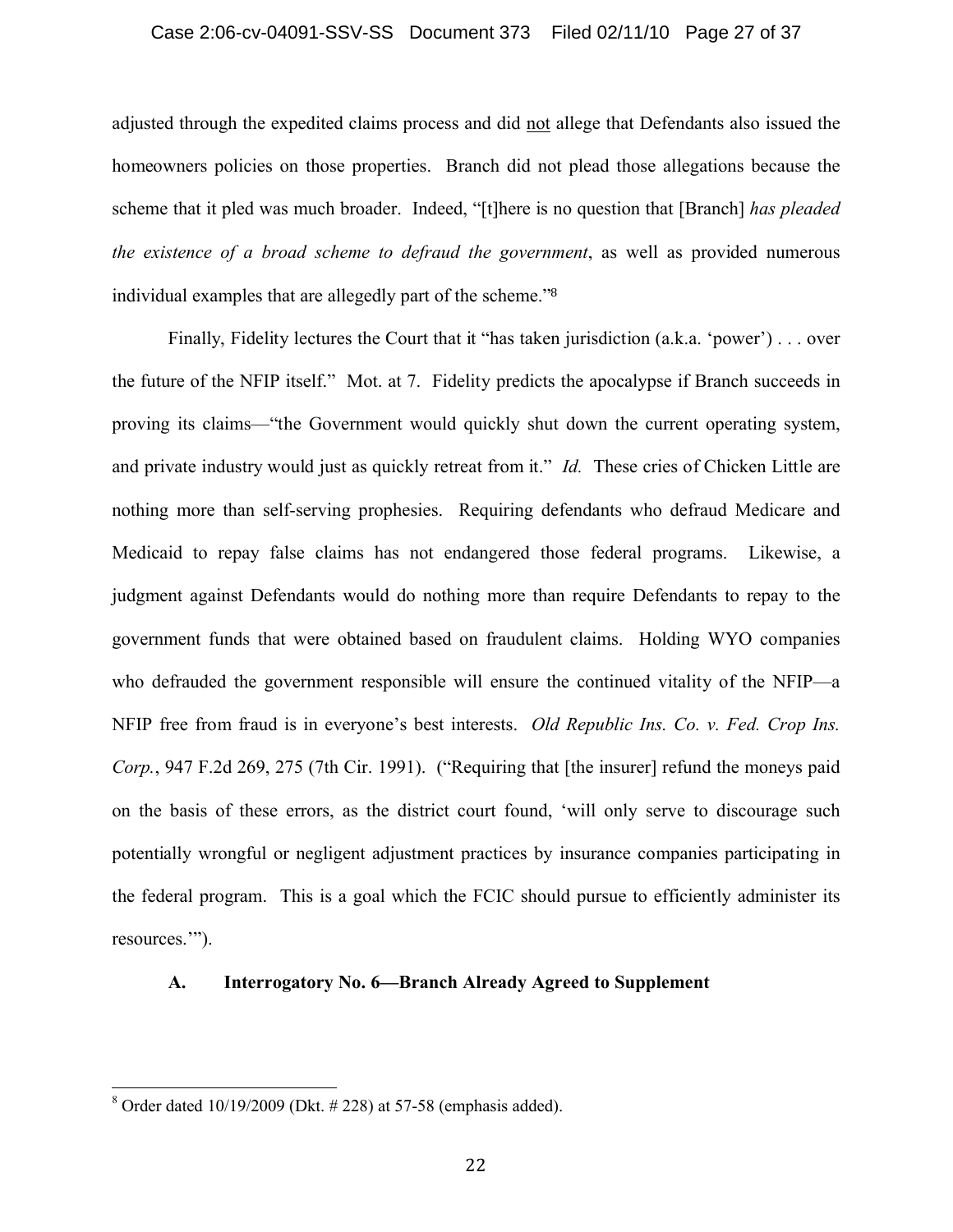## Case 2:06-cv-04091-SSV-SS Document 373 Filed 02/11/10 Page 28 of 37

Although Fidelity has moved the Court to compel a response to this interrogatory, Fidelity failed to advise the Court that Branch told all parties at the January 27, 2010 Rule 37.1 conference that it would supplement all discovery requests seeking greater detail on Defendants' adjusting deficiencies and greater detail on the rules, regulations, and guidelines that were violated. That supplementation is in progress and will be done before Fidelity's motion is noted for hearing on February 19, 2010. Therefore, Fidelity's motion is moot as to this issue.

## **B. Interrogatory No. 7—Branch Answered Fully**

Interrogatory No. 7 requests that Branch provide every fact relating to Fidelity's use of the expedited claims handling procedure. Branch fully responded to this interrogatory and does not have any additional facts to disclose. Therefore, Fidelity's motion is moot as to this issue.<sup>9</sup>

## **C. Interrogatory No. 8—Branch Already Agreed to Supplement**

Interrogatory No. 8 seeks "every fact" known to Branch when it filed the FAC that supported three specific allegations that related to misattributing wind damage to flood claims. The supplementation that Branch is preparing concerning Fidelity's adjusting deficiencies will provide additional information responsive to this interrogatory. Therefore, Fidelity's motion is moot as to this issue.

## **D. Interrogatory No. 11—Branch Already Agreed to Supplement**

Branch believes that it fully responded to this interrogatory.<sup>10</sup> However, the supplementation that it is preparing will provide greater detail on the adjusting deficiencies for each of the Fidelity properties identified in the FAC.

<sup>9</sup> Branch disagrees completely with Fidelity's attempt to construe or characterize the FAC.

 $10$  Branch disagrees with the interrogatory's characterization of the FAC. Branch does not contend that each exemplar property was rendered a "substantial ruin" or "constructive total loss" before the arrival of floodwaters. Instead, Branch alleges that Fidelity improperly inflated flood damages on the claims it submitted to the government.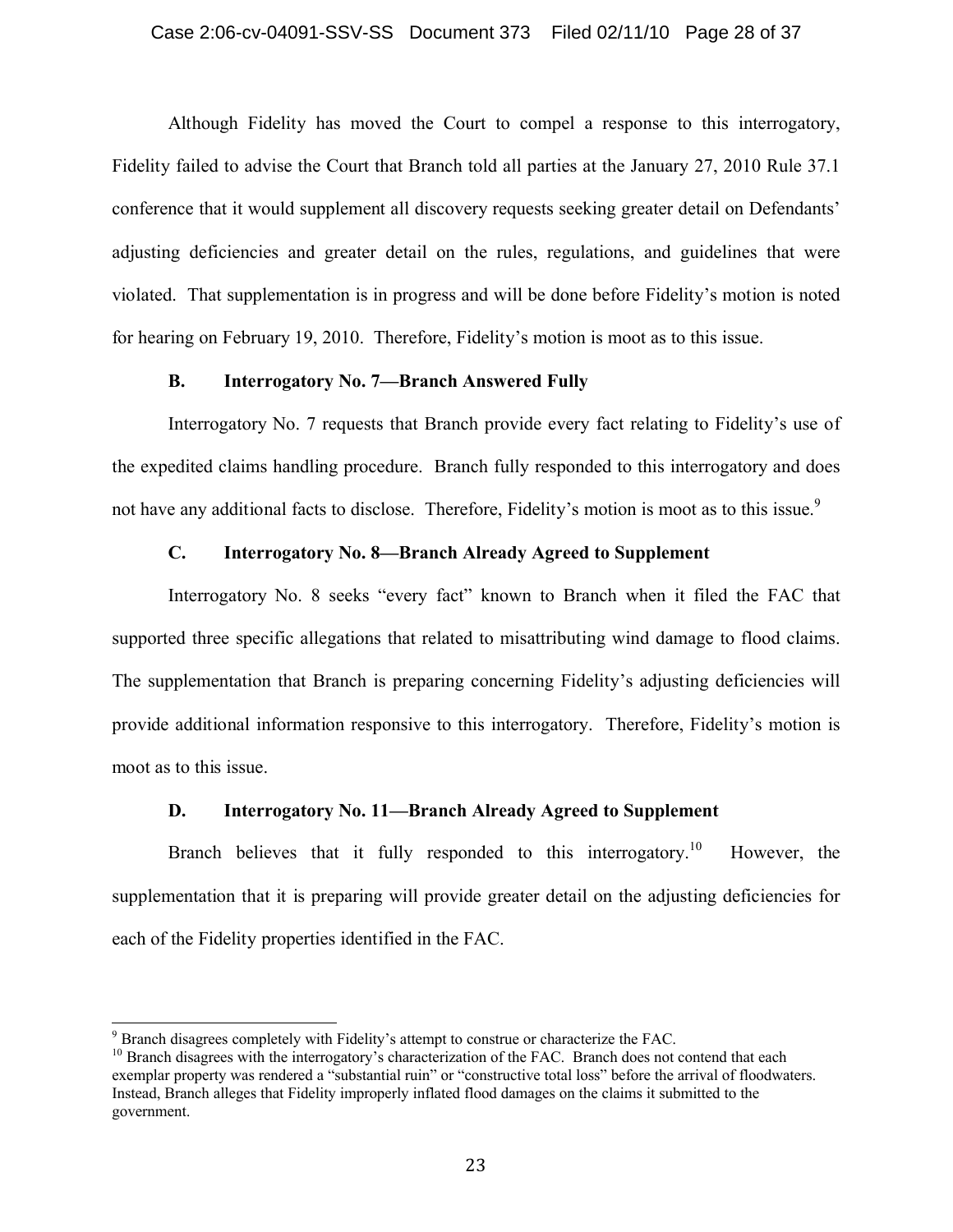## **E. Interrogatory No. 15—Calls For Information that Is Not Relevant to Any Claim or Defense**

Interrogatory No. 15 states,

Given that Fidelity was not the homeowner's carrier on any of the claims put at issue in paragraph 23 of the FAC, please state as to each of the ten claims listed in that paragraph: the name of the person or persons to whom Fidelity is alleged to have paid the alleged overpayment, and, the amount of the overpayment that person allegedly received from Fidelity.

Strangely, Fidelity asks for the name of the person who Branch *believes* was paid under the flood policy. As Branch stated in its objections, "To the extent Fidelity is merely requesting the names of the insureds, this information is equally or more readily available to Fidelity from its own records than it is to Plaintiff." Fidelity already has their names and addresses, so it is not clear why Fidelity is asking Branch for that information. In addition, the interrogatory seeks information that is not relevant to the claims or defenses in this case. The parties have fully briefed and argued the issue of whether Fidelity's Third Party Complaint is proper. Branch incorporates by reference the arguments in its Motion to Strike the Third Party Complaint (Dkt. # 253-2) and its Reply (Dkt. # 271-3), which explains why this interrogatory seeks information that is not relevant. In short, Fidelity does not have standing to sue insureds to recover fraudulent overpayments—that right rests solely with the government. (Dkt.  $\# 253-2$ , p. 2-3) Additionally, "*qui tam* defendants lack a right to bring claims that will have the effect of offsetting FCA liability." *United States v. Nardone*, 782 F. Supp. 996, 999 (M.D. Pa. 1990) (dismissing a FCA defendant's third party complaint because "a defendant who is found liable under the False Claims Act is not entitled to indemnification from a third-party defendant").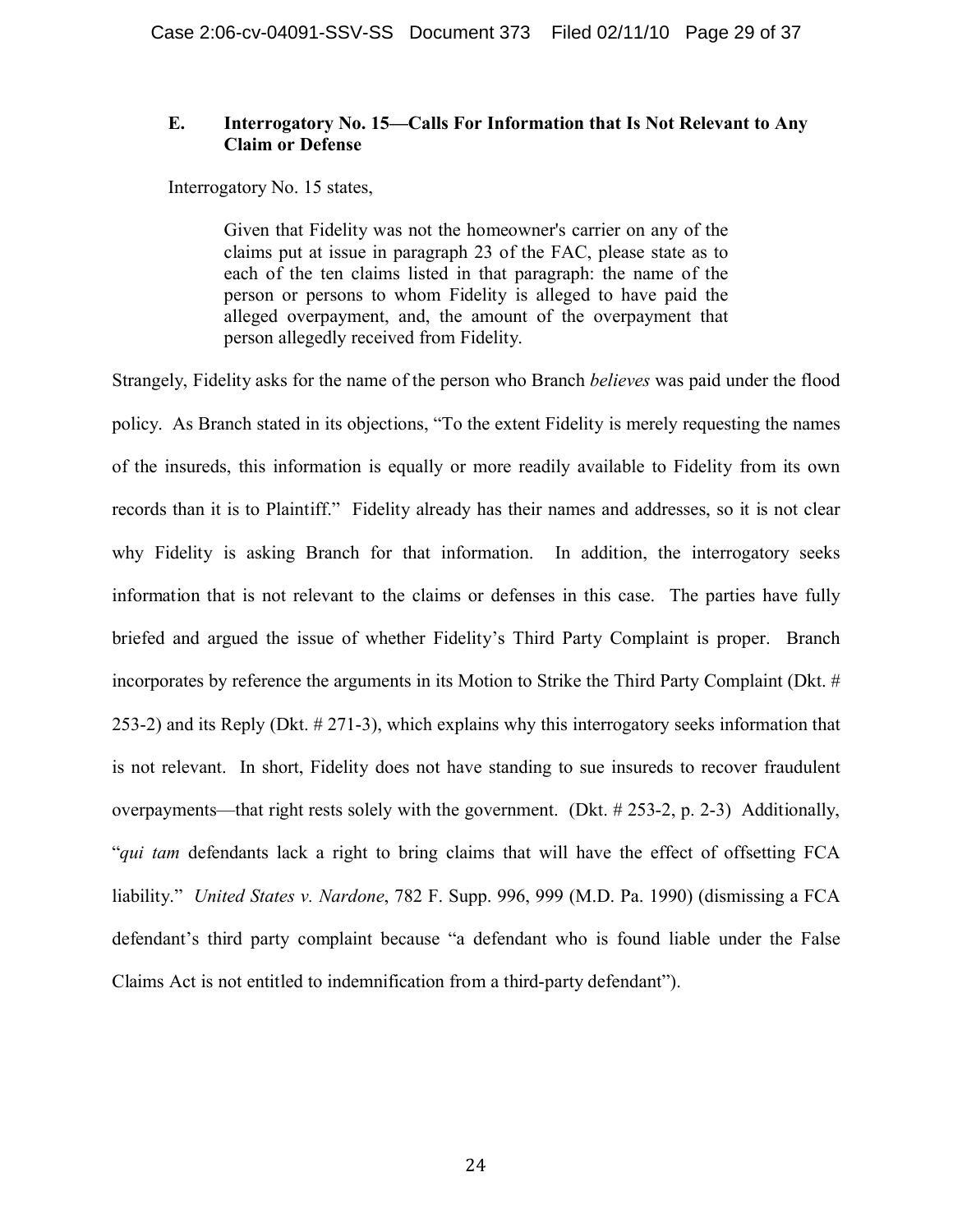## **F. Interrogatory No. 18—Branch Fully Responded**

Interrogatory 18 requests that Branch state all facts supporting its allegation that Fidelity "actively concealed" its fraudulent practices from the government. The nature of Fidelity's scheme is self-concealing. Branch has identified the properties at issue and described Fidelity's failure to disclose it, and the nature of the claims that had the effect of deceiving the government. Branch does not understand what further information Fidelity is seeking. Branch's response is full and complete—there is nothing to compel.

## **G. Interrogatory No. 20—Branch Fully Responded**

Fidelity asked Branch to "put a number to the word 'numerous' used in paragraph 19 of the FAC." Branch did exactly that in its response. There is nothing to compel.

## **H. Document Request<sup>11</sup> No. 2—Branch Agreed to Produce All Non-Privileged Documents**

Branch told Fidelity that it would produce all non-privileged documents responsive to

this request and has already done so. *See* Ex. 2, at ¶ 5-6 (Clarke Decl.). This issue is moot.

## **I. Document Request No. 10—The Joint Prosecution Privilege Applies**

This document request seeks documents that Branch produced to the government. Contrary to Fidelity's suggestion, Branch is not claiming that giving a document to the government converted a non-privileged document into a privileged document. Instead, Branch

 $11$  Fidelity states, "All defense counsel have worked quite hard to achieve an agreement with counsel for Branch as to the exchange of documents." Mot. at 17. That statement is not accurate. Even after the other six defendants agreed to produce their responsive, non-privileged documents, Fidelity refused to provide even a single document until it had the opportunity to review Branch's document production to ensure that it met Fidelity's satisfaction. Such a position is a gross abuse of the discovery process. *See*, e.g.*, See*, *e.g.*, *Lee v. Flagstaff Industries Corp.*, 173 F.R.D. 651, 656-57 (D. Md. 1997) ("[T]he defendant, unilaterally decided to hold the plaintiff's discovery responses hostage until he obtained discovery responses which met his satisfaction. This was a flagrant violation of both the letter and spirit of the Federal Rules of Procedure, Local Rules, and Discovery Guidelines discussed above.") (ordering the defendant to show cause as to why sanctions should not be imposed). Branch went through the expense and trouble of preparing and finalizing a motion to compel the production of Fidelity's documents but never filed it as Fidelity changed course and produced its documents only hours before the deadline for filing motions to compel. Such conduct is counterproductive and violates not only Fidelity's discovery obligations but also the Sedona Proclamation.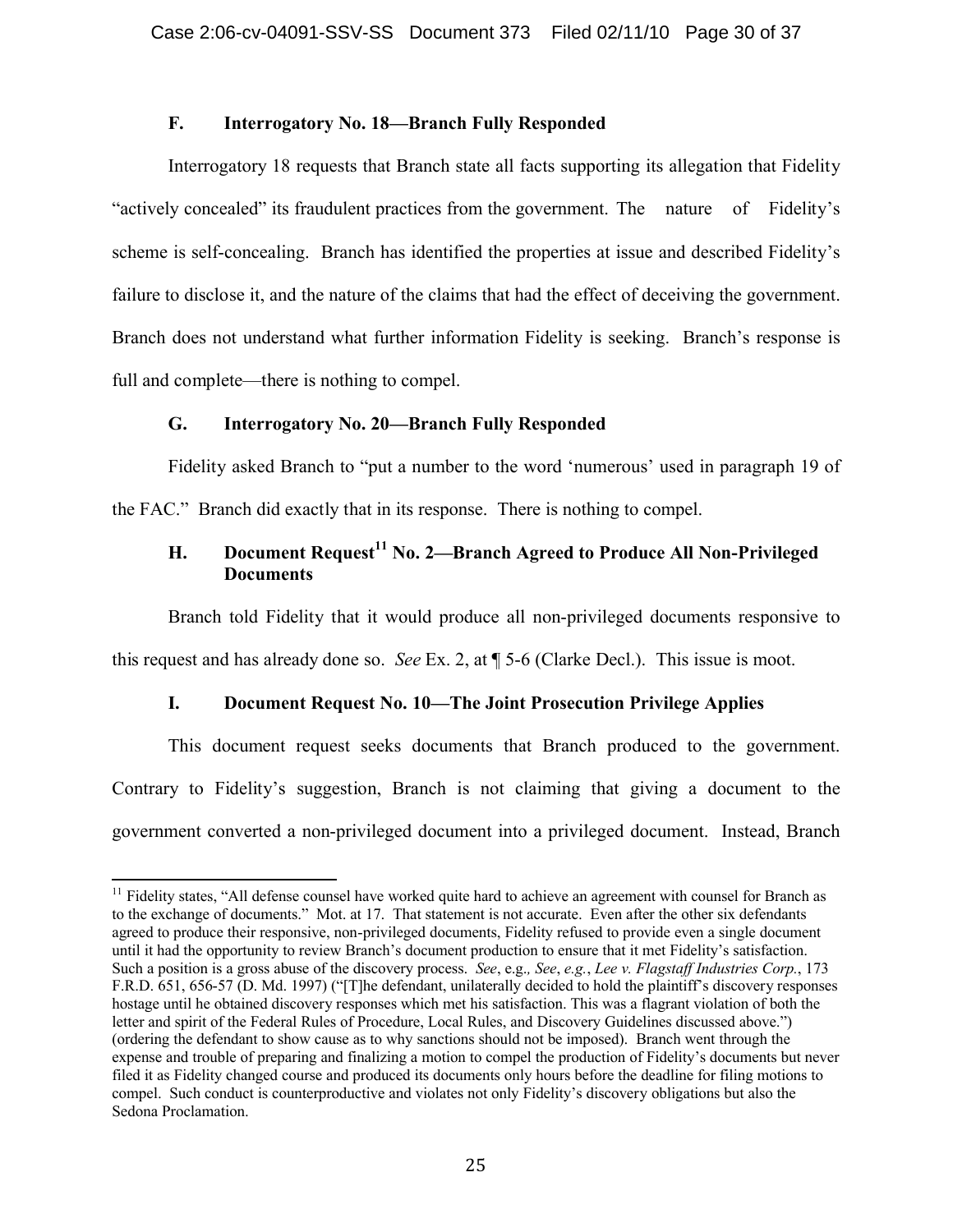withheld only documents that were privileged *before* giving them to the government. As explained above in Section II.D, Branch's privilege is not waived by sharing a privileged document with the government. Fidelity's motion seeking Branch's privileged documents should be rejected.

## **J. Document Request No. 11—Branch Agreed to Produce All Non-Privileged Documents**

Document request No. 11 seeks documents related to Fidelity's use of the expedited claims process. Branch told Fidelity at the Rule 37.1 conference that Branch would produce all non-privileged documents that are responsive to this request. *See* Ex. 2, at ¶ 5-6 (Clarke Decl.). This issue is moot.

## **K. Document Request Nos. 12, 14, 15, and 19—Resolved at Rule 37.1 Conference**

At the Rule 37.1 Conference, Fidelity identified four responses that included the phrase "if any" after stating that Branch had no responsive documents. Branch explained that it inadvertently included the phrase, and withdrew it from those responses. This issue is moot.

## **L. Document Request No. 16—Resolved at Rule 37.1 Conference**

Branch objected to this document request to the extent that it sought documents that were subject to a protective order issued in another case or subject to a third-party confidentiality agreement. Defendants lodged similar objections in their responses to Branch's discovery. At the Rule 37.1 Conference, *all parties* agreed that to the extent they withhold a responsive document because it is subject to a protective order or confidentiality agreement, that party will notify the requesting party and will produce a copy of the protective order and/or confidentiality agreement, if possible. This issue is moot.

## **M. Document Request No. 17—Branch Agreed to Produce All Non-Privileged Documents**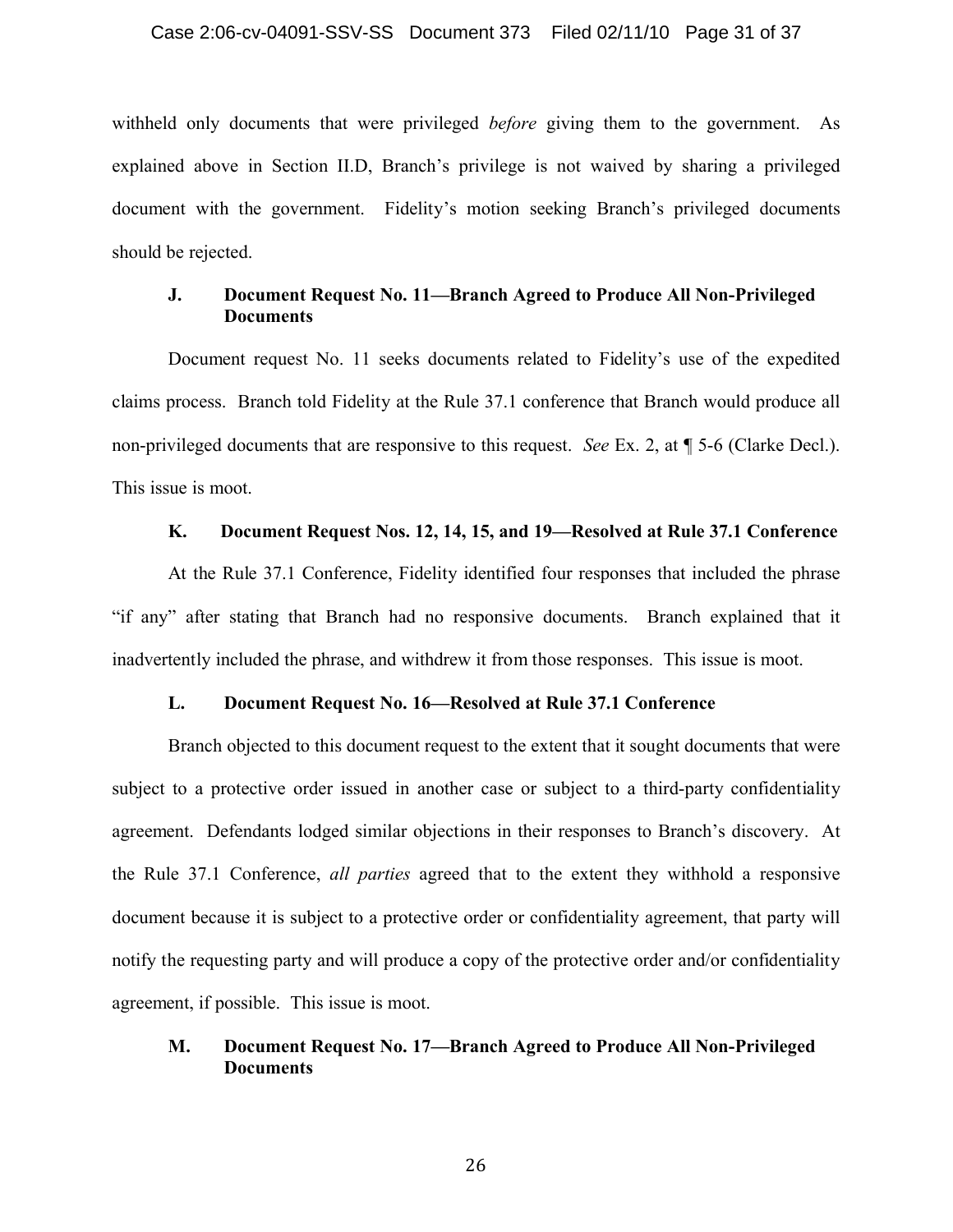This document request seeks "all documents related to any efforts by Branch to obtain higher payments from the homeowner's carrier on the properties put at issue at paragraph 23 of the FAC." Branch agreed to produce all non-privileged documents that are responsive to this request. *See* Ex. 2, at ¶ 5-6 (Clarke Decl.). This issue is moot.

## **N. Document Request No. 34—Branch Agreed to Produce All Non-Privileged Documents**

This document request seeks "[a]nything that would demonstrate or indicate in any way that Fidelity either knew or should have known as of when Hurricane Katrina struck, that any of the independent adjusting companies that it retained to adjust Hurricane Katrina flood claims was either not competent, or not trustworthy." At the Rule 37.1 Conference, Branch agreed to produce all non-privileged documents that are responsive to this request. *See* Ex. 2, at ¶ 5-6 (Clarke Decl.). This issue is moot.

#### **O. Document Request No. 35—Request is Premature**

This document request seeks documents related to Branch's Second Amended Complaint. Branch has a motion pending in which it seeks leave to file the Second Amended Complaint. Until the Court grants the motion for leave, this request is premature—it seeks documents relating to allegations in a complaint that has not yet been filed.

## **P. Request for Admission No. 1—Branch Fully Responded**

Request for Admission No. 1 asks, "At the time of Hurricane Katrina, Fidelity was not the issuer of the homeowner's policy on any of the properties put at issue at paragraph 23 of the First Amended Complaint FAC)." Branch fully responded: "Denied, the information it knows or can readily obtain is insufficient to enable it to admit or deny." *See* Fed. R. Civ. P. 36(a)(4) ("The answering party may assert lack of knowledge or information as a reason for failing to admit or deny only if the party states that it has made reasonable inquiry and that the information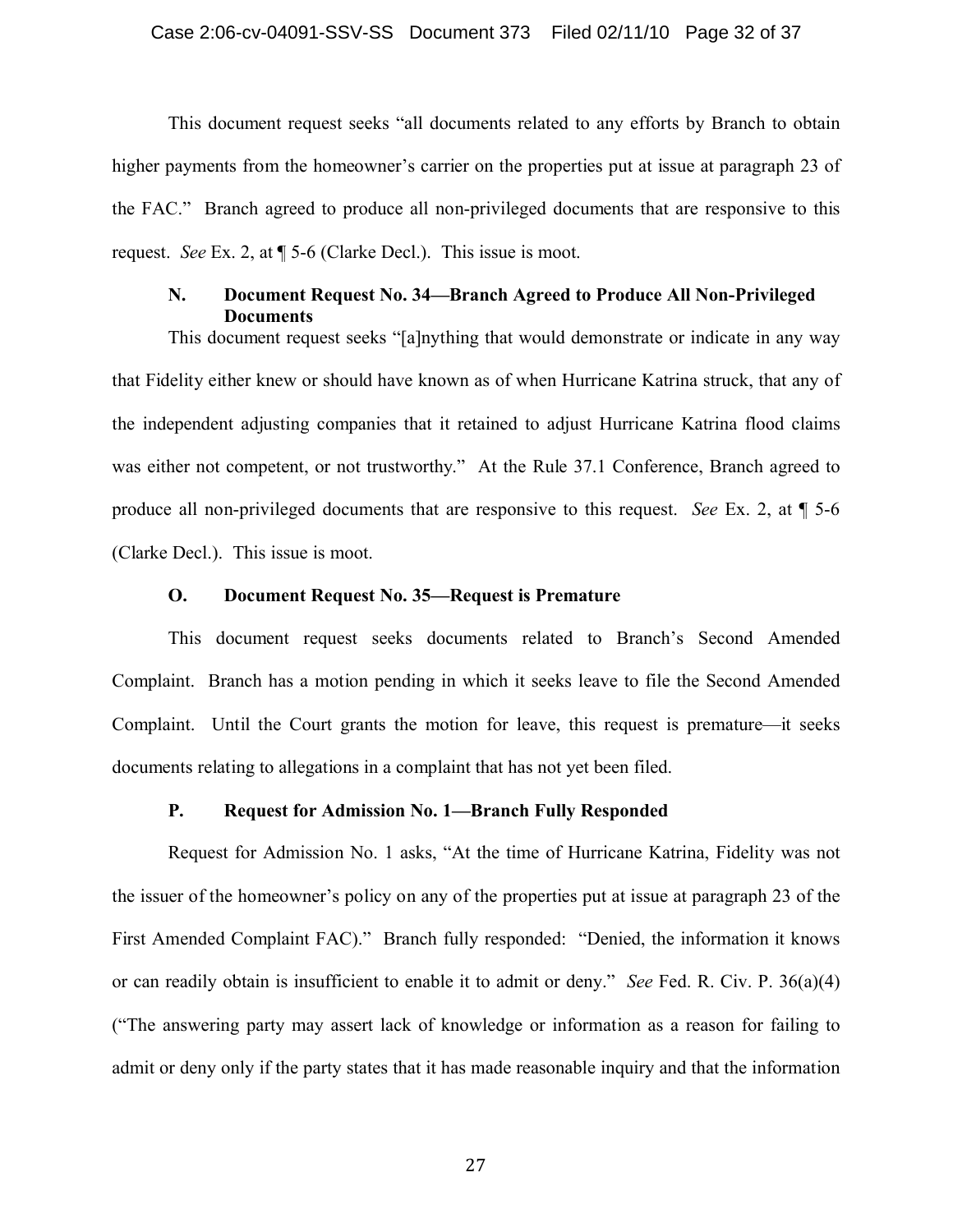it knows or can readily obtain is insufficient to enable it to admit or deny."). Whether Fidelity in fact issued homeowners policies on those properties is a *fact* known to Fidelity. The request for admission does not ask Branch for its understanding, and the information sought is not in Branch's personal knowledge.

#### **Q. Request for Admission No. 14—Beyond Scope of Permissible Discovery**

Request for Admission No. 14 asks, "If the NFIP claims put at issue at paragraph 23 of the FAC were in fact overpaid, then the persons who received those payments received federal funds to which they were not entitled." Branch responded, "Objection as to relevance. Not within the scope of Admission allowed within Fed. R. Civ. Proc. 26(b)(1)." As explained above in section V.E, there is no right to contribution under the False Claims Act and Fidelity lacks standing to sue homeowners to obtain the money that Fidelity fraudulently disbursed. Moreover, Fidelity has failed to cite a federal law that would characterize a WYO false claim as something to which the insured is not entitled to retain. Branch's Motion to Strike Fidelity's Third Party Complaint is fully briefed and argued.

#### **R. Request for Admission No. 18—Branch Fully Responded**

Request for Admission No. 18 asks, "Branch has no 'direct, first-hand knowledge' (FAC, ¶ 9) of even one flood claim handled by Fidelity where Fidelity employed FEMA's 'expedited claims handling process' (FAC, ¶ 17) to adjust that claim." Branch responded, "Denied for lack of sufficient information." Branch's response is full and complete. *See* Fed. R. Civ. P. 36(a)(4) ("The answering party may assert lack of knowledge or information as a reason for failing to admit or deny only if the party states that it has made reasonable inquiry and that the information it knows or can readily obtain is insufficient to enable it to admit or deny."). Branch has direct, first-hand knowledge of a large number of flood claims handled by Fidelity but lacks sufficient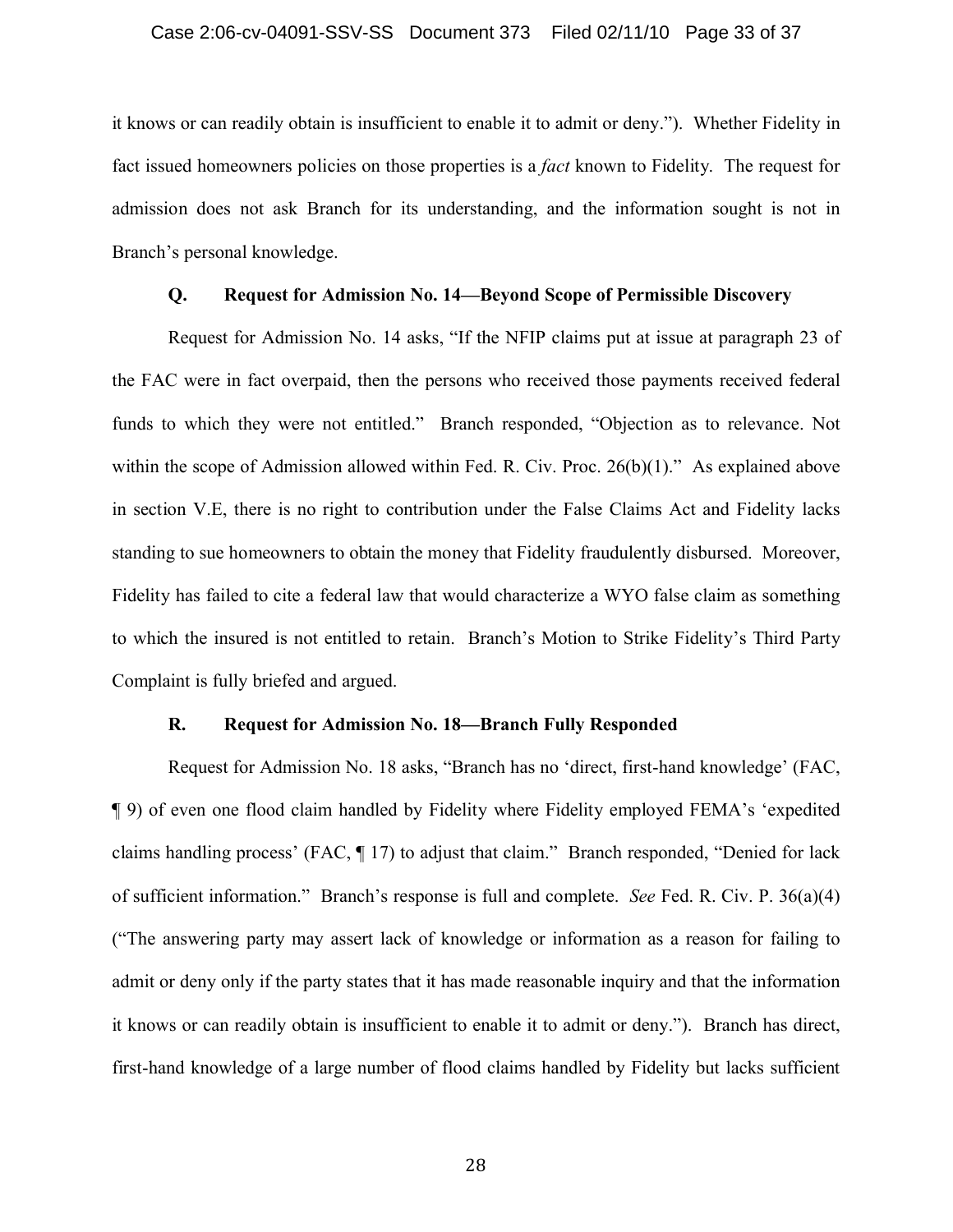information to determine whether Fidelity employed the expedited process on those claims. As discovery progresses, Branch expects to have sufficient information to determine this, but does not at this time.

#### **S. Fidelity's Arguments Concerning Branch's Document Production Lack Merit**

Fidelity complains to the Court that it is confused as to what was included in Branch's document production. Mot. at 24. Fidelity's confusion likely was due to the fact that it reviewed Branch's document production for only a few hours before filing this Motion to Compel. Fidelity "was not able to start examining what [Branch] produced until the afternoon of Friday, January 29, 2010," which was only hours before Fidelity filed its Motion to Compel. Mot. at 17. Although Fidelity had not thoroughly reviewed Branch's document production, it requests an order from the Court that "directs Branch to specifically identify which Bates numbers apply to which Request for Production of Documents" and "to direct Branch to identify which Batesnumbered documents constitute the entirely of Branch's documents that are specific to the individual properties pleaded at paragraph 23 of the FAC." Mot. at 24. The Court should reject Fidelity's request for at least three independently dispositive reasons.

First, it is improper for Fidelity to raise this issue in a discovery motion because it has not conducted a Rule 37.1 Conference on this issue. Second, it is premature for Branch to raise this issue given that it had not even carefully reviewed Branch's document production prior to filing this motion. Third, Fidelity cites no authority supporting its request that the Court order Branch to identify certain categories of documents by Bates number. Fidelity's request is contrary to Federal Rule of Civil Procedure 34, which governs the production of documents. Rule  $34(b)(2)(E)(i)$  provides, "A party must produce documents as they are kept in the usual course of business **or** must organize and label them to correspond to the categories in the request." Branch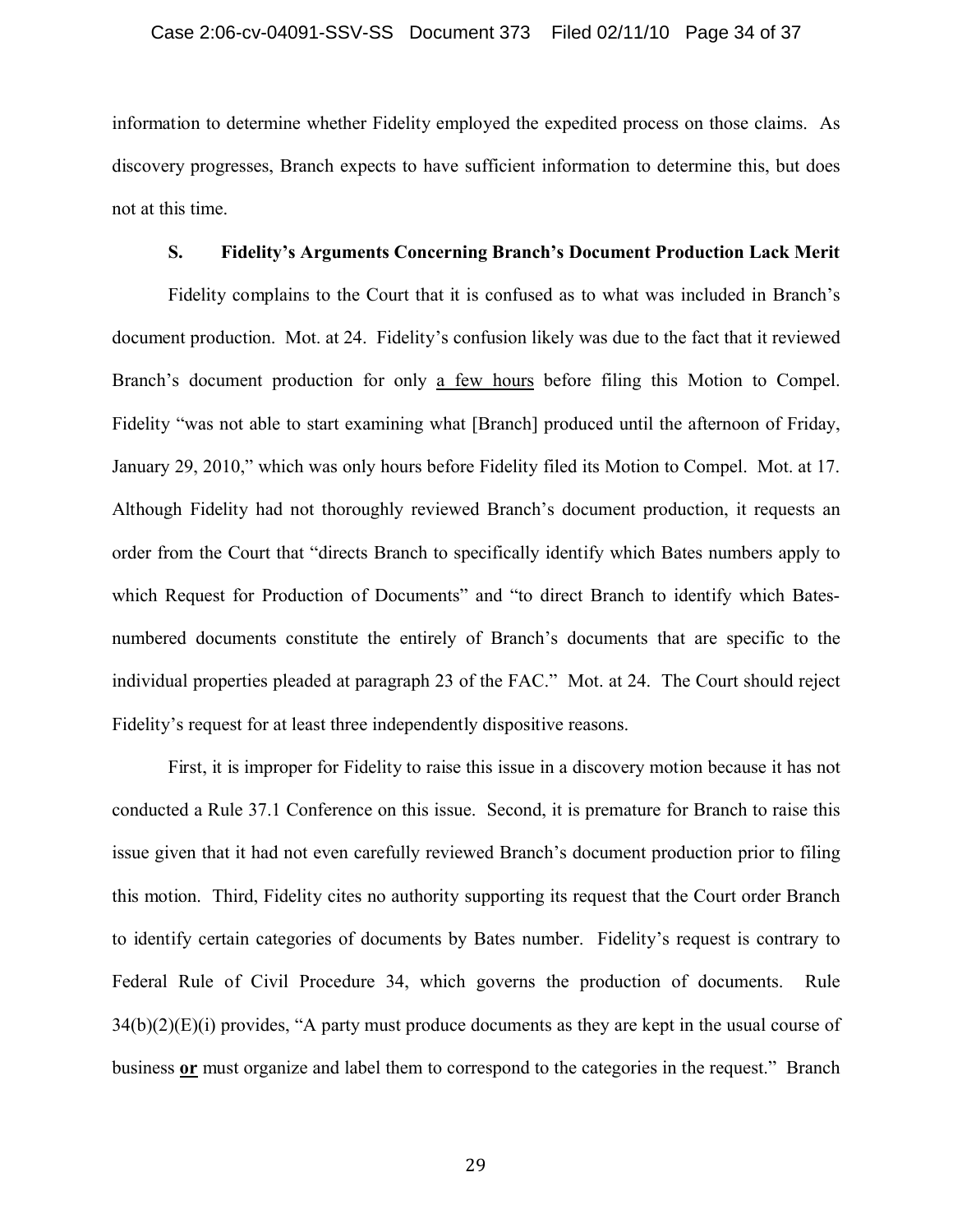## Case 2:06-cv-04091-SSV-SS Document 373 Filed 02/11/10 Page 35 of 37

has produced its documents as they are kept in the usual course of business and therefore is under no obligation to organize and label them to correspond to the categories in the request. Finally, if the Court grants Fidelity's request, then the Court should draft its order to apply equally to all document productions in this case—both Branch's and Defendants'.

## **VI. CONCLUSION**

The Court should reject Defendants' transparent attempt to obtain Branch's counsel's legal opinions and strategies through production of the written disclosure statement. Because the disclosure statement is opinion work product, it cannot be obtained even if Defendants could show substantial need and undue hardship. Additionally, Fidelity's motion lacks merit, as the vast majority of issues were already resolved by the parties. Defendants' Motions should be denied.

DATED: February 10, 2010 Respectfully submitted,

## SUSMAN GODFREY LLP

By: /s/ Matthew R. Berry Jonathan Bridges (TX #24028835) jbridges@SusmanGodfrey.com 901 Main Street, Suite 5100 Dallas, Texas 75202-3775

Tibor L. Nagy, Jr. (NY #4508271) tnagy@SusmanGodfrey.com 654 Madison Ave.,  $5<sup>th</sup>$  Flr New York, NY 10065

Matthew R. Berry (WA #37364) mberry@susmangodfrey.com 1201 Third Avenue, Suite 3800 Seattle, WA 98101

*and*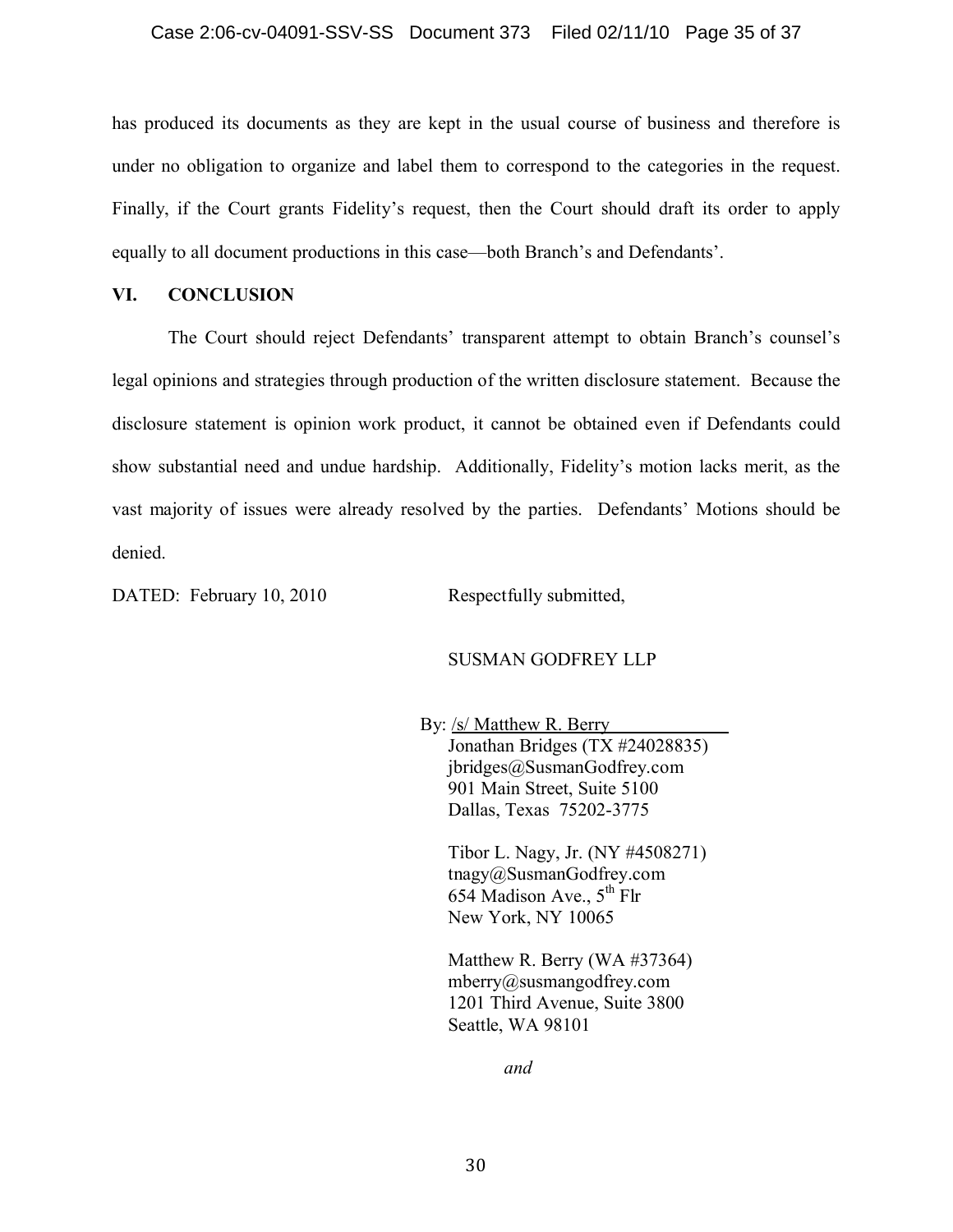## KANNER & WHITELEY L.L.C.

Allan Kanner (LA #20580) a.kanner@kanner-law.com 701 Camp Street New Orleans, LA 70130

*and*

HERMAN, HERMAN, KATZ & COTLAR, LLP

Stephen J. Herman (LA #23129) sherman@hhkc.com Soren E. Gisleson (LA #26302) sgisleson@hhkc.com 820 O'Keefe Avenue New Orleans, Louisiana 70113

*Attorneys for Plaintiff/Relator*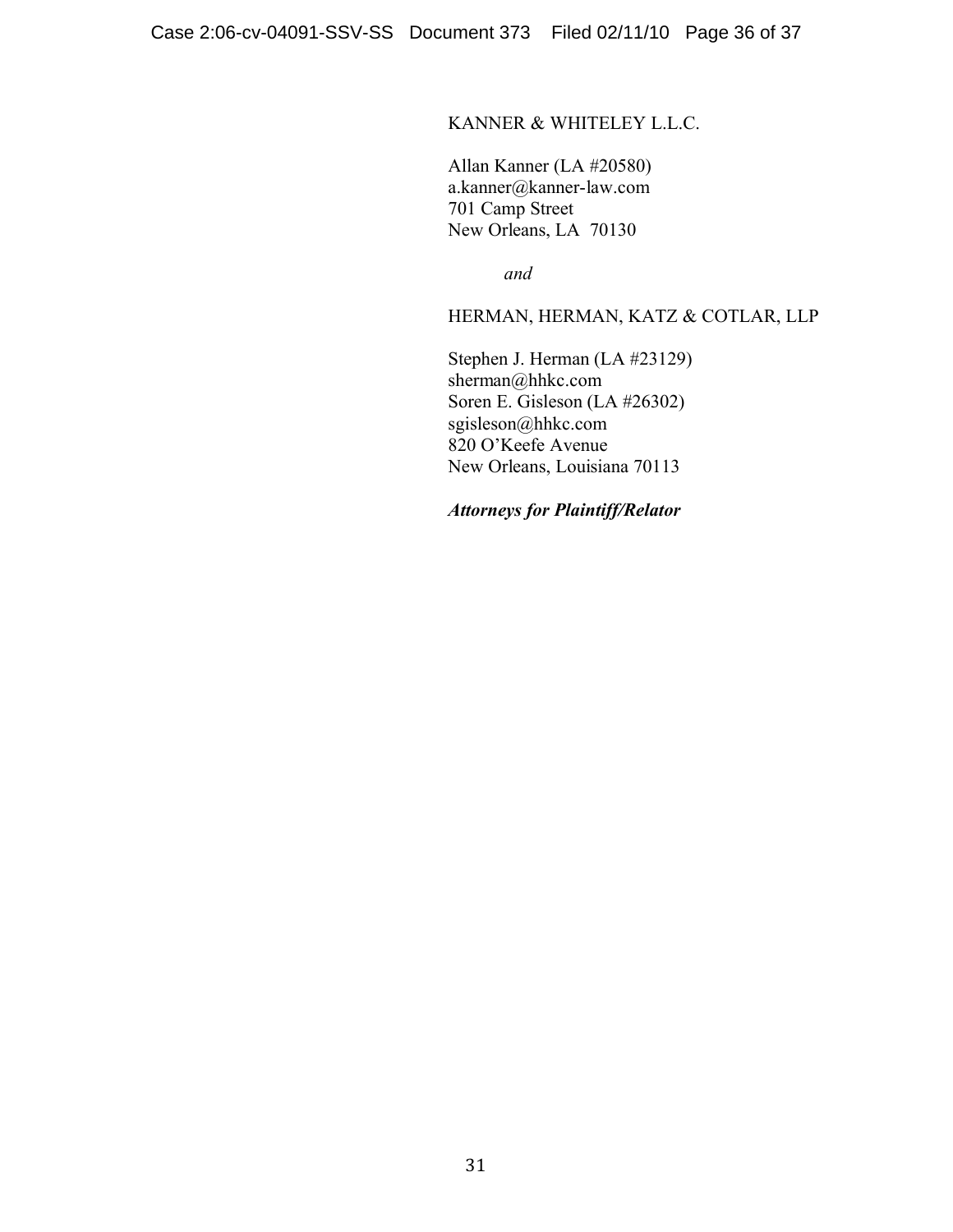## **CERTIFICATE OF SERVICE**

I hereby certify that on February 10, 2010, a copy of the foregoing was served upon Defendants via electronic mail, pursuant to the parties' agreement on e-mail service. I further certify that a true and correct copy of the above also was sent via electronic mail (pursuant to agreement) to Assistant United States Attorney, Jay D. Majors.

/s/ Matthew R. Berry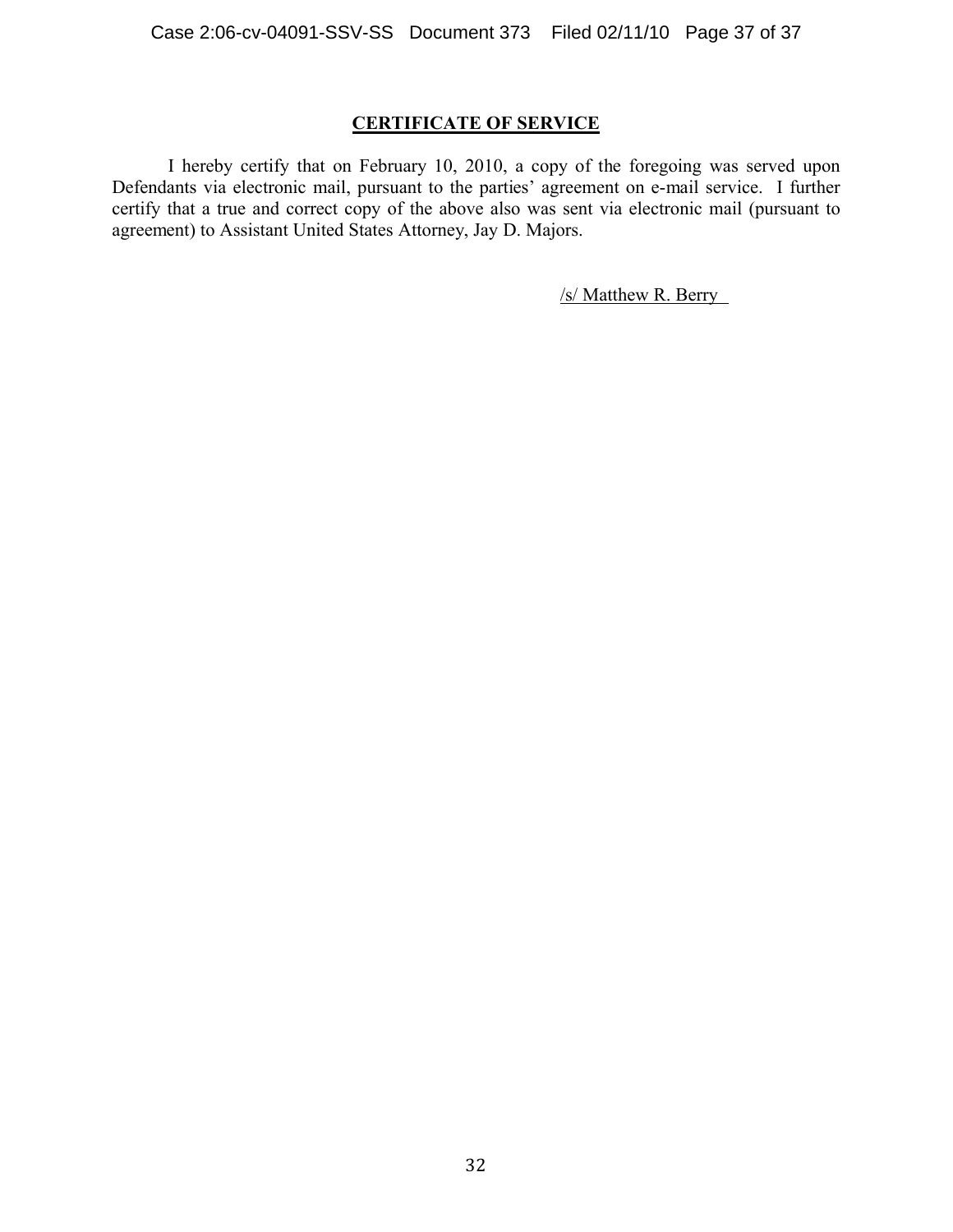# **EXHIBIT 1**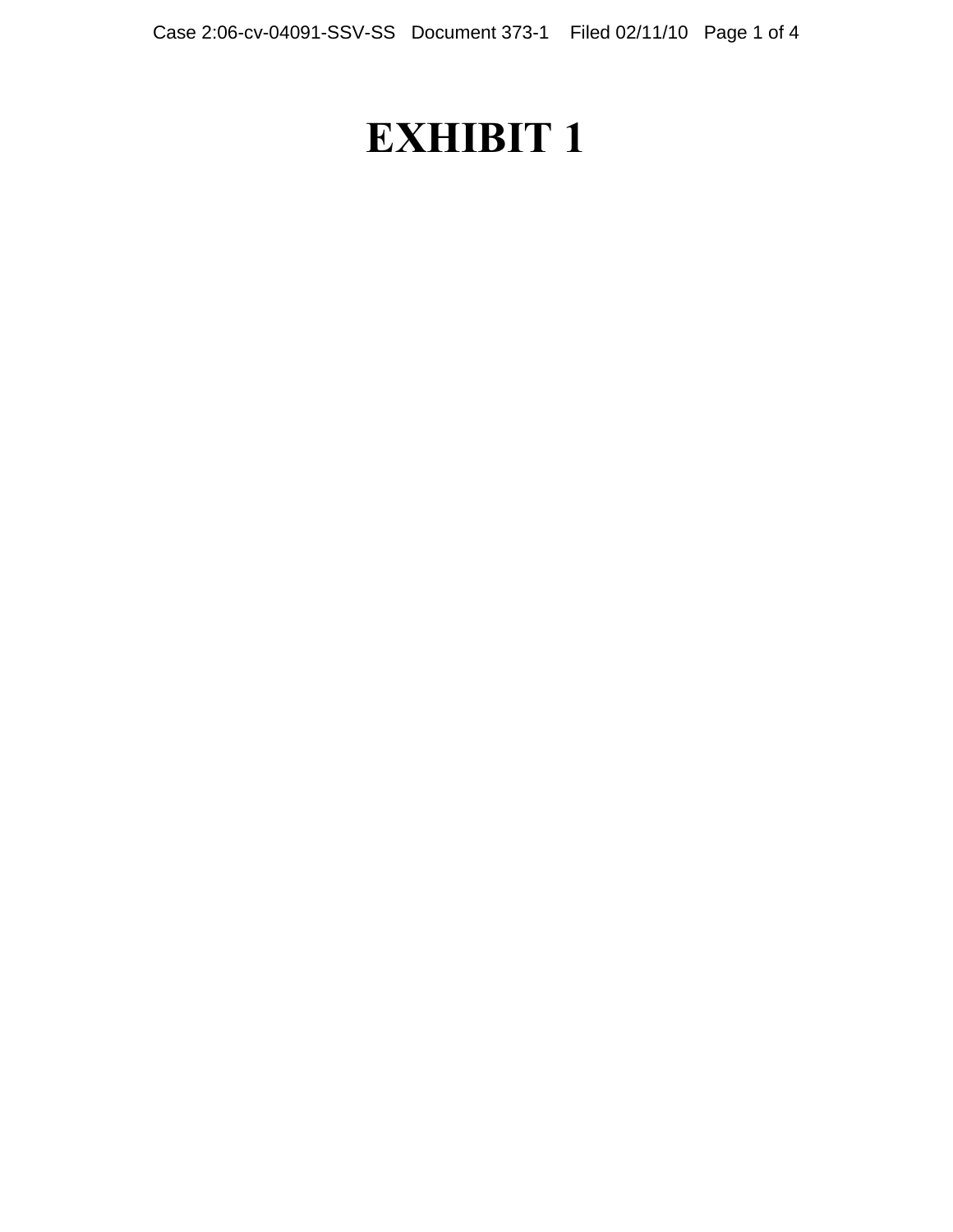## **FALSE CLAIMS ACT: WHISTLEBLOWER LITIGATION**

**Fifth Edition**

**James B. Helmer, Jr.** 

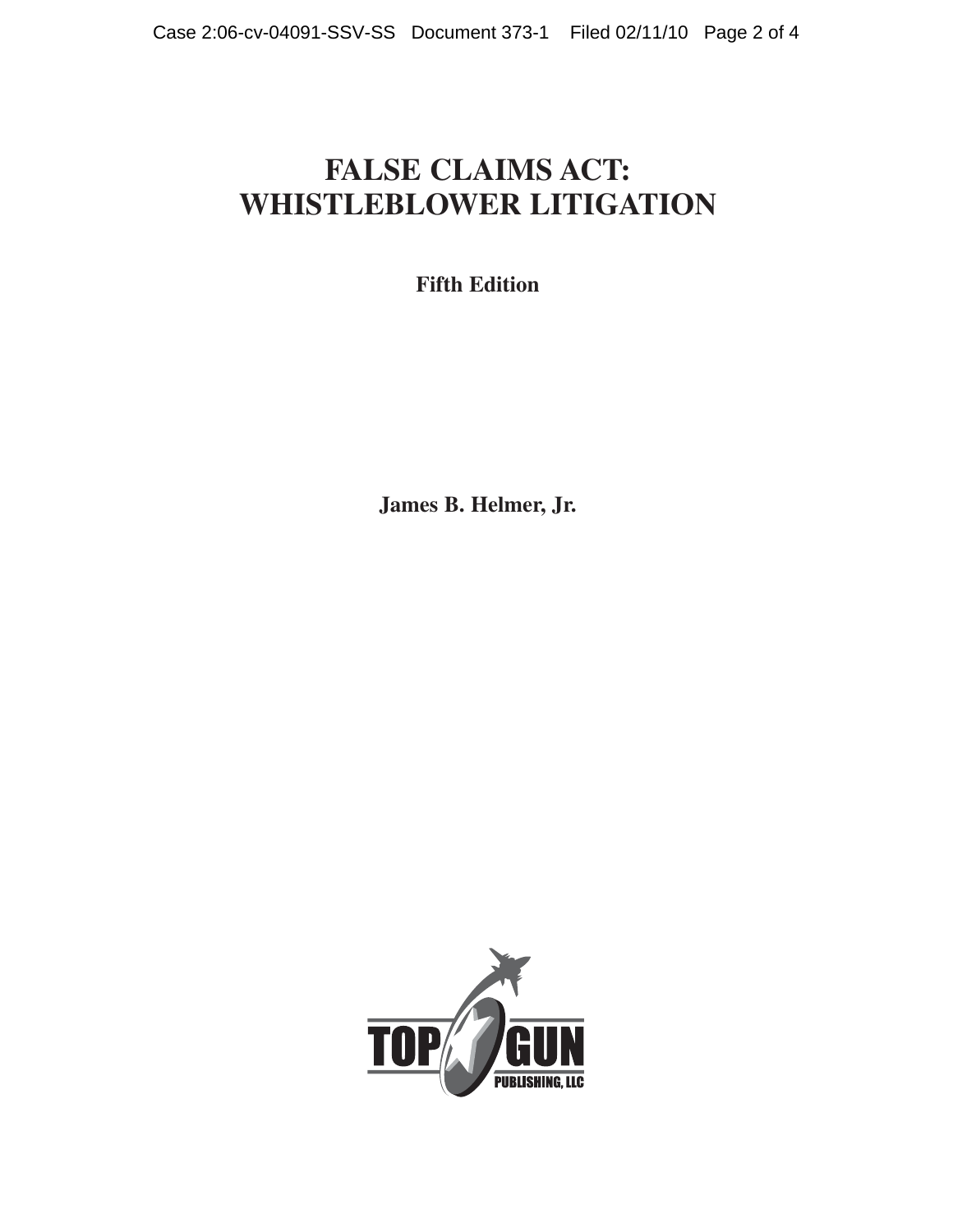#### § 9-4(a)(5) FALSE CLAIMS ACT: WHISTLEBLOWER LITIGATION

#### **(4)—Discoverability of Documents.**

A second recurring issue in a *qui tam* proceeding arises because the defendant is usually in possession of most, if not all, of the relevant information forming the basis of the relator's complaint. Preexisting documents are not protected by the attorney-client privilege merely because the client sends them to an attorney. Such documents are protected only if they were actually prepared in anticipation of litigation. Thus, documents prepared for ordinary business purposes, (such as a routine accident report), or prepared for public regulatory purposes, (such as an affirmative action report), will not be protected.<sup>68</sup>

## **(5)—Sharing Privileged Information Between Government and Relator: The Joint Prosecution Privilege.**

Sharing of information between the Government and the relator does not waive either the attorney-client privilege or the work product protections. The courts have long recognized that communication between two parties with a common interest or communications between counsel and such parties in the presence of the other party with a common interest does not waive either the attorney-client privilege or the work product doctrine.<sup>69</sup>

*United States ex rel. Burroughs v. DeNardi Corp.* states that in False Claims Act cases, "the [relator] and the government essentially stand in the same shoes as against the defendants…For all practical purposes, plaintiff and the government are essentially the same party."<sup>70</sup> The court concluded that relators and the Government have sufficient commonality of interests in FCA cases to assert the joint prosecution privilege.<sup>71</sup> As a result, a relator's disclosure of the documents to the Government of work product documents does not waive the protections afforded such.<sup>72</sup> Similarly, *United States ex rel. Cericola v. Ben Franklin Bank*<sup>73</sup> holds that a relator's sharing of opinion work product memoranda with the Government does not constitute a waiver of privilege from the work product doctrine.

Accordingly, with the agreement of both the Government and the relator to share and treat attorney-client privileged and work product materials as

**\_\_\_\_\_\_\_\_\_\_\_\_**

<sup>68</sup> *See* § 9-4(b), "Self-Evaluative Privilege in False Claims Act Cases," *infra; see generally,* 4 James W. Moore et al., *Moore's Federal Practice* ¶ 26.01[18] (2d ed. Supp. 1993-94).

<sup>69</sup> *See* Edna S. Epstein, *The Attorney-Client Privilege and the Work-Product Doctrine* 62–63, 206–219 (4th ed. 2001, Supp. 2004 ABA Publishing) (and cases cited therein); *United States ex rel. Cericola v. Ben Franklin Bank*, 2003 U.S. Dist. LEXIS 15451 (N.D. Ill. 2003).

<sup>70</sup> *Burroughs*, 167 F.R.D. 680, 686 (S.D. Cal. 1996).

<sup>71</sup> *Id.*

<sup>72</sup> *Id.*

<sup>73</sup> *Cericola*, 2003 U.S. Dist. LEXIS 15451 \*10 (N.D. Ill. 2003).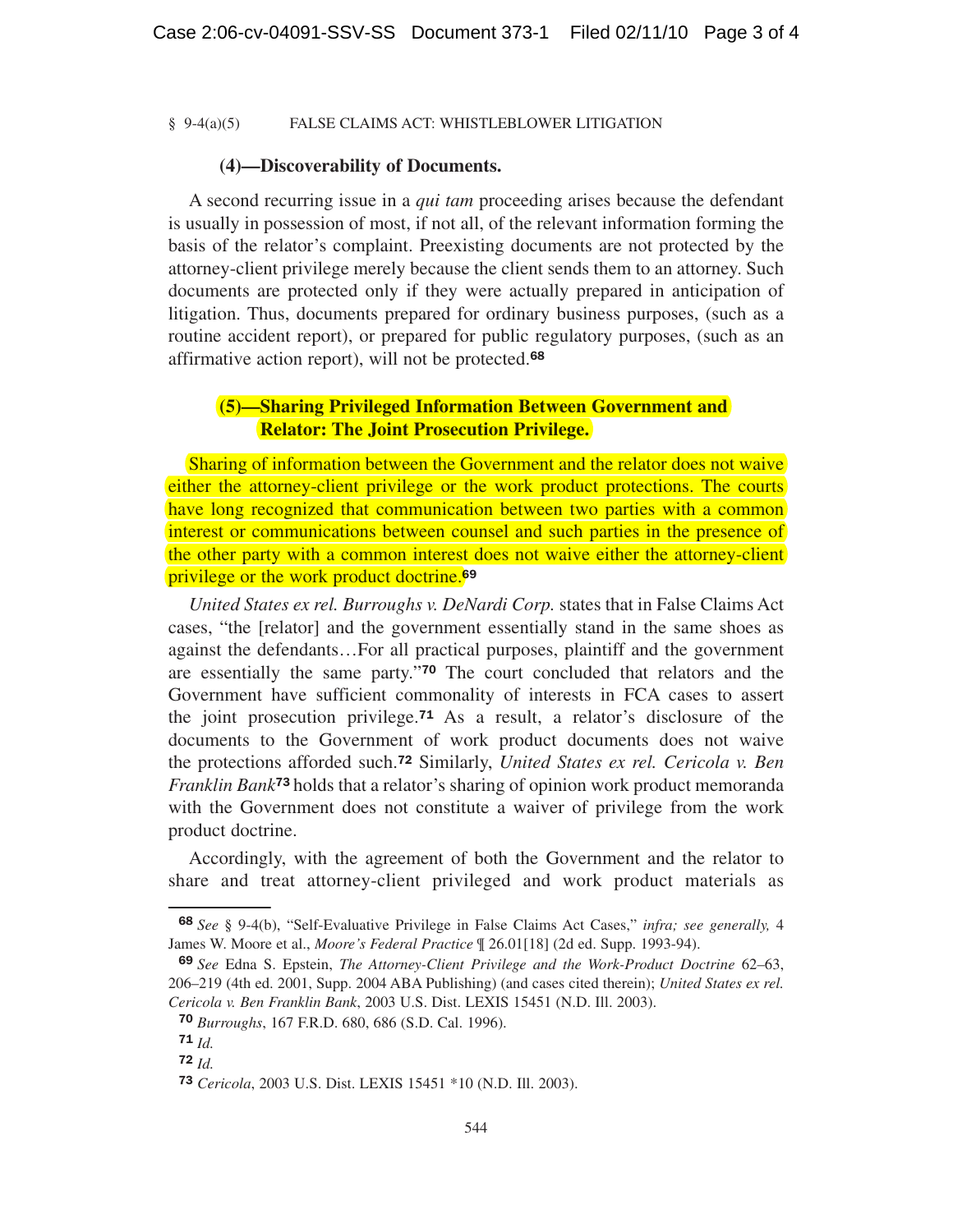#### DISCOVERY IN FALSE CLAIMS ACT CASES § 9-4(a)(5)

confidential, these two parties can cooperate to prosecute the action against the defendant without sharing privileged and protected information with the defendant. These same principles have been applied to other actions in which the Government and private plaintiffs share common law enforcement goals.<sup>74</sup>

The United States District Court for the District of Columbia has now expressly ruled that information shared between the relator, his counsel and the United States is protected from discovery by the joint-prosecutorial privilege.<sup>75</sup> The jointprosecutorial privilege is the Government/relator counterpart to the recognized joint defense or common interest privilege.<sup>76</sup> It is grounded in the language of the False Claims Act itself which empowers the relator to bring the action "in the name of the Government" and awards the relator a percentage of the proceeds recovered by the United States.<sup>77</sup> Such statutory language make clear Congress' intent to align the interest of the Government with that of the relator.<sup>78</sup>

In fact, the unique relationship arising from the statutory requirement that the relator serve upon the United States a "written disclosure of substantially all material evidence and information the person possesses"<sup>79</sup> requires the sharing of work product generated by the relator and his attorney in order for the case to proceed.<sup>80</sup> Such material disclosed to the United States is protected from discovery by the joint-prosecutorial privilege.<sup>81</sup>

**\_\_\_\_\_\_\_\_\_\_\_\_**

<sup>74</sup> *See, e.g., Castle v. Sangamo Weston, Inc.,* 744 F.2d 1464, 1466–67 (11th Cir. 1984) (no waiver in private plaintiff turning work product over to EEOC while both engaged in preparation for joint trial); *United States v. American Telephone & Telegraph Co.,* 642 F.2d 1285, 1299–1300 (D.C. Cir. 1990) (regarding private plaintiff sharing of work product with DOJ in antitrust litigation).

<sup>75</sup> *United States ex rel. Purcell v. MWI Corp.*, 209 F.R.D. 21, 24–27 (D. D.C. 2002).

<sup>76</sup> *United States ex rel. Purcell v. MWI Corp*., 209 F.R.D. 21, 25–27 (D. D.C. 2002); *In re Grand Jury Subpoenas*, 902 F.2d 244, 249 (4th Cir. 1990); *Sedlacek v. Morgan Whitney Trading Group*, 795 F. Supp. 329, 331 (C.D. Cal. 1992).

<sup>77</sup> 31 U.S.C. §§ 3730(b), (d).

<sup>78</sup> *Purcell,* 209 F.R.D. at 26; *United States ex rel. Burroughs v. DeNardi Corp*., 167 F.R.D. 680, 686 (S.D. Cal. 1996) ("[the *qui tam*] plaintiff and the Government essentially stand in the same shoes as against the defendants").

<sup>79</sup> 31 U.S.C. § 3730(b)(2).

<sup>80</sup> *Purcell,* 209 F.R.D. at 27; *United States v. AT&T Co.*, 642 F.2d 1285, 1300 (D.C. Cir. 1980); *United States ex rel. Springfield Terminal Ry. v. Quinn*, 14 F.3d 645, 651 (D.C. Cir. 1994).

<sup>81</sup> *Purcell,* 209 F.R.D. at 24–27; *contra*, *United States ex rel. Grober v. Summit Medical Group, Inc.*, 2006 U.S. Dist. LEXIS 26898 (W.D. Ky. 2006) (An Assistant United States Attorney voluntarily turned over to the False Claims Act defendant three volumes of relator's disclosure statement memoranda and associated documents after reaching a settlement of the False Claims Act allegations but before resolution of the relator's False Claims Act retaliation claims. All of this was done without notice to relator or his counsel and was then used by the defendant against the relator on his retaliation claim. Relator maintained that the Assistant United States Attorney's unauthorized disclosure of disclosure statement documents to the defendant was designed to punish the relator for objecting to the False Claims Act settlement.).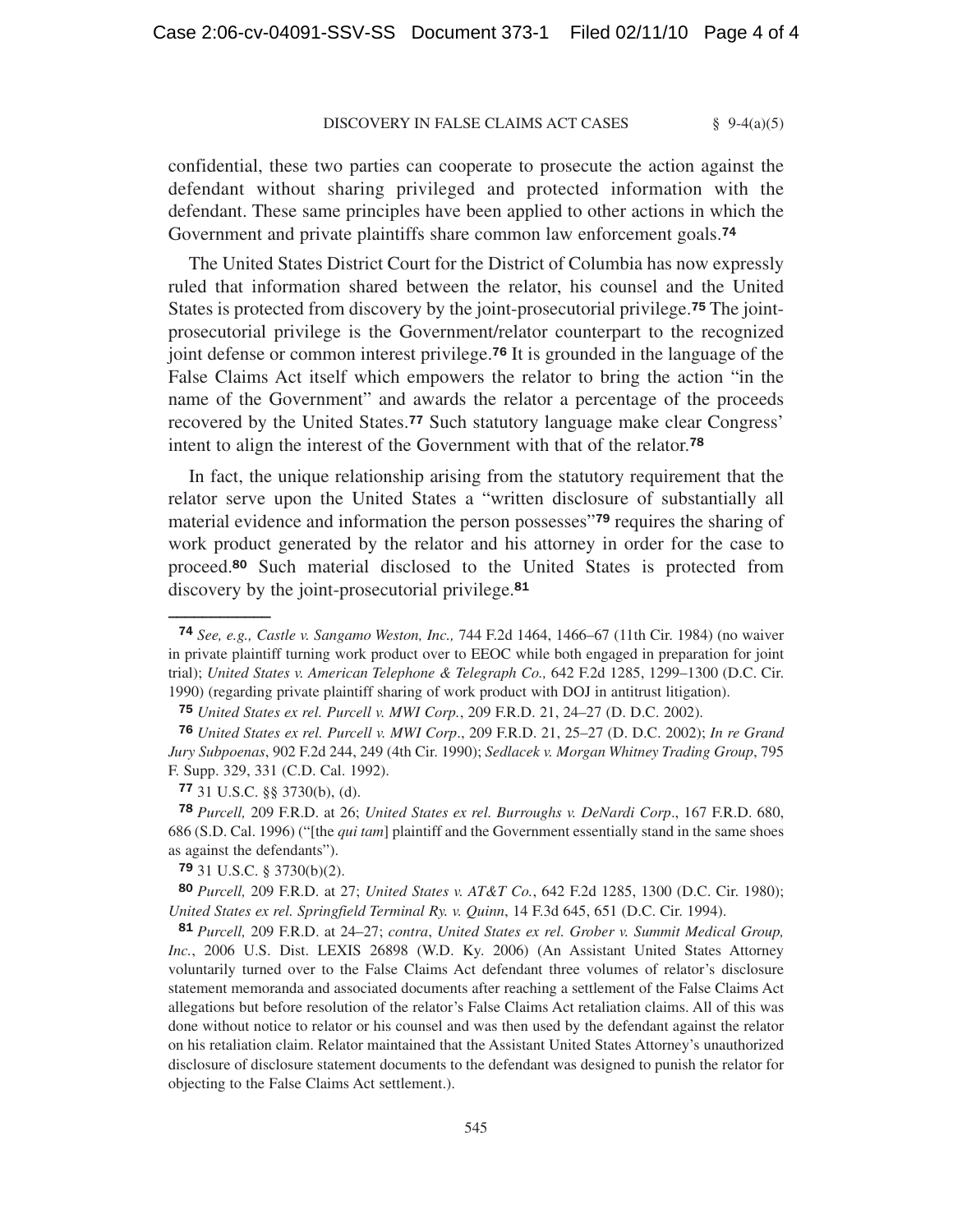## **EXHIBIT 2**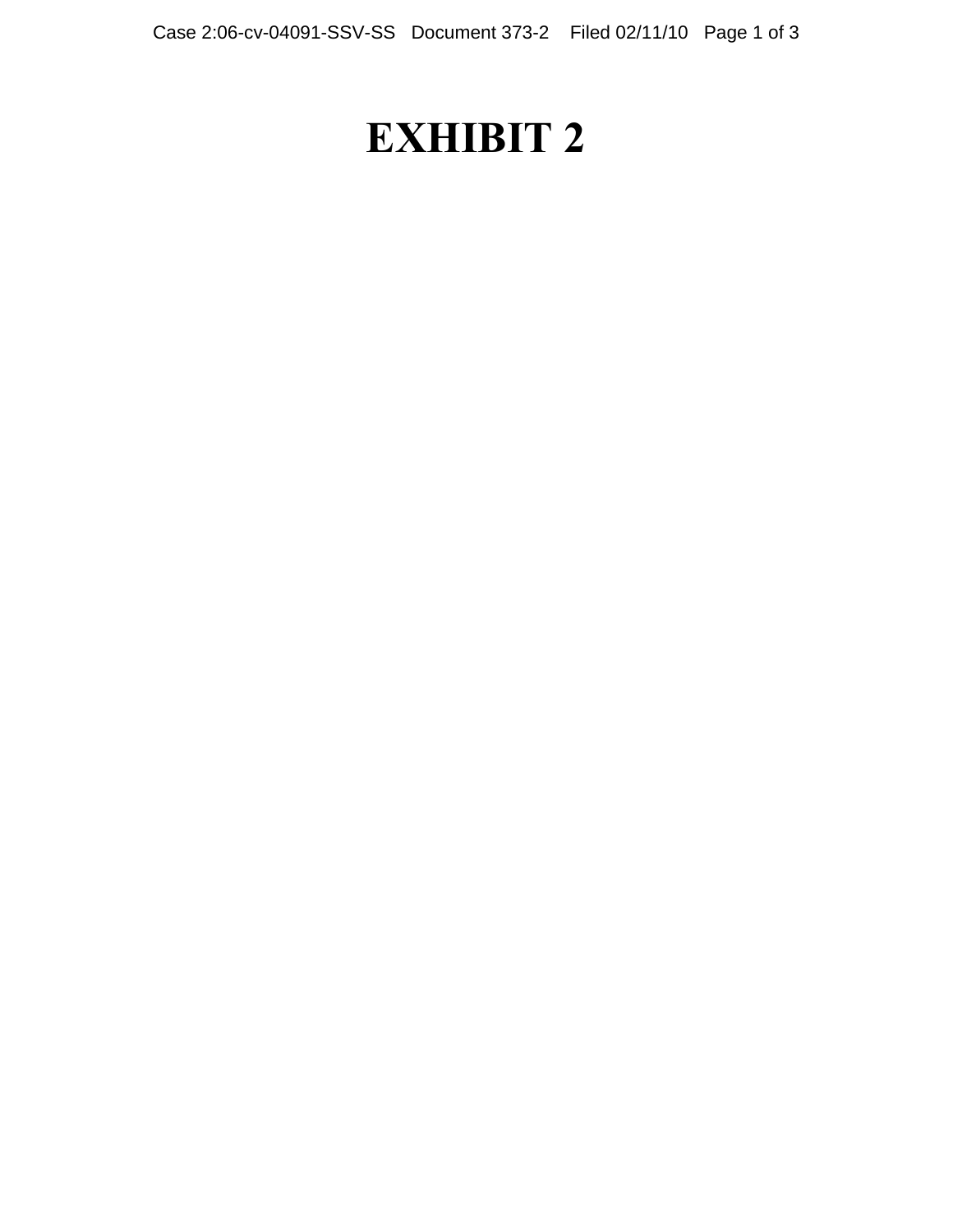## IN THE UNITED STATES DISTRICT COURT FOR THE EASTERN DISTRICT OF LOUISIANA

 $\mathbf{A}$ 

 $\mathcal{E}$  $\mathcal{E}$ 

| UNITED STATES OF AMERICA.           |  |
|-------------------------------------|--|
| EX REL. BRANCH CONSULTANTS, L.L.C., |  |
| Plaintiff                           |  |
| V.                                  |  |
|                                     |  |

Case No. 2:06-cv-4091

ALLSTATE INSURANCE COMPANY, et al.,

**Defendants** 

**JURY TRIAL DEMANDED** 

## **DECLARATION OF RICK CLARKE**

- 1. My name is Rick Clarke. I am 49 years old and am fully competent to make this declaration. I have personal knowledge of the facts below.
- 2. I am the Operations Manager for Branch Consultants L.L.C. ("Branch") and have held that position since 2005.
- 3. I have never communicated with the relators in United States ex rel, Rigsby v, State Farm, and no one at Branch has ever been authorized to communicate or, to my knowledge, has communicated with the Rigsby relators.
- 4. The factual information that Branch submitted to the Government as part of its written disclosure statement and accompanying exhibits was obtained by Branch without any input, assistance, or information from the relators or lawyers in the Rigsby case.
- 5. I am familiar with the documents that Branch has produced in this action. To my knowledge, Branch has produced all documents that relate to the example properties specifically identified in the First Amended Complaint (less properties of defendants not currently in the case) with the exception only of those documents that Branch's counsel has determined are privileged.
- 6. In addition, to my knowledge, Branch has produced all documents that relate to the following topics with the exception only of those documents that Branch's counsel has determined are privileged:
	- a. Documents referenced in the September 14, 2007 Declaration of Max Johnson that relate to the properties identified as examples in the First Amended Complaint (less properties of defendants not currently in the case);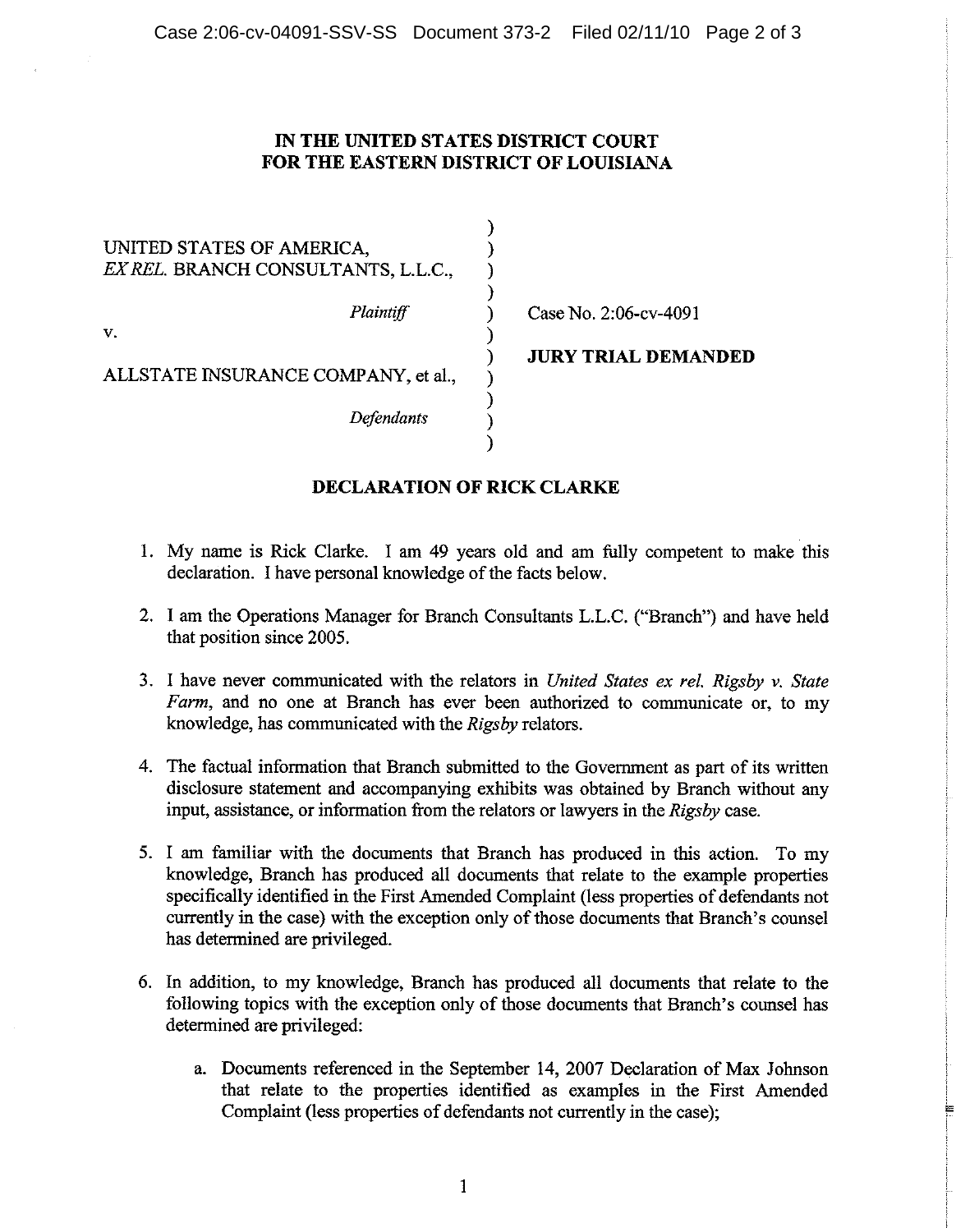- b. Documents relating to Fidelity's use of the expedited claims process relating to the properties identified as examples in the First Amended Complaint:
- c. Documents relating to any efforts by Branch to obtain higher payments from the homeowners carriers on the properties identified as examples in the First Amended Complaint (less properties of defendants not currently in the case); and
- d. Documents that would demonstrate that Fidelity knew or should have known that its independent adjusting firms were not competent or trustworthy.
- 7. I swear under penalty of perjury that the foregoing is true and accurate to the best of my knowledge.

DATED: February 10, 2010

Rick Clarke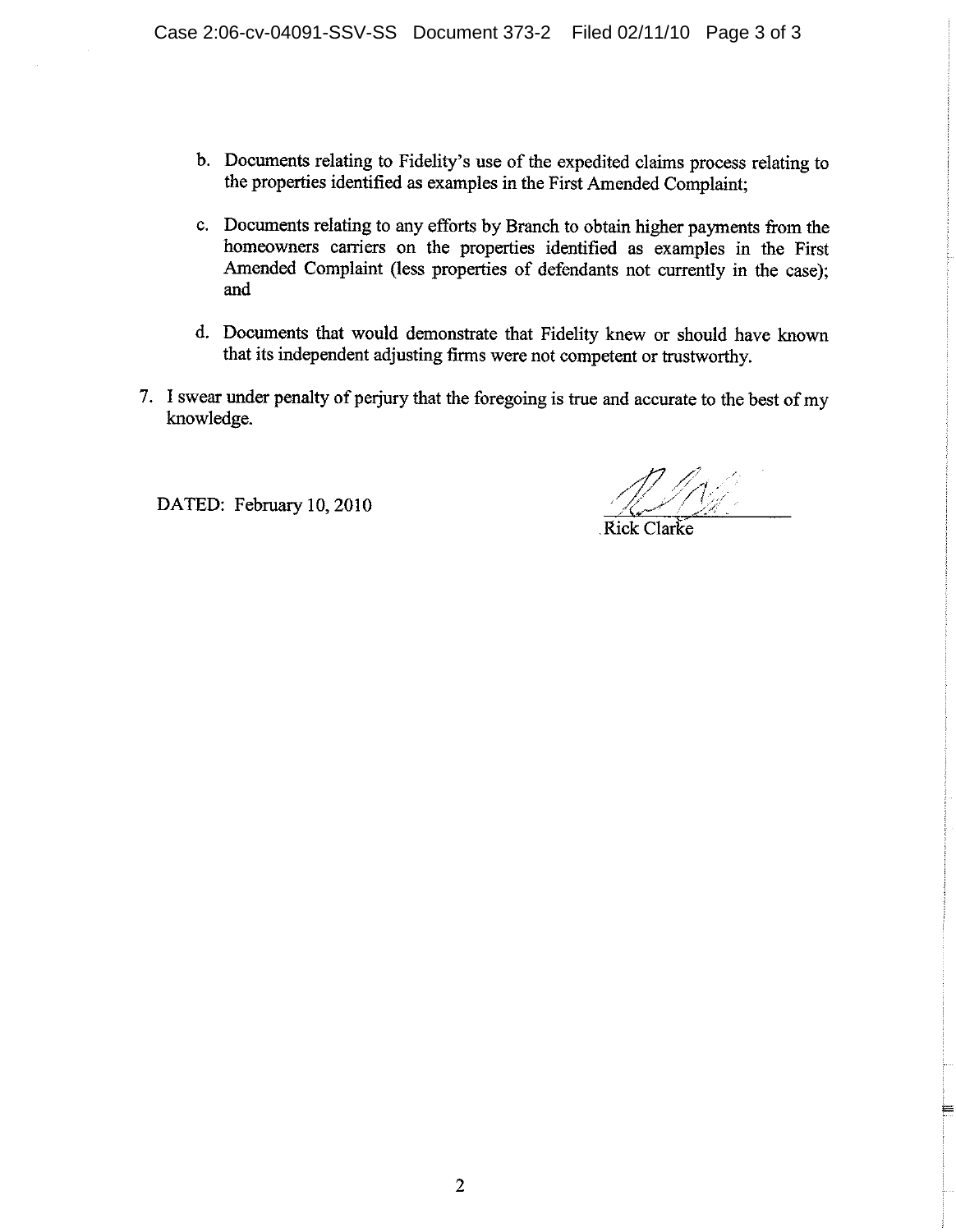## **EXHIBIT 3**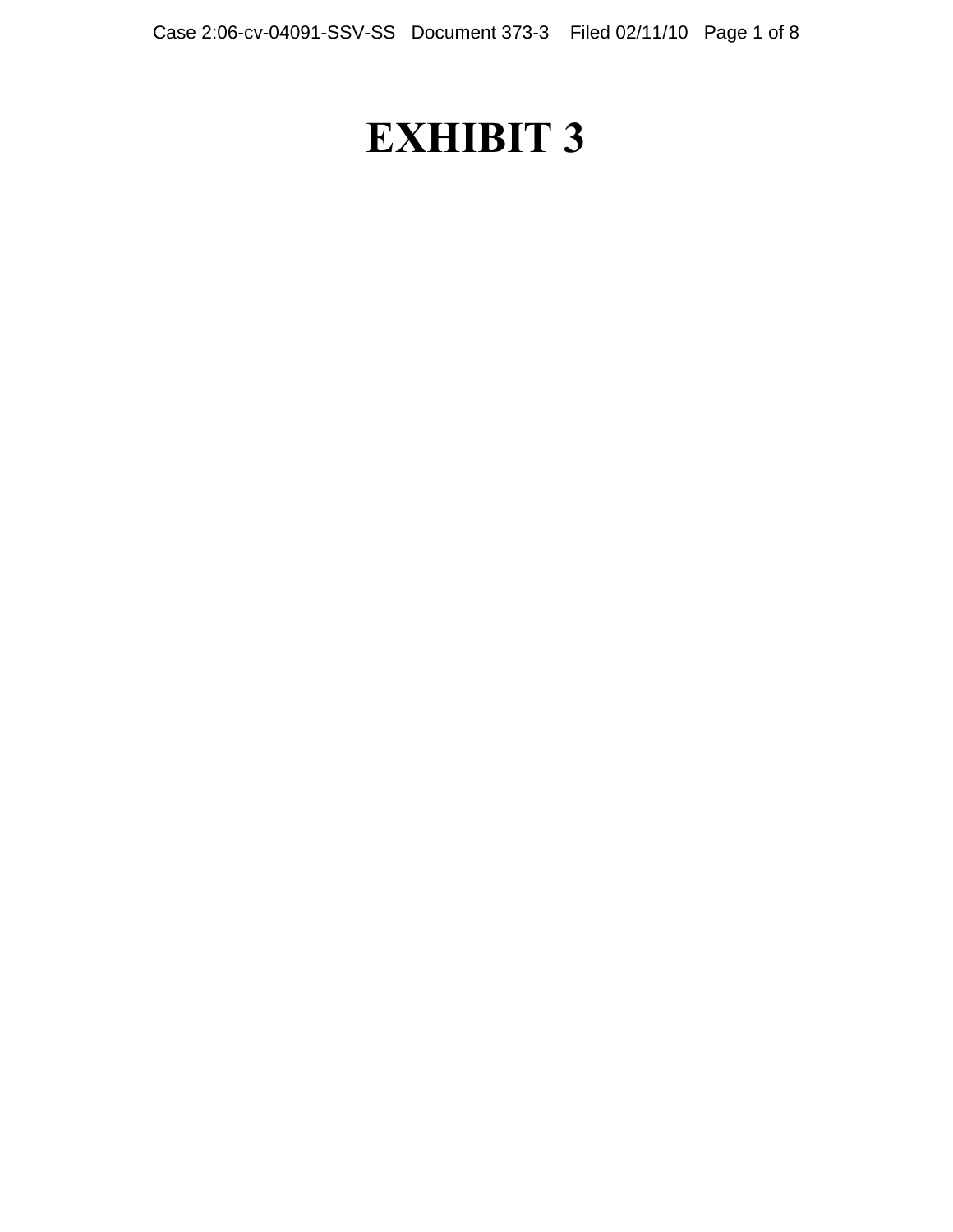## **STANDARD FIRE EXEMPLAR PROPERTIES**

Branch has inspected the properties identified below on which Standard Fire issued a flood insurance policy through the National Flood Insurance Program. Branch's inspection revealed that the amounts Standard Fire caused the Government to pay for purported flood damage were grossly inflated and cannot be justified by any reasonable adjusting standards or guidelines. In this supplemental response, $<sup>1</sup>$  Branch has endeavored to describe the adjusting deficiencies that it</sup> has identified and the rules, regulations, and guidelines that were violated. Branch has not had the opportunity to review all of Standard Fire's documents relating to the NFIP, and reserves the right to further supplement this response as necessary.

## **I. 7568 Horizon Dr, New Orleans, LA 70129**

Standard Fire issued a flood policy (Policy Number 6500508939) on the property at 7568 Horizon Dr, with a policy limit of \$81,000.00. The property suffered damage from Hurricane Katrina, and a claim was submitted to Standard Fire under the flood policy. American Catastrophe Claims adjusted the claim on behalf of Standard Fire, and calculated an ACV loss after depreciation of \$102,719.23. Because this number exceeded policy limits, Standard Fire submitted a claim to the NFIP for the policy limits of \$81,000.00.

The adjustment and the claim amount submitted to NFIP were grossly inflated and were not supported by the rules, regulations, and guidelines governing flood adjustments. An adjustment conducted in accordance with the applicable rules, regulations, and guidelines would show that Katrina caused flood damages of at most \$31,306.40 at this property. Branch's estimate does not account for depreciation, which would further decrease Branch's estimate of damages.

## **A. ADJUSTING DEFICIENCIES**

In completing its adjustment, Branch used Xactimate software and the price list LANO4S6D. Branch measured the interior flood line at approximately four feet and an exterior flood line that is approximately six feet from street level.

Based on its adjustment of the property at 7568 Horizon Dr, Branch concluded that numerous aspects of the Standard Fire claim do not comport with the rules, regulations, and guidelines governing flood adjustments, including the following:

<sup>&</sup>lt;sup>1</sup> Branch provides the below information to supplement its responses to Standard Fire's Interrogatory Nos. 6 and 9. In doing so, Branch specifically preserves any and all objections to those interrogatories, including that they are vague in "requiring as much detail as possible;" call for the premature disclosure of expert information and testimony; call for information protected by the attorney client privilege; and because they call for information that is in Standard Fire's possession. Branch has endeavored to provide greater detail as to Standard Fire's adjusting deficiencies, but expressly reserves the right to supplement and/or revise this information for any reason.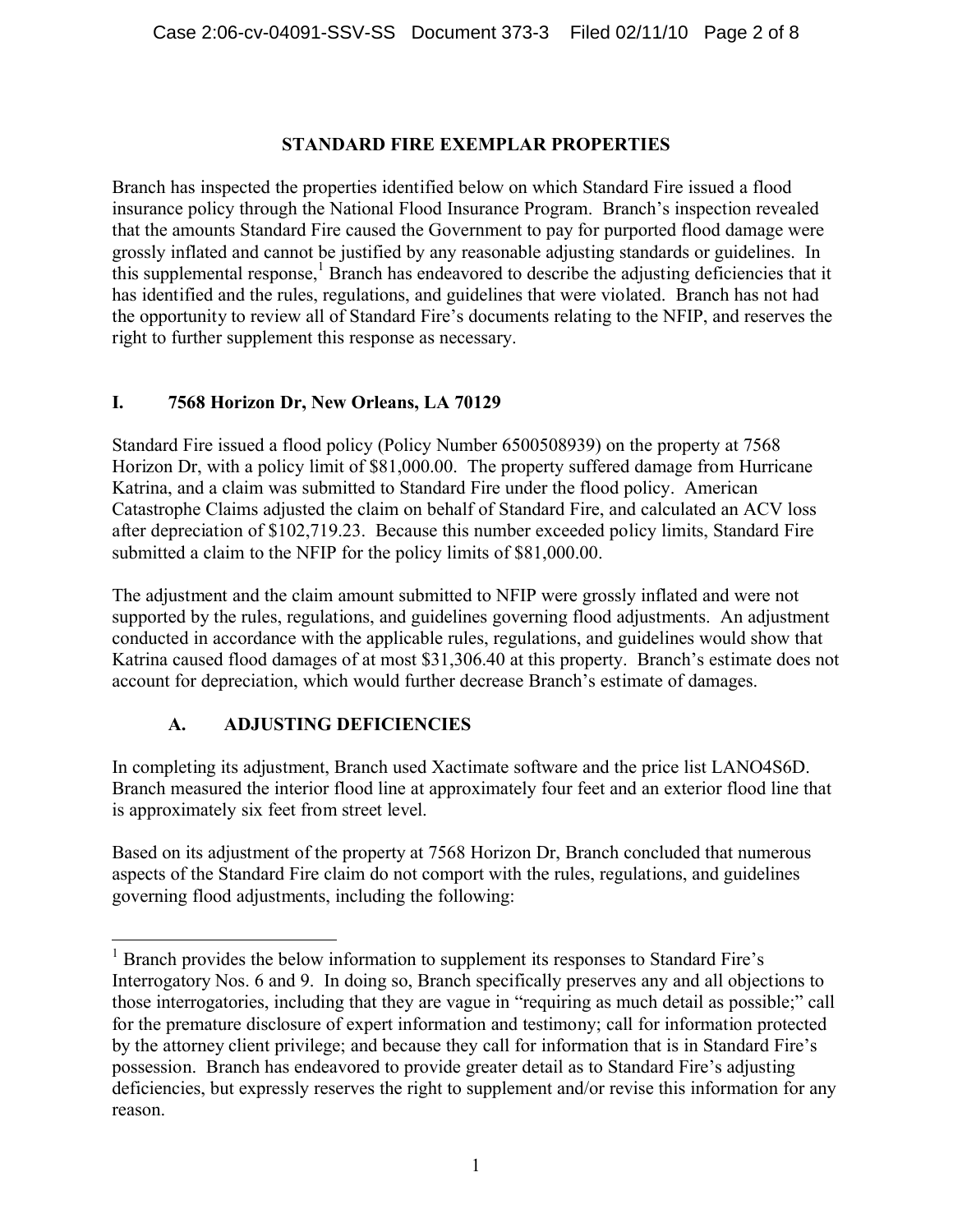1. Based on the flood line of four feet, only four feet of drywall should have been replaced. There was no reasonable justification for Standard Fire's adjustment to include the removal and replacement of eight feet of drywall. Additionally, Standard Fire used a price per foot of Gypsum Drywall of \$1.71 (removed and replaced). Standard Fire paid a total of \$2,742.44 for Wall Drywall. If Standard Fire had paid for four feet of drywall, it would total \$1,371.22, inflating the adjustment by **\$1,371.22**.

2. Standard Fire improperly paid for damage caused to the ceiling. Based on the flood line of approximately four feet and Branch's inspection, the flood did not damage the ceiling. Standard Fire's adjustment included several items relating to purported damage to the ceiling, which is inconsistent with the rules, regulations, and guidelines governing flood adjusting. These items include removing and replacing the drywall in the ceiling at \$1.71 per square foot; painting the ceiling at \$0.60 per square foot; on these errors alone, Standard Fire's adjustment was improperly inflated by **\$2,725.14.**

3. Standard Fire improperly paid for damage caused to the ceiling insulation. Based on the flood line of approximately four feet and Branch's inspection, the flood did not damage the ceiling insulation. Standard Fire's adjustment included several items relating to purported damage to the ceiling insulation, which is inconsistent with the rules, regulations, and guidelines governing flood adjusting. These items include removing and replacing the insulation in the ceiling at \$1.27 per square foot. Standard Fire's adjustment was improperly inflated by **\$1,819.65.**

4. Standard Fire improperly paid to Clean, Treat & Seal Ceiling Framing System at a cost of \$0.75 per square foot, inflating the adjustment by **\$1,299.75.**

5. Standard Fire improperly paid to paint the ceiling at a cost of \$0.60 per square foot, inflating the adjustment by **\$930.62.**

6. Standard Fire improperly paid to replace the entire wall framing system at \$20.21 per linear foot. Branch disagrees that the flood damaged the framing system which then required Standard Fire to pay \$4,234.00. Anti-microbial would have been sufficient. This caused the adjustment to be inflated by **\$4,234.00**

7. Standard Fire improperly paid to replace 1744 square feet of exterior wall sheathing. Branch found approximately 384 square feet of exterior wall sheathing and none of it was damaged by flood. Standard Fire's adjustment was improperly inflated, inflating the adjustment by \$**3,266.51.**

8. Standard Fire improperly paid for the removal Exterior Siding. Standard Fire estimated 1744 square feet of removal of Exterior Siding at \$0.53 per square foot. Standard Fire determined the property only had 1306 square feet of exterior vinyl siding and only Standard Fire's flood line of five feet was exposed to flood waters (653 square feet). Based on Standard Fire's report, the adjustment was improperly inflated by **\$432.48.**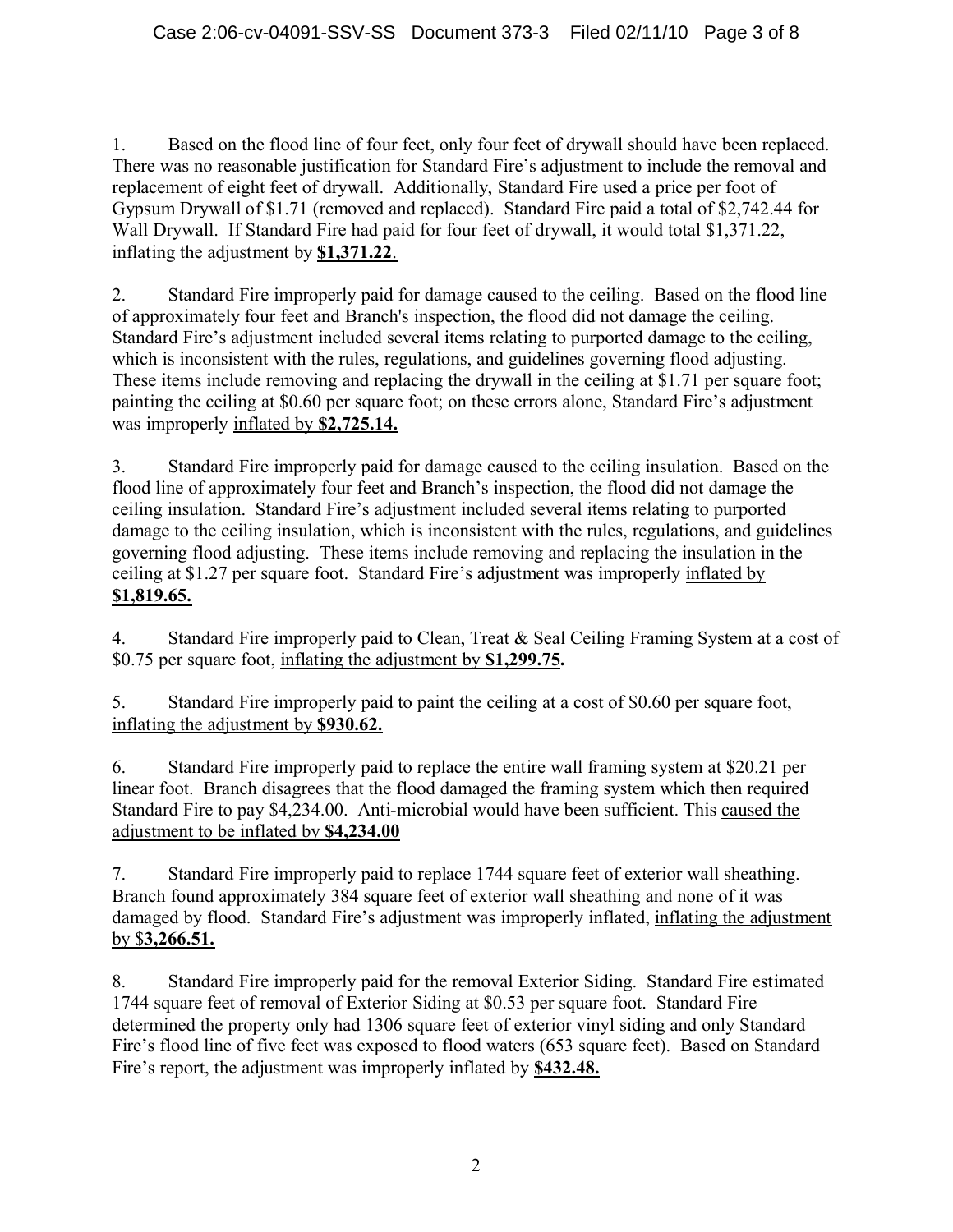9. Standard Fire improperly paid for the replacement of Exterior Siding. Standard Fire estimated 1306 square feet of replacement Exterior Siding at \$2.28 per square foot. Standard Fire determined five feet was exposed to flood waters (816 square feet). Based on Standard Fire's report, the adjustment was improperly inflated by **\$1,860.48.**

10. Standard Fire improperly paid for the removal of Brick Veneer. Standard Fire estimated 1744 square feet of removal of brick veneer at \$2.78. The property does not have 1744 square feet of brick veneer that could be removed. The property has brick veneer only on the right front face (approximately 240 square feet). Standard Fire improperly paid, inflating the adjustment by **\$4,846.32.**

11. Standard Fire improperly paid for replacement of Brick Veneer. Standard Fire estimated 436 square feet of replacement to the brick veneer at \$11.46. Standard Fire improperly paid, inflating the adjustment by **\$4,849.96.**

12. Standard Fire improperly paid for 1733 square feet of Residence H.V.A.C. This property is built upon a concrete foundation. All ductwork and furnaces are in the attic, well above the five foot interior flood line. Standard Fire improperly paid, inflating the adjustment by **\$7,534.22.**

13. Standard Fire improperly paid for the removal and replacement of a 3 ton heat pump that was located in the attic. If this item was damaged, it would not be covered by the flood policy. Standard Fire improperly paid, inflating the adjustment by **\$2,322.73.**

14. Standard Fire improperly paid for the removal and replacement of two commodes. Standard fire estimated each commode to cost \$369.18. Standard fire improperly paid, inflating the adjustment by **\$525.24** after depreciation.

15. Standard Fire improperly paid for the removal and replacement of two bathtubs that were not damaged by flood. Standard Fire improperly paid, inflating the adjustment by **\$812.14.**

16. Standard Fire improperly paid a generalized line item for "Residence Plumbing" at a cost of \$7.60 per square foot (1733). The flooding does not cause any damage to the plumbing fixtures or pipe work. Standard Fire improperly paid, inflating the adjustment by **\$11,529.12.**

17. Standard Fire improperly paid a generalized line item for "Residence Electrical" at a cost of \$8.37 per square foot (1733). That cost is not supportable. Xactimate figures approximately \$2.83 per square foot. \$8.37 - \$2.83 = \$5.54 X (1733) sq ft = **\$9,600.82** in overpayment

18. Standard Fire improperly replaced all windows at this property.

Standard Fire's adjustment improperly overpaid at least **\$59,960.40** before overhead and profit. When adding the 10% (\$5,996.04) overhead and the 10% (\$5,996.04) profit, the Standard Fire adjustment was inflated by at least **\$71,952.48** on this claim.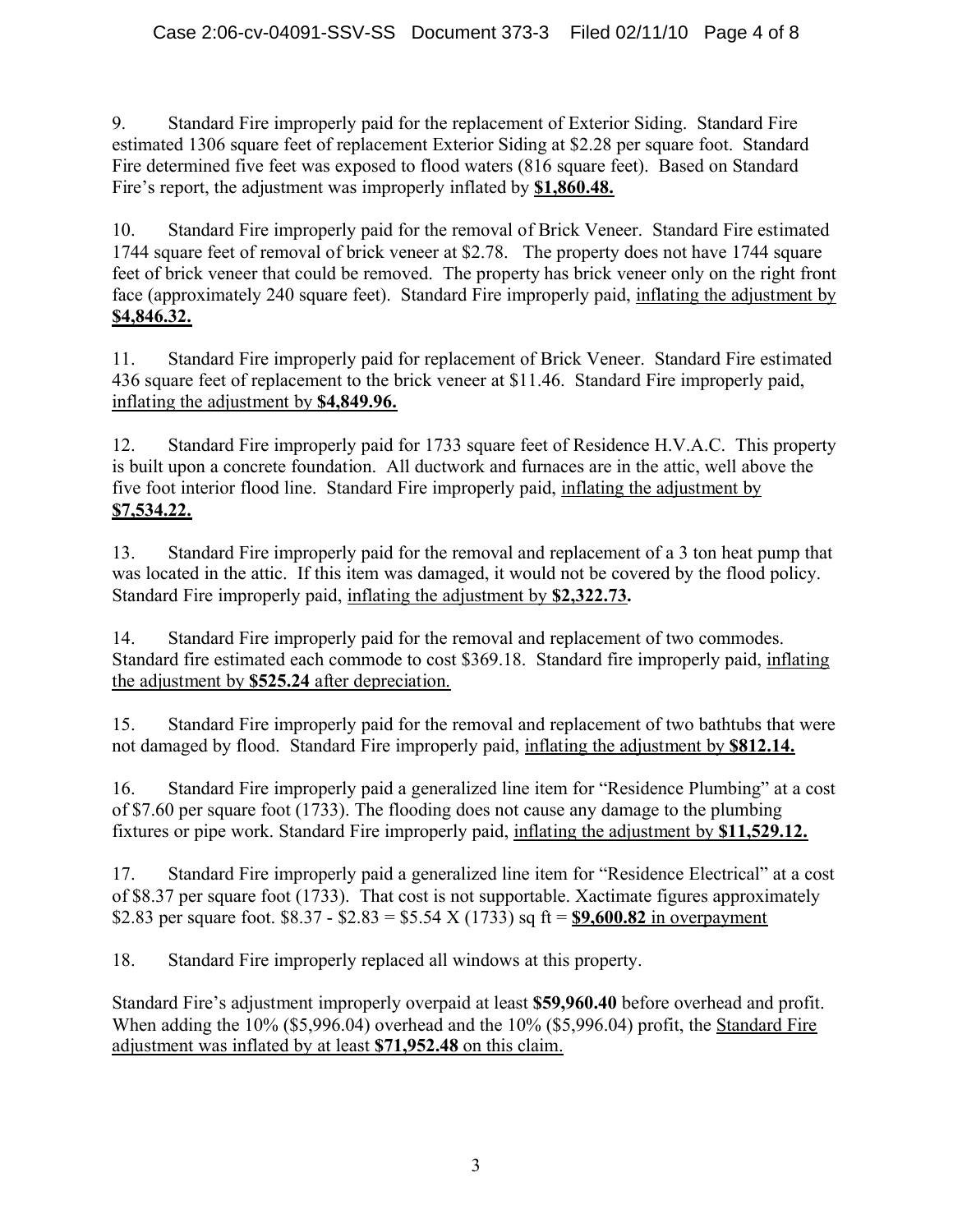After taking into account the above items that were grossly inflated, Branch concluded that the *maximum* amount of flood damages was \$31,306.40, which includes 10% overhead, 10% profit, and 9% tax. It does not account for depreciation, which would *lower* the damages in the adjustment.

## **II. 7732 Edward St**

Standard Fire/Travelers issued a flood Policy Number (6-0020-3154-7) on the property at 7732 Edward St. with a policy limit of \$148,100. The property suffered damage from Hurricane Katrina, and a claim was submitted to Standard Fire under the flood policy. American Catastrophe Claims (Don Tigart) adjusted the claim on behalf of Standard Fire, and calculated a loss of \$176,206.98. Because this number exceeded policy limits, Standard Fire submitted a claim to the NFIP for the policy limits of \$148K.

The adjustment and claim amount submitted to NFIP were grossly inflated and not supported by the rules, regulations, and guidelines governing flood adjustments. An adjustment conducted in accordance with the applicable rules, regulations, and guidelines would show that Katrina caused flood damages of at most \$31,825.11 at this property. Branch's estimate does not account for depreciation, which would further decrease Branch's estimate of damages.

## **A. ADJUSTING DEFICIENCIES**

In completing its adjustment, Branch used Xactimate software and the starting price list of "LANO4B6B". Branch measured the flood line at approximately one foot interior. This low flood line can be seen in both Branch's and Standard Fire's photos. Standard Fire's photos show many contents still in place on top of the counters/tables. Any flood waters above these tables would have moved these contents from the original location. The flood line is very evident, and there are NOAA Flood Maps that show the water was 1' to 2' ft from street level.

Standard Fire states that the house was made of "wood frame and brick construction and is nonelevated." Standard Fire then makes a contradicting statement that the building had an 8' exterior and a 7' interior flood. The difference in water levels would seem to indicate the house was raised off the ground by 1 foot; which it is not. Both Standard Fire's and Branch's photos show approximate interior flood line of 1'.

Standard Fire made the claim that all the exterior brick, vinyl siding, including the interior framing was damaged by flood. None of these items suffered substantial damage from flood. Based on Standard Fire's report, the property should have been demolished. If you replace the wall framing system, the brick, and the siding; the only thing left is the roof framing. None of the items needed to be fully replaced due to flood damage. Standard Fire's own report supports this statement.

The 1' flood line was well below any windows. Standard Fire paid for 14 windows; 9  $\omega$  839.66 and 5 @ \$617.32 for an …………………………………………….. Overcharge of \$9,047.01.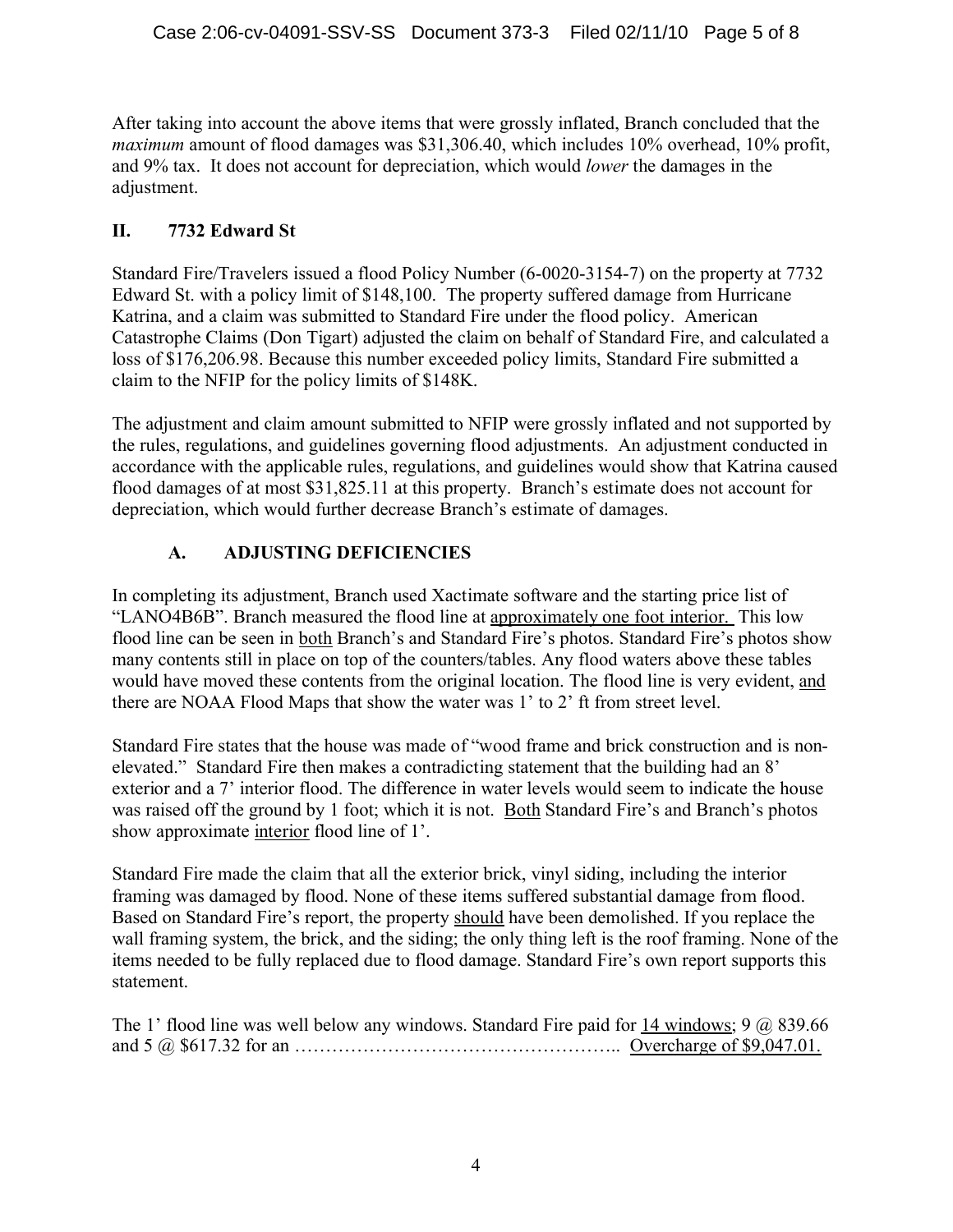Standard Fire paid for 2,052 SF of wall insulation with an RCV of \$1,846.80. Branch estimated approximately 1,477 SF = 1,329.30. ……………………………….. Overcharge = \$517.50

Standard Fire replaced 12 interior doors  $\omega$  \$277.86 + \$84.05 for door hardware (RCV: \$4,342.92). Branch estimated 13 interior doors @ \$153.68 for a RCV of \$1,997.84. Overcharge of \$2,345.08

The 1' flood line was below any electrical wiring in the building, yet Standard Fire paid for 2,394 SF of electrical @ \$8.28 for a RCV of \$19,822.32. There was little damage to electrical system that was caused by flood. Xactimate's normal price for whole-house wiring is: \$2.83 X  $2,394 = $ 6,775.02 =$  Overcharge of \$13,047.30.

Flood waters would not have damaged any of the plumbing in this building, yet Standard Fire replaced 2,394 SF of plumbing  $\omega$  \$6.45 SF for a RCV of \$15,441.30. (Overcharge of \$15,441.30)

Branch estimated the drywall & paint to repair the walls below the 1' flood line  $\omega$  \$3,620.12. Standard Fire paid for all the drywall/paint on the walls for \$10,995.27 and a difference and overcharge of \$7,375.15.

The 1' flood line that is shown in both Branch's and Standard Fire's photos would never have damaged the HVAC system located in the attic. Standard Fire paid for 2,394 SF of HVAC @ \$4.78 SF for a RCV of \$11,443.32. Xactimate's (LANO 436D) normal price for whole-house HVAC system is Approx. \$6,944.02 which is an …………..….. Overcharge of \$ 4,499.30

Branch is not aware of any adjustments which allow for Construction materials Debris pick up "after County /Parish service stops". (pg. 000029 Simsol Estimate) equals \$ 7,182.88 Overcharge.

If you use his stated Sq. Ft. of Exterior wall insulation or his sq. ft. of exterior wall sheathing of 2052 divided by 8 ft. high equals 256.5 Lin. Ft. (Pg. 000025 Simsol estimate).

Yet, on page 000025 of the Simsol estimate he charges for  $\frac{561 \text{ lin ft}}{10 \text{ ft}}$  of framing at \$ 19.76 = ……………………… Overcharge \$ 11,085.36.

There was no reason to replace any of the exterior brick or vinyl siding in this building. You would not need to remove both the wall framing and the brick veneer in order to replace the moldy insulation board (or exterior sheathing).

Therefore:

| 1,026 Sq. ft. exterior $V$ inyl siding $\omega$ \$ 4.17 equals. | <u>\$4,278.42 Overcharge.</u> |
|-----------------------------------------------------------------|-------------------------------|
|                                                                 |                               |

Since there was only 1 ft. of flooding, the ceilings and insulation would not have been damaged by flooding:

Therefore: 2,394 Sq. Ft. Ceiling Insulation  $\omega$  \$ 1.33 equals … . \$ 3,184.02 Overcharge. And: 2,394 Sq. Ft. of Ceiling Drywall @ \$ 1.75 equal ……….. \$ 4,189.50 Overcharge.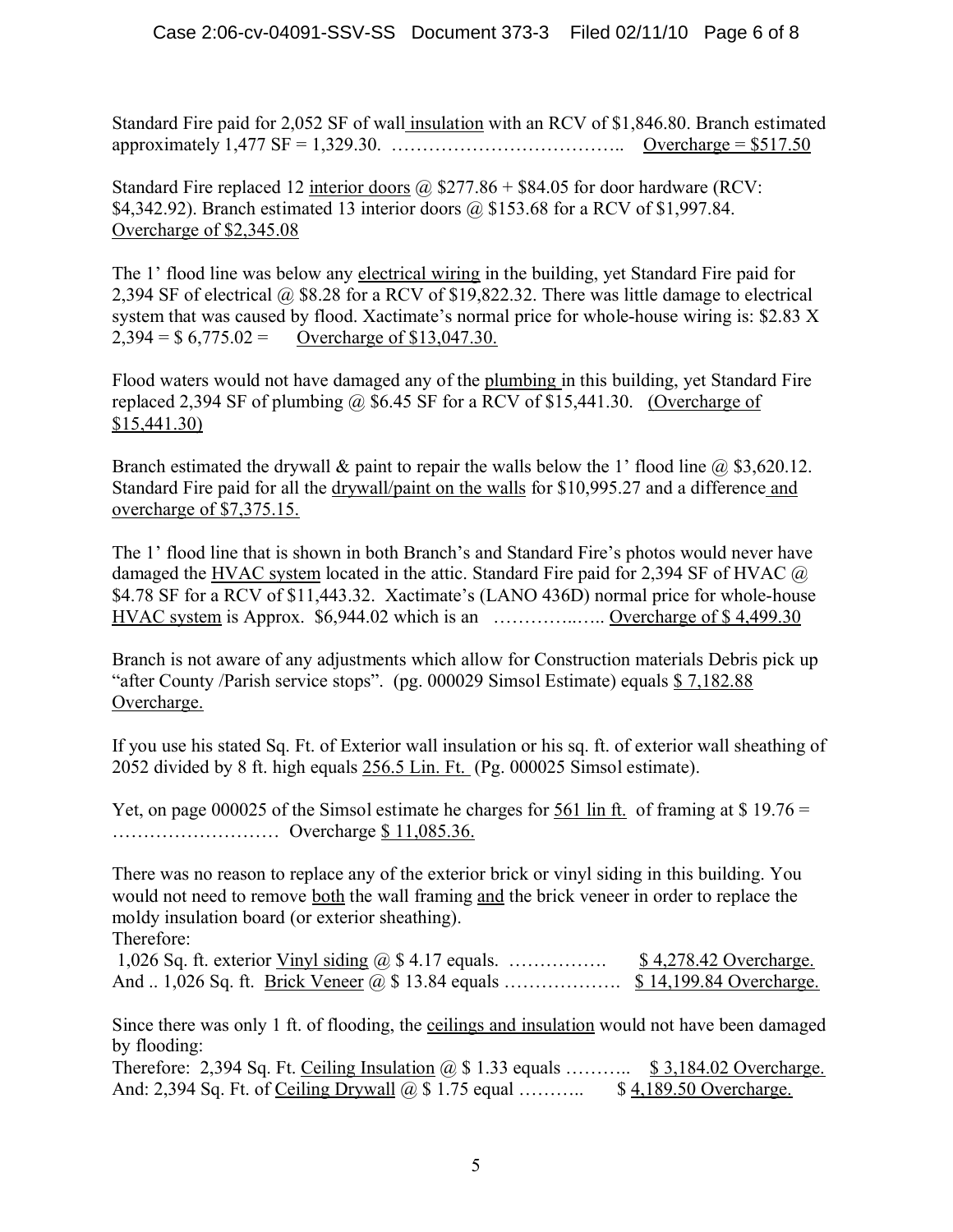And: 2,394 Sq. Ft. Paint/finish Ceiling @\$ 0.58 equals ……… \$ 1,388.52 Overcharge. And: 2,394 Sq. Ft. of <u>Texture Ceiling</u> @\$ 0.50 equals ................ \$ 1,197.00 Overcharge.

Standard Fire's adjustment was improperly inflated by at least \$98,978.18 before overhead and profit. When adding the 10% (\$9,897.81) overhead and the 10% (\$9,897.81) profit, Standard Fire's adjustment was inflated by at least **\$118,773.80** on this claim.

## **III. VIOLATIONS OF FLOOD ADJUSTING RULES, REGULATIONS, AND GUIDELINES**

Standard Fire's use of grossly inflated prices and inclusion of items not damaged by flood violated numerous rules, regulations, and guidelines governing flood adjustments, including:

1. 44 C.F.R 62.23(e) requires that a WYO company use "its own customary standards" as it would in the ordinary and necessary conduct of its own business affairs. No reasonable adjuster would have used the above prices and included the above items in the ordinary and necessary conduct of its own business affairs.

2. 44 C.F.R 62.23(i) sets forth a number of procedures that must be followed in the adjustment of flood claims. Standard Fire's adjustment violated a number of the procedures set for in this section, including: (a) subsection  $(i)(1)$ , which requires that WYO companies adjust claims in accordance with general company standards and the NFIP Claims Manual (discussed in more detail below); (b) subsection  $(i)(2)$ , which requires that the WYO company's claims department verify the correctness of the coverage interpretations and reasonableness of the payments recommended by the adjusters—no reasonable claims department would sign off on the reasonableness of the payments described above or would interpret the flood policy as covering items such as the replacement of the ceiling or would agree with the flood lines used; and (c) subsection  $(i)(10)$ , which governs the content of claims files—Standard Fire's claims files covering this property do not justify the coverage conclusions.

3. 44 C.F.R 62.21 states, "All adjustment of losses and settlements of claims shall be made in accordance with the terms and conditions of the policy and parts 61 and 62 of this subchapter." As discussed above, the adjustment was not made in accordance with the terms and conditions of part 62. As discussed below, the adjustment was not made in accordance with the policy.

4. The adjustment procedures that were used to arrive at the grossly inflated amounts described above violate Standard Fire's provider agreement, found at 44 C.F.R 62, Appx. A. Article II section A.2 and section G.1 require that Standard Fire comply with FIA Policy Issuances and other written standards, procedures, and guidance issued by FEMA or FIA relating to the NFIP. As further described below, Standard Fire's adjustment did not comply with the written standards, procedures, and guidance issued by FEMA.